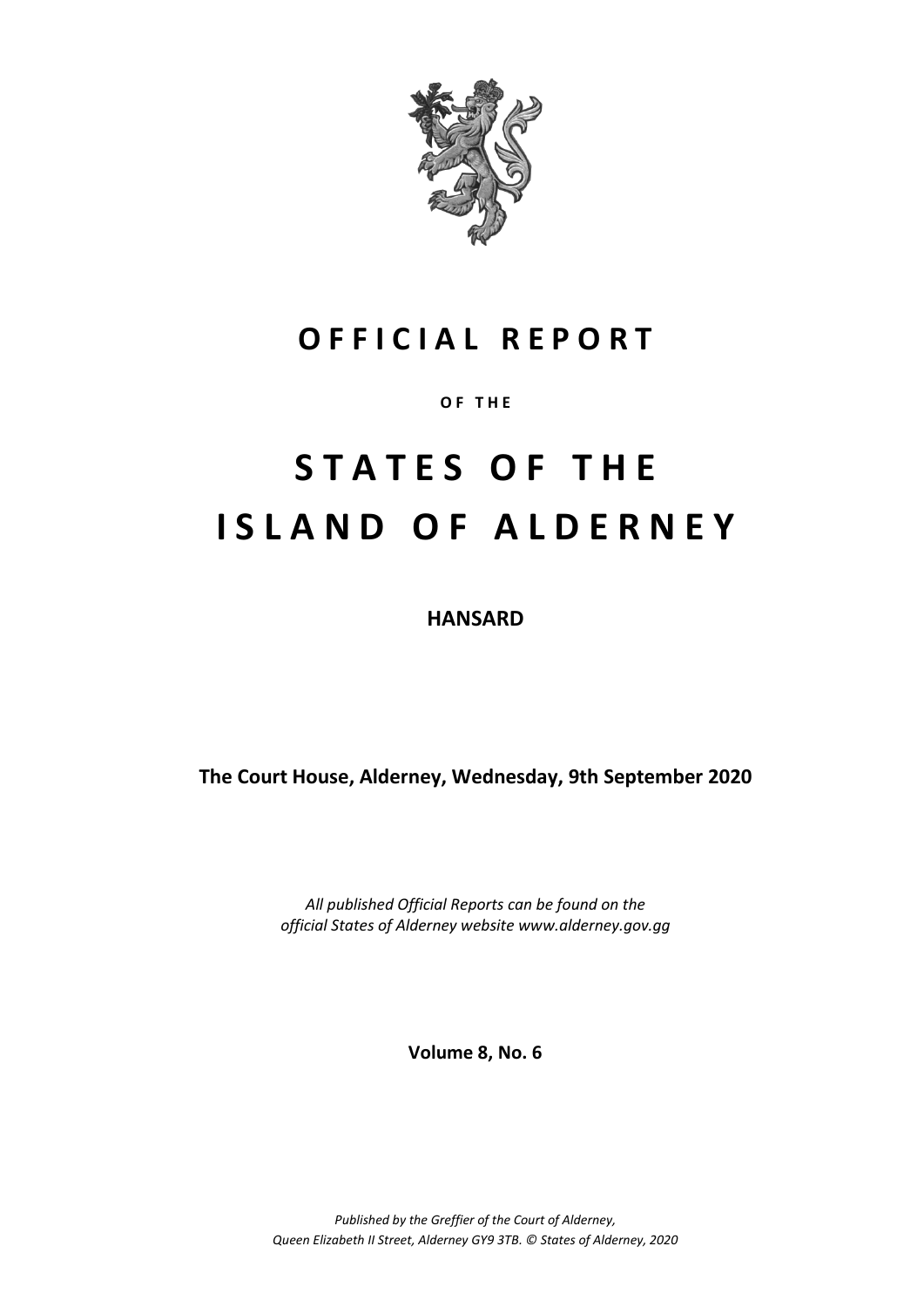### **Present:**

### **Mr William Tate, President**

### **Members**

Ms Annie Burgess Mr Mike Dean Mr James Dent Mr Kevin Gentle Mr Christian Harris Mr Louis Jean Mr Graham McKinley OBE Mr Steve Roberts Mr Alexander Snowdon

### **The Greffier of the Court**

Mr Jonathan Anderson

### **Business transacted**

| Convenor's Report of the People's Meeting held on 2nd September 2020 5                      |  |
|---------------------------------------------------------------------------------------------|--|
| Billet d'État for Wednesday, 9th September 2020 ………………………………………………………………………………6             |  |
| I. Chief Pleas - Plea of Mrs Hanbury re governance of Alderney; Plea of Mr Wedd re          |  |
| II. Human Tissue and Transplantation (Bailiwick of Guernsey) Law, 2020 - Item approved  9   |  |
| III. The Financial Services Business (Enforcement Powers) (Bailiwick of Guernsey) Law, 2020 |  |
| IV. The Regulation of Fiduciaries, Administration Businesses and Company Directors, etc.    |  |
| V. The Banking Supervision (Bailiwick of Guernsey) Law, 2020 - Item approved 14             |  |
| VI. The Protection of Investors (Bailiwick of Guernsey) Law, 2020 - Item approved  15       |  |
| VII. The Alderney eGambling (Amendment) Ordinance, 2020 - Item approved  16                 |  |
| VIII. The Emergency Powers (Coronavirus) (General Provision) (Bailiwick of Guernsey)        |  |
| IX. The Emergency Powers (Coronavirus) (General Provision) (Bailiwick of Guernsey)          |  |
| X. The Emergency Powers (Coronavirus) (General Provision) (Bailiwick of Guernsey)           |  |
| XI. The Government of Alderney (Amendment) Law, 2020 - Item approved as amended 20          |  |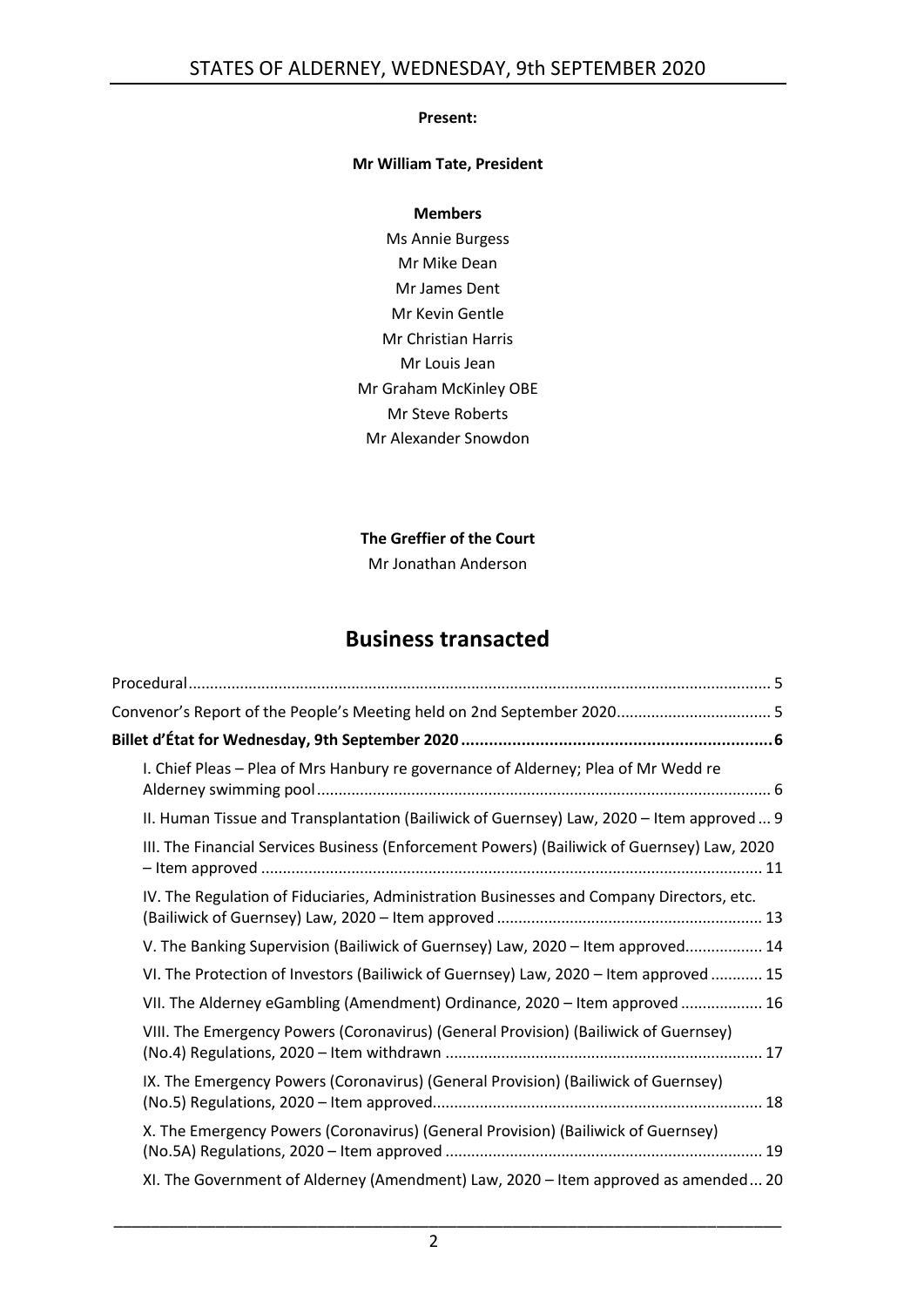### STATES OF ALDERNEY, WEDNESDAY, 9th SEPTEMBER 2020

| XIV. Code of Conduct Review Panel - Ms Barbara Benfield and Mr Roy Burke appointed |
|------------------------------------------------------------------------------------|
|                                                                                    |
| XVI. Excise Duty on Motor Fuel and Document Duty 2020 - Item approved34            |
|                                                                                    |
|                                                                                    |
|                                                                                    |
|                                                                                    |
|                                                                                    |
|                                                                                    |
|                                                                                    |
| Updates from Alderney Representatives to Guernsey States of Deliberation 53        |
|                                                                                    |
|                                                                                    |
|                                                                                    |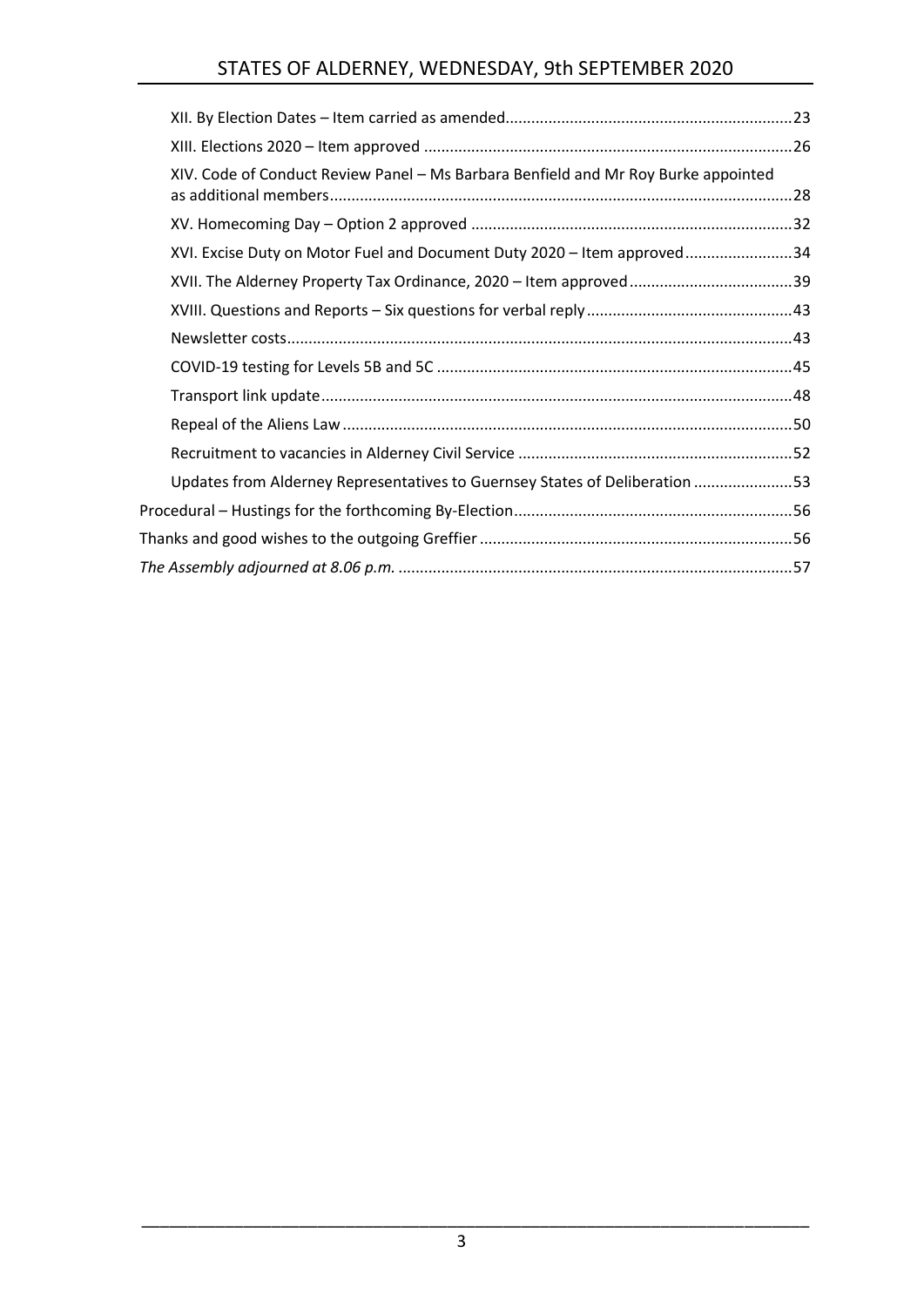*PAGE DELIBERATELY LEFT BLANK*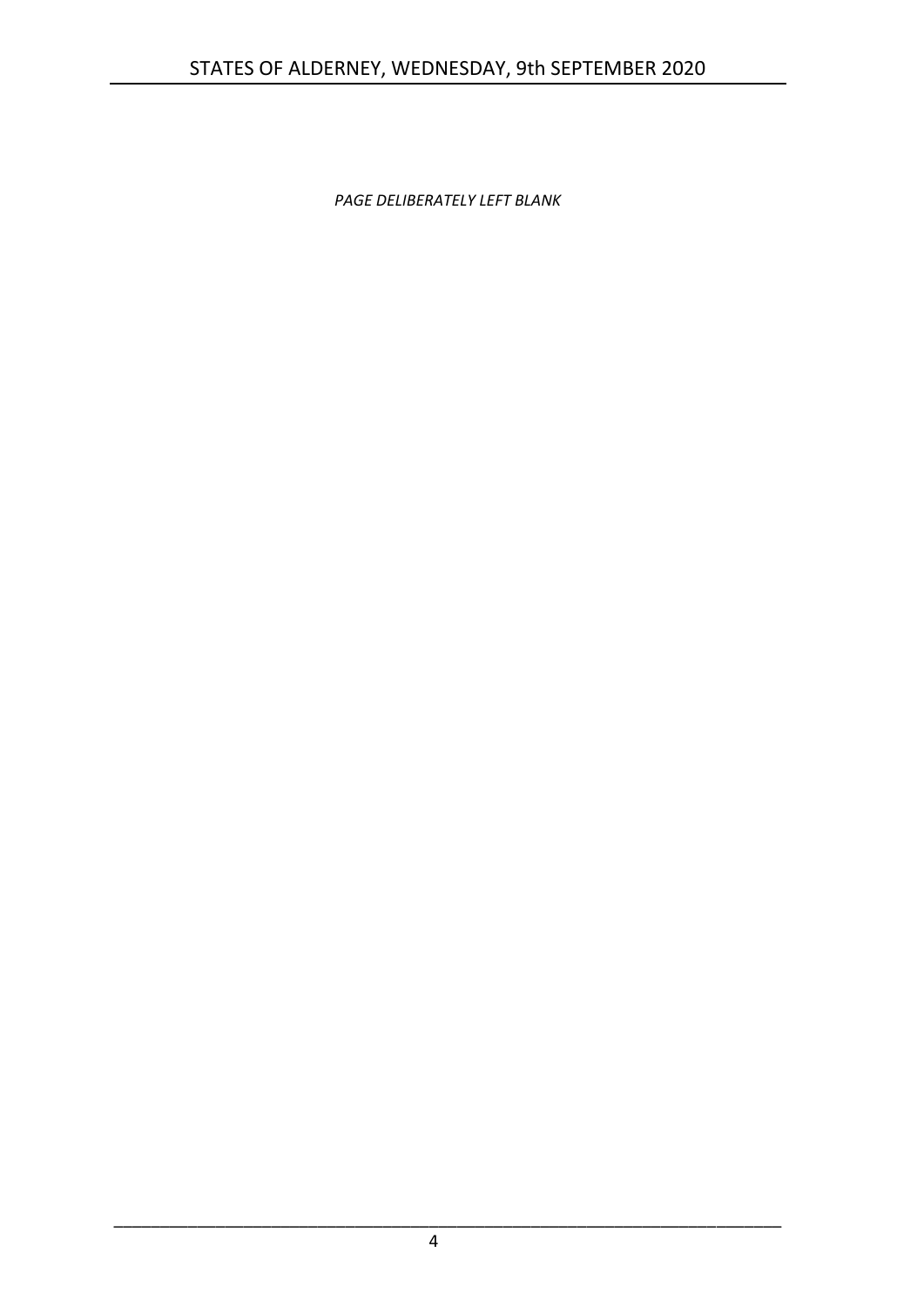## States of Alderney

*The States met at 5.30 p.m.*

[THE PRESIDENT *in the Chair*]

### **PRAYERS**

### *The Greffier*

**The President:** Good evening, everybody. Mr Greffier, can we commence please with the roll call?

### **ROLL CALL**

*The Greffier*

**The Greffier:** Sir, that is all nine Members present.

5

**The President:** Thank you very much indeed.

### **Procedural**

<span id="page-4-0"></span>**The President:** I would just like to say before we start the meeting that his Excellency the Lieutenant-Governor had intended to come to the September meeting but, for reasons I think which will become apparent, we have had to bring the States meeting forward by a week and 10 unfortunately he was already engaged. So it would have been a great privilege for me to welcome him for the first time but I am sure that as and when he will come and sit in on our meeting.

### **Convenor's Report of the People's Meeting held on 2nd September 2020**

<span id="page-4-1"></span>**The President:** So let us start, Mr Dent, if we may with the Convenor's Report.

**Mr Dent:** Thank you.

- 15 I confirm that I was the Convenor, I was assisted by the Temporary CEO, the Acting Head of Finance and Executive Assistant. There were seven States Members present, excluding myself. Your good self was present, there was the Minute Secretary, there were 20 members of the public and four members of the press and we received apologies from Mr Dean.
- 20 **The President:** Thank you very much indeed, Mr Dent.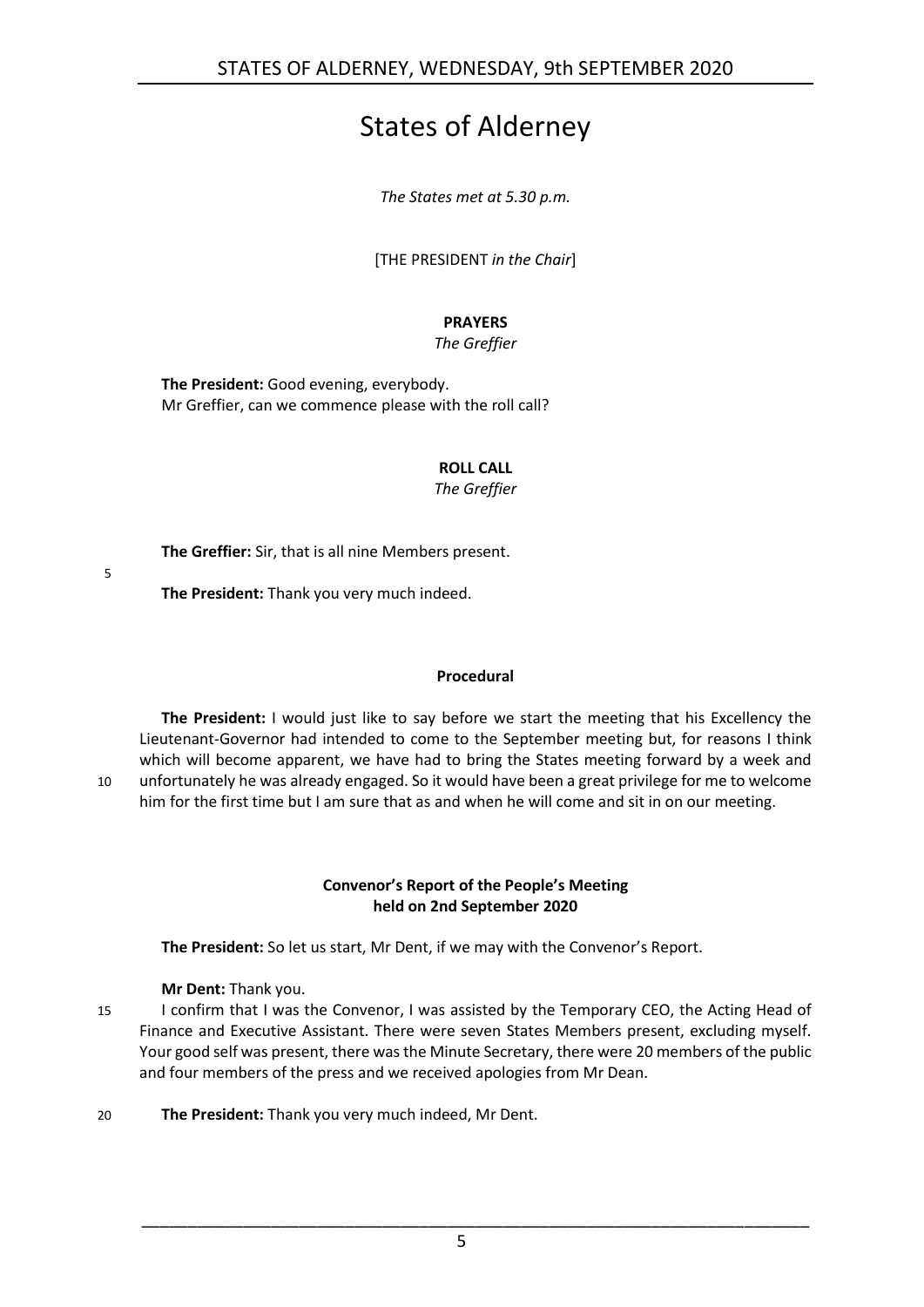# <span id="page-5-0"></span>Billet d'État for Wednesday, 9th September 2020

### **I. Chief Pleas – Plea of Mrs Hanbury re governance of Alderney; Plea of Mr Wedd re Alderney swimming pool**

<span id="page-5-1"></span>*Item I.*

*Persons whose names are included on the Register of Voters and who have given due notice will address the States on matters of public interest.*

**The President:** Mr Greffier, can we move on please to Item 1 on this evening's Agenda.

**The Greffier:** Thank you, sir. Item I this evening is Chief Pleas and I confirm two members of the public have registered an interest to speak to the States this afternoon.

### 25

**The President:** Thank you very much indeed and, Mr Dent, there were no comments at the People's Meeting?

**Mr Dent:** There were no comments.

#### 30

**The President:** Thank you very much indeed.

For the people who have not been before or who are listening on the radio that are not aware of how this works, the law provides that on two occasions each year members of our community are entitled to attend this meeting and to address directly their elected Members on mattes which 35 they regard to be of public interest. So this is a very important aspect of our democratic process

because it is the direct engagement of our community within the structure of this meeting.

We have two people this evening who are going to come and talk about a matter of public interest, and the first one is Mrs Rosemary Hanbury.

40 *Mrs Hanbury:* Mr President, Members of the States of Alderney, good evening.

I am concerned about the lack of action by the States on changes to the way that Alderney is governed. In October 2019 you voted to separate the executive from the legislature within the States. A Special Committee was set up to supervise this. A year later and with an election pending, there have been no suggestions and no consultations to amend what we all know is a failing

45 system.

Matthew Birmingham tried but he was not followed and the unwieldy and indecisive P&F Committee remains intact. This has caused delay and procrastination. It would have been critically irresponsible in the present pandemic crisis had the residents of Alderney not wholly accepted the leadership and directions of Guernsey. This has been our salvation. It has demonstrated our

50 need for top level, rapid, decision-making. Guernsey has proved its ability and we have experienced that expertise first hand.

It has also made us realise our dependence upon Guernsey. We benefited greatly from the transferred services which they undertook since the end of the war, 70 years. There could not be a better time for this community to recognise Guernsey's help and ask for fair co-operation. In 55 exchange, perhaps we can offer our ideas, such as the successful gaming industry in the past and

present and the development of our tidal energy in the future.

Our system of government must change and this can only be achieved by the States itself. Members must agree on this single purpose. For example, an executive composed of two or four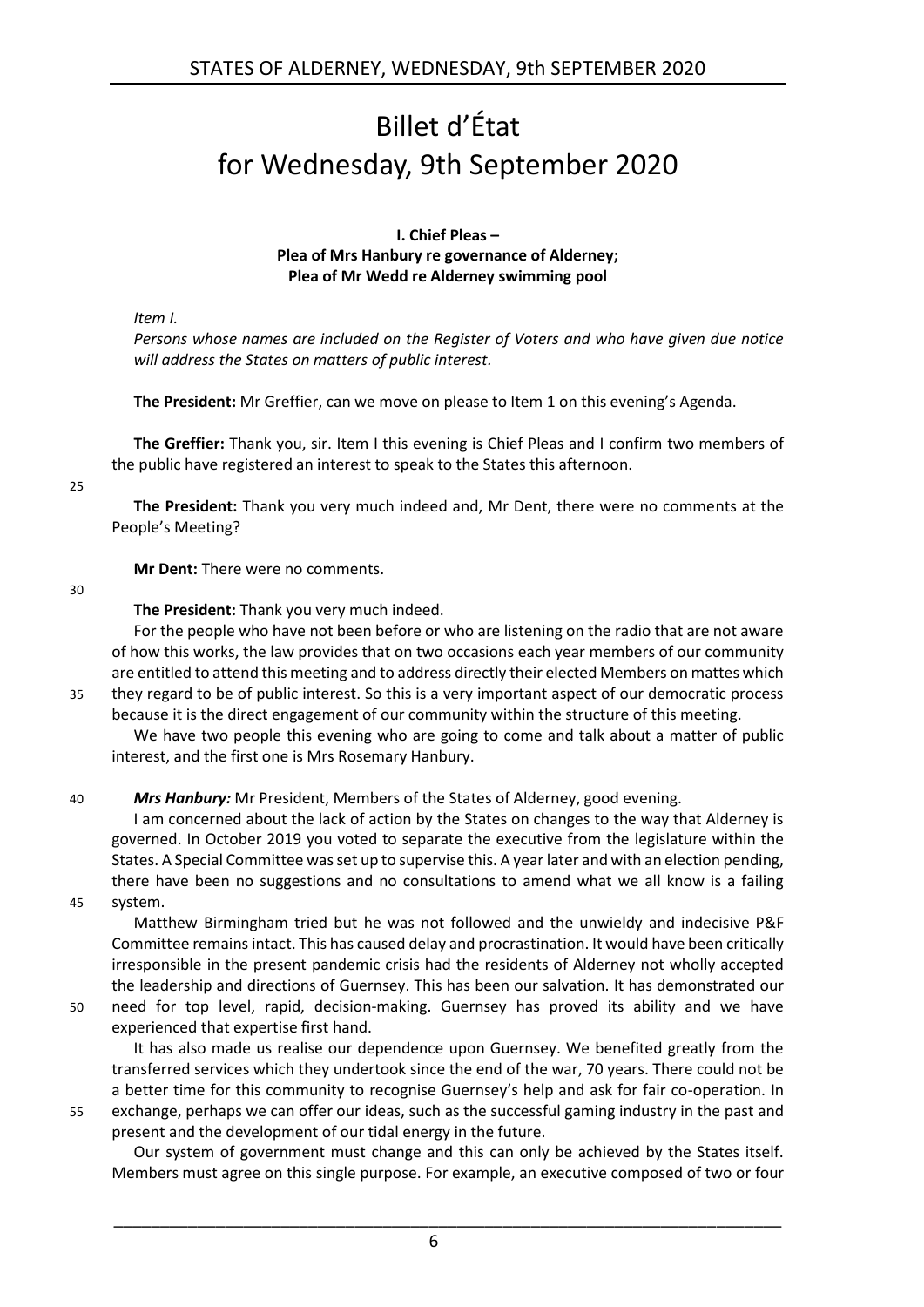Members with a President as chair could make decisions by consulting with appropriate Alderney

- 60 organisations and experts. We should surely also use our elected President's experience and his access to leaders of other jurisdictions. All others States Members for the present could act as a council dealing with local matters but liaising with respective Guernsey Departments, each Member having their own responsibility.
- I do think it is up to the States to select their most appropriate Members for States positions. 65 The plebiscite must go. Can you imagine the electorate in the UK voting for who should be Foreign Secretary?

This year the electorate's choice of Alderney Representatives should not be binding, in my opinion. It is your responsibility to implement change by the end of this year, with seven Members voting in favour. If you fail to deliver we, the electorate, must find those who will.

- 70 At the By-Election in October and the General Election in November I sincerely hope the electorate will only support those candidates who are committed to replacing our broken system of government. I am even considering putting myself up for the election to help to get this done, and that would probably make me the oldest elected politician in the world! It is time for radical thinking and action and the people of Alderney are ready.
- 75 Thank you, sir.

**The President:** Thank you very much indeed. Mr Wedd, please.

80 *Mr Wedd:* Mr President, States Members, thank you for allowing me a few minutes to speak in favour of completing the community swimming pool.

I have listed just four key questions, and I will not take more than 10 minutes: question one for us all, has the time arrived when Alderney should have its own community pool? Bailiwick law now decrees that all schools should have access to swimming facilities and that includes our own

- 85 St Anne's School. From our children's viewpoint a quality swimming pool on the very edge of the school grounds would be a highly valuable facility. The argument that children can learn to swim in the sea should not be discounted. Angela Etheredge's sea swimming programme is widely recognised as something rather special. However, anyone who has worked with less confident swimmers will know how much more can be achieved with an indoor pool, especially during the
- 90 winter months. There are a growing number of parents, and indeed grandparents, with children of school age who feel very strongly that it is high time that we should have our own pool. From the viewpoint of the medical experts, a well-managed swimming pool is also highly desirable and will save many medical trips over to Guernsey. Our proposed new facility will be fully equipped to care for the elderly and for the infirm.
- 95 Numerous visitors and their families too would see a quality swimming pool as yet another attraction to this Island of ours. Visitors over from Guernsey recently have been astonished that we still have no pool here. During inclement weather, and especially during the long winter months, there is a very strong case to get this facility up and running as soon as possible.
- Next point; why the delay and are there insurmountable problems? Those who oppose the 100 pool completion point out that for such a small Island population to manage such a facility will be a challenge and, of course, they are right. Like so many activities on Alderney, we pride ourselves on a unique system of volunteers who cover most of the labour and supervision requirements. For this pool to succeed we will need a strong management team and a determined band of followers and helpers, and I am pleased to be able to say that there are several high-powered 105 volunteers ready to step in when we need them.

Undoubtedly, as with any business, there will be a funding zone which will need to be carefully managed and there will need to be regular fund raising events, like swim marathons, to keep ahead of the costs. It will need to be a community facility run by the community and for the community, and where we can we would like to keep the entry charges as low as is possible.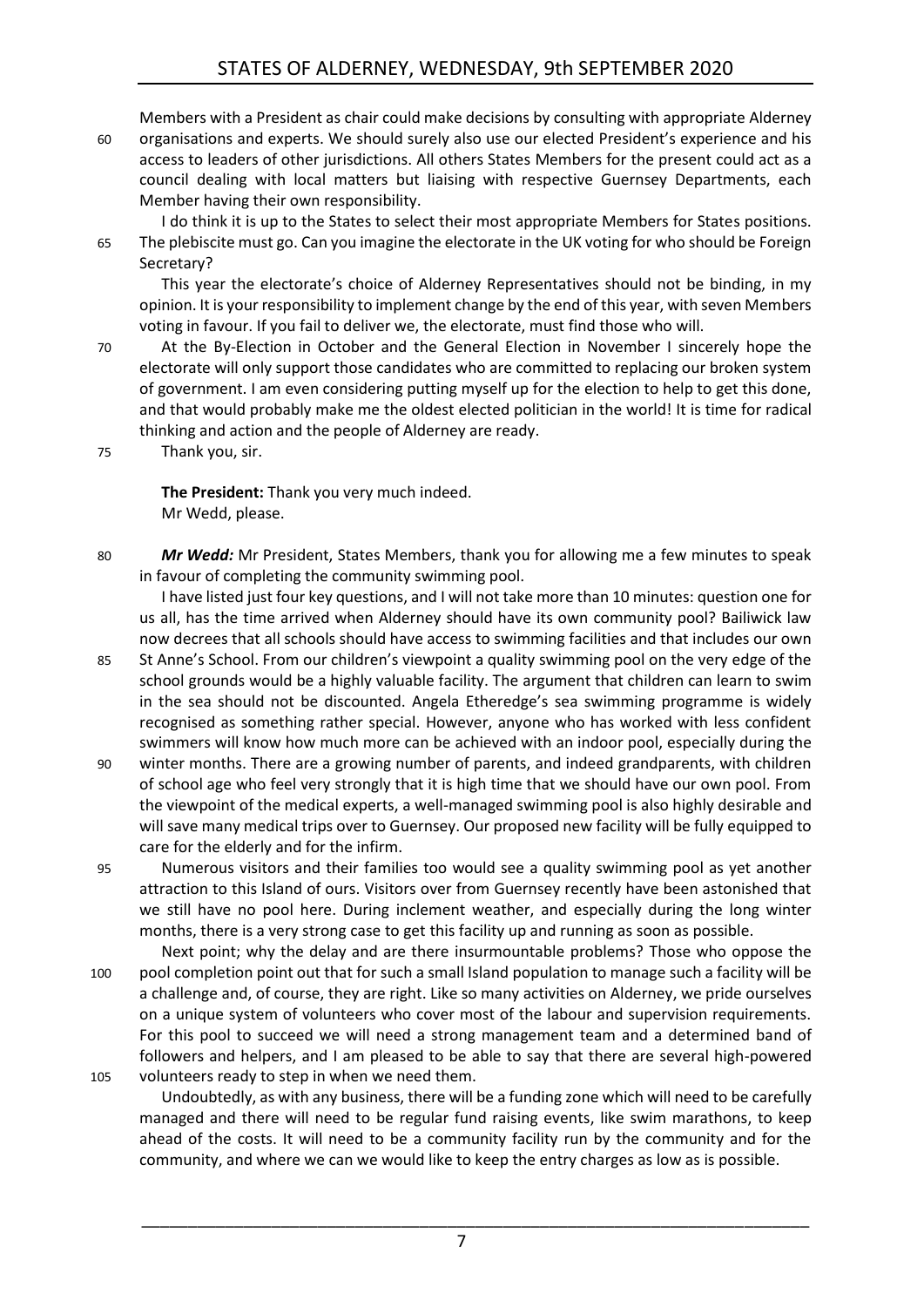- 110 So what is the current situation? The States of Alderney and the Alderney Community Sports Centre Trust (ACSCT) recently issued joint communique to say that once the remedial issues have been settled, both parties look forward to being able to make further progress as soon as possible. Rumours of widespread concrete weakness and unstable structures have been greatly exaggerated. A preliminary report noted several areas of weakness but this was leaked even
- 115 before it had been properly examined by trustees and contractors. After mature consideration a second totally independent report was commissioned for our States by Guernsey based structural engineers, Babbé McCathie, this official report concluded that the proposed works, if completed correctly, can bring the pool and the enclosure into line with current building regulations and can remain serviceable for at least 50 years. The report answered many of the problems but it took

120 over six months to produce it.

So what next? If we mean to have an Alderney pool we need to understand that to build a comparable facility will cost well over the £1 million mark. To complete the existing pool at St Anne's will cost approximately a further £250,000, including consultants fees, £300,000 if we include an additional very useful car park space and a wheelchair friendly walkway from the car

125 park to the main entrance. Whichever way one looks at it, it will be far less expensive to complete the existing building than to build a new one.

Contractors and trustees have now reached agreement about the necessary remedial work. Once this is completed we will move towards introducing a strong community management team to help to take the project forwards. Most importantly, back in 2017 a previous P&F Committee

- 130 approved an additional £25,000 to appoint their own project manager. For one reason or another this did not happen but until this important appointment is made we cannot really move forwards. It is quite obvious that we will need to sign off the repair works when they are completed and a project manager will be able to do this for us. At the same time, the manager will be able to keep States Members fully informed and keep the project moving. We should have had this key person 135 in place ages ago and saved ourselves a great deal of extra work.
	- Going forward, we know that we will need to work with Guernsey for this project to reach completion. The most recent press release from Guernsey's 'Plan for Sport' dated 21st August 2020, indicates very strong support from their States Members for attempts to improve sporting facilities right across the Bailiwick, in Guernsey but also in Alderney, including mention of the
- 140 swimming pool completion here at St Anne's. Support from Guernsey would seem to be strong and encouraging but first we need to clarify our own immediate need, starting with the introduction of a quality project manager.

Essentially what I want to say today is that whatever the rights and wrongs over the years, and there have obviously been quite a few, we are where we are. The Trustees have done their level

145 best for many years but have reached the stage where we can go no further without a strong lead from States Members.

The essential question, which still demands a clear answer, remains. Have we now reached the stage where Alderney really does need to have its own community swimming pool? If the answer is yes can we here present combine with Guernsey to do something really worthwhile for this little 150 Island over the coming months and provide a first-class facility.

If States Members agree that this should be a key target then may I suggest that a top priority must be to introduce a project manager without further delay?

- Thank you for listening.
- 155 **The President:** Thank you very much indeed, Mr Wedd. Much food for thought.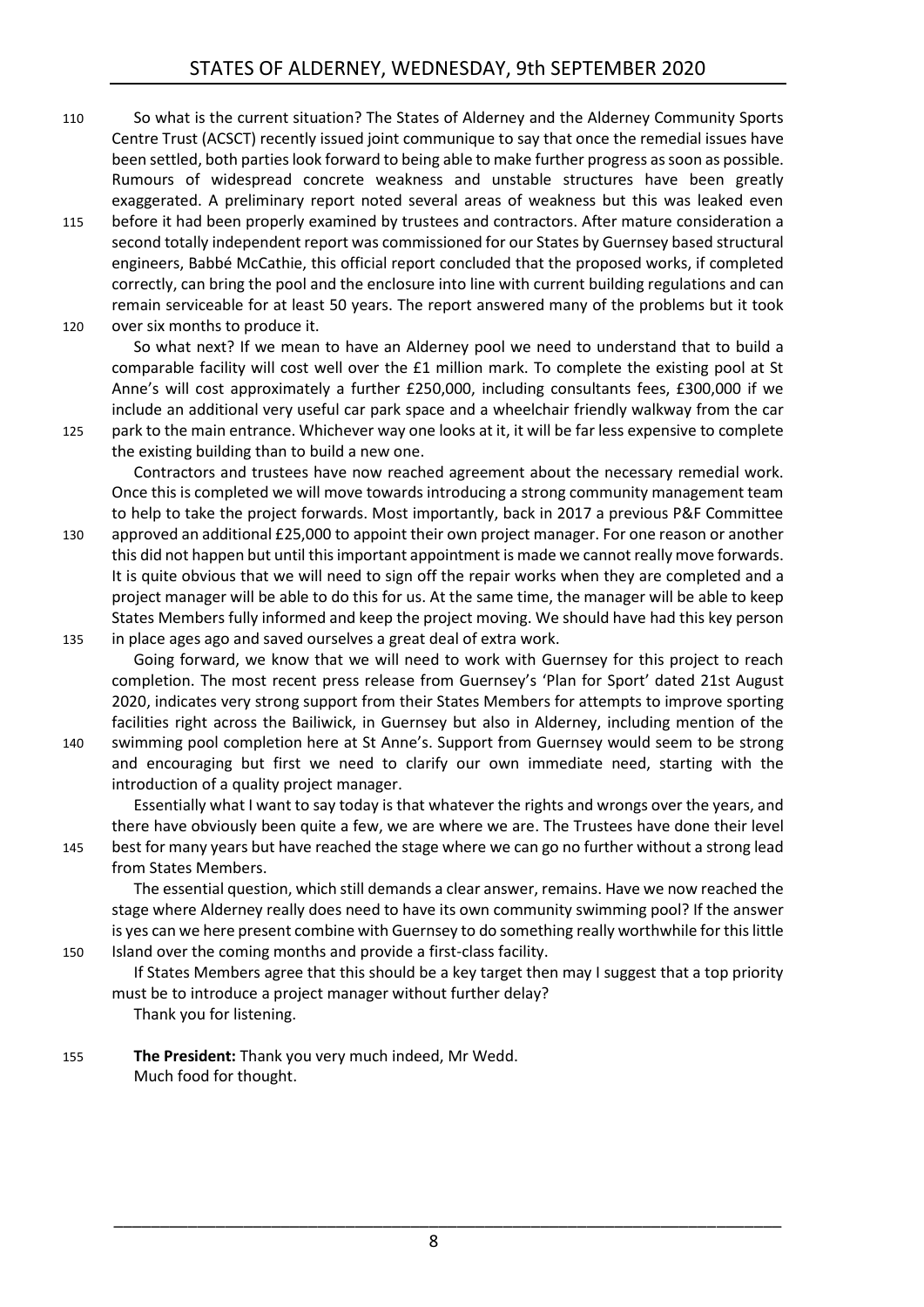### **II. Human Tissue and Transplantation (Bailiwick of Guernsey) Law, 2020 – Item approved**

<span id="page-8-0"></span>*Item II.*

*The States of Alderney are asked: To give their approval to the Projet de Loi entitled the Human Tissue and Transplantation (Bailiwick of Guernsey) Law, 2020.*

**The President:** Can we now move on please, Mr Greffier, to Item II on the Billet.

**The Greffier:** Thank you, sir.

160 Item II this evening is the Human Tissue and Transplantation (Bailiwick of Guernsey) Law, 2020, a letter has been received by yourself, sir, from the Bailiff of Guernsey, Mr McMahon and the States of Alderney are asked to give their approval to the Projet de Loi entitled the Human Tissue

165 **The President:** Thank you very much indeed. Mr Dent, were there any observations from members of the community?

and Transplantation (Bailiwick of Guernsey) Law, 2020.

**Mr Dent:** Mr President, a query was raised as to whether these types of items might just go through automatically without filling up the Billet. It was noted that for them to become Alderney 170 law, they had to be approved by the full States.

Thank you.

**The President:** Thank you very much indeed. So I think you are on your feet again, Mr Dent, because you are going to propose this one.

175

**Mr Dent:** Thank you, Mr President.

If I can just take you through a few points. In November 2018 the States of Deliberation in Guernsey agreed to introduce a new Law premised on deemed consent for organ donation. The intention was that the default legal position would shift from one where organ donation requires 180 specific consent to one where adults who have not registered their preference are deemed to

have given consent.

As some Members may remember, Alderney debated this matter without resolution in April 2018. We had been invited by Guernsey to give our views. After the debate we invited comments from the public. The majority of respondents were in favour of a deemed consent model, as had 185 been a majority of Members in our own States debate.

The Law before you tonight derives from those initiatives two years ago. It was passed by Guernsey in June of this year.

The new Law describes which activities can be undertaken and those which cannot in relation to organ donation. It states which persons are permitted to undertake regulated activities relating 190 to organisation and it sets out the criteria which must be met in order to proceed with organ donation on a deemed consent basis.

The Law also sets out the offences and penalties in relation to any organ donation activity that occurs outside the remit of the Law. It establishes circumstances where organ donation may not proceed and it allows any provision by Ordinance considered appropriate for the purpose of 195 successful implementation of the Law to be made.

While it is expected the majority of suitable donors will be patients on life-support in the intensive care unit at the Princess Elizabeth Hospital this may not always be the case. Some organs, such as eye corneas, bone, skin and heart valves can, I understand, be harvested remotely. Also, technology is changing rapidly and what is not tractable today may soon become tractable.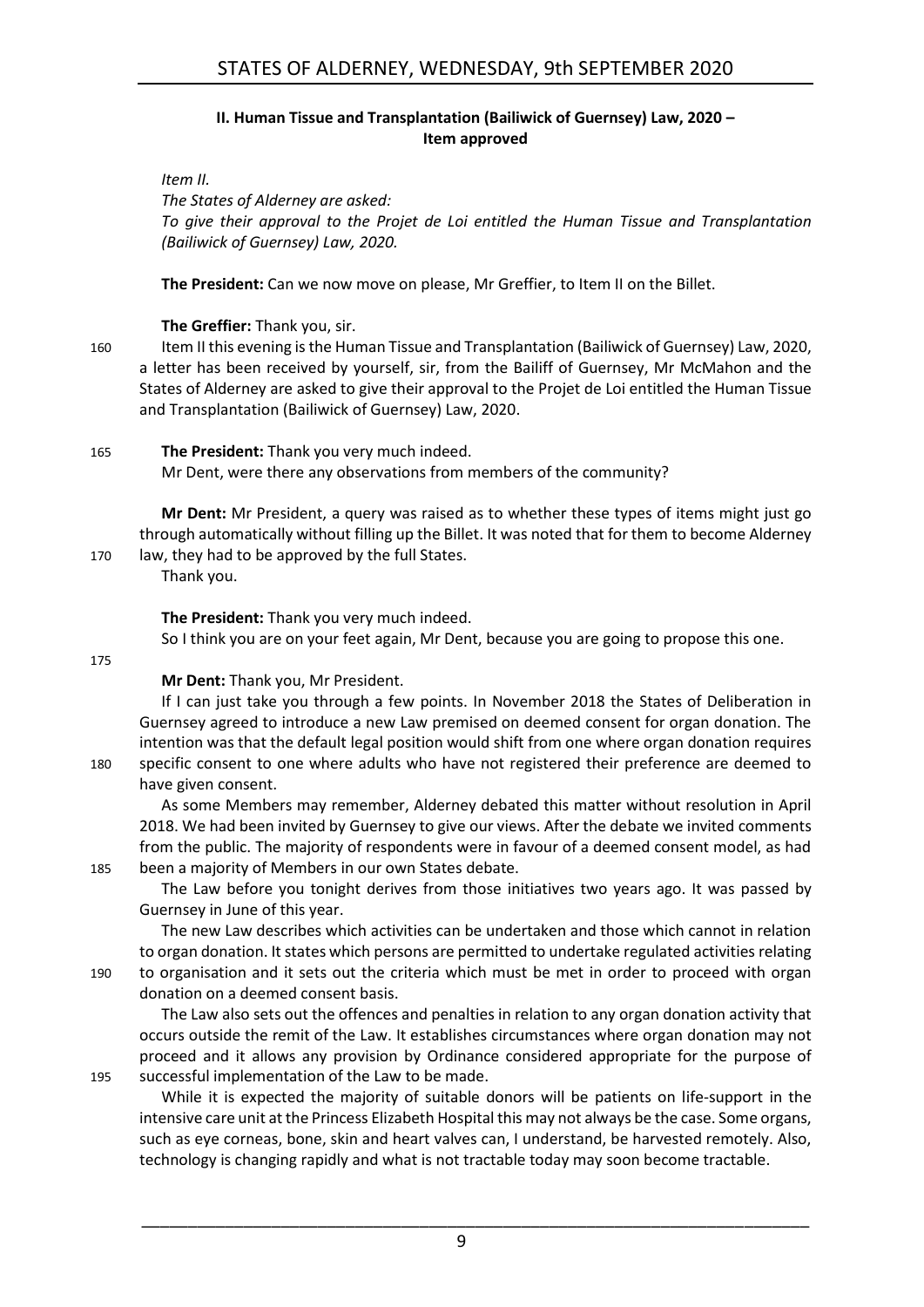200 In February of this year P&F Members were consulted by HSC as to whether they wanted Alderney to be included in the Law and by a majority it was agreed that we did. Thank you.

**The President:** Thank you, Mr Dent.

205 Mr McKinley, I understand you are seconding this Proposition?

**Mr McKinley:** I am, sir. I have very little to say, I agree absolutely with what Mr Dent has said. It makes sense to bring in this Law as soon as possible. They have agreed it in Guernsey and I believe the majority of people here in Alderney agree also.

### 210

### **The President:** Thank you very much indeed.

Does any Member wish to speak on this particular topic? That being the case, Mr Greffier – sorry, Mr Jean, I did not see you, I apologise.

### 215 **Mr Jean:** Thank you.

I am concerned about this, and I always have been concerned about it, from the point of view of our location, where we actually are, sir, here. It is much easier for this Law to be dealt with and facilitated in Guernsey and I am concerned it is not a Law that fits in very well here because if you have to try and move people over it is distressing for the relatives because of the transplantation 220 aspect, and I do not think it is a good idea for here at all.

I may be wrong, but those are my feelings. We are not located with our transport problems and erring on the side of caution, I would say that this Law does not fit well here, it is not suitable for here, and the only way that you could take part in it is for the patients that are actually in Guernsey and for the rest I would actually try to find some way of ruling it out, and because of it I 225 am not willing to vote for it, sir.

**The President:** Thank you very much indeed, Mr Jean. Does anybody else wish to speak?

230 **Mr Roberts:** Yes, please, sir.

**The President:** Mr Roberts, please.

**Mr Roberts:** As opposed to Louis, I am fully in favour of this actually. I would ask all to support 235 this Human Tissue and Transplantation Law 2020.

I spoke loudly in the States of Guernsey on this and supported its implementation on the grounds that a vote for this will undoubtedly save lives. Some desperately ill children and patients will gain from this. And one member of my own family would still be here today had organs been available, so you can appreciate that I feel strongly that someone's life needs every chance that 240 we can give.

What is an automatic organ opt-out? Under the Scheme, patients aged 18 or over will have to opt out if they do not want to be an organ donor. People who choose to opt out will need to register to do so, just as patients are currently required to opt in. Families of those donating their organs will still be able to withdraw the consent on behalf of their loved ones.

245 Before the change, organs and tissue could only be taken from patients if the deceased had joined an organ donor register or informed their relatives before their death that they wished to donate.

More than 6,000 people are on the organ waiting list in England, with an average of three people in need of an organ transplant die every day. In 2018 more than 400 people died in the UK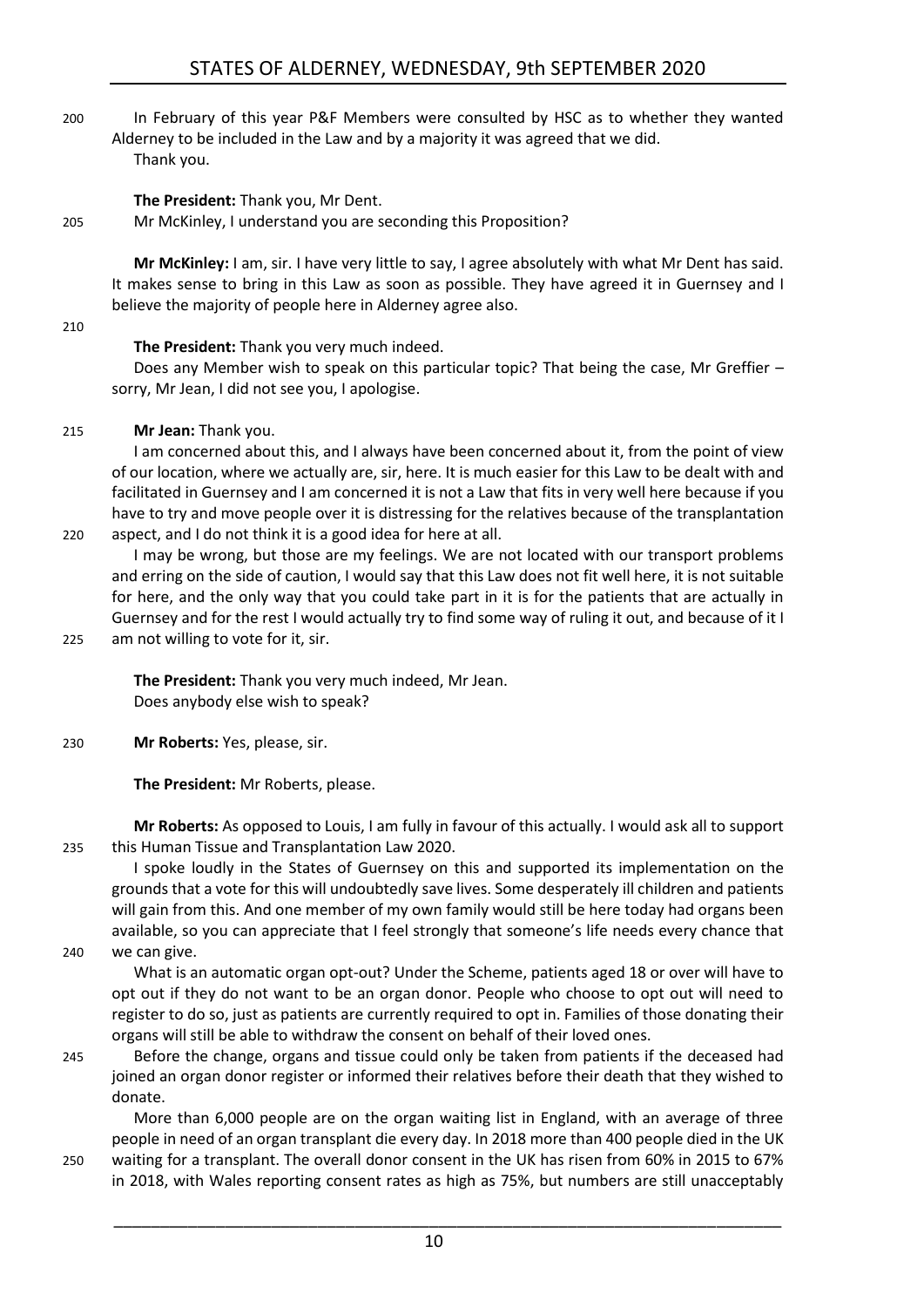### STATES OF ALDERNEY, WEDNESDAY, 9th SEPTEMBER 2020

low relating to demand. This change will undoubtedly save lives. So any law that eases suffering and gives sick people a second chance will get my vote and I would urge my good colleagues to give theirs to something really worthwhile.

255 Thank you, sir.

**The President:** Thank you, Mr Roberts. Does anybody else wish to speak? Mr Dent, do you wish to exercise your right to reply?

260 **Mr Dent:** I have nothing to add.

**The President:** Thank you very much indeed. Then shall we move to a vote, Mr Greffier, please.

### 265 **The Greffier:** Thank you, sir.

The States of Alderney are asked to give their approval to the Projet de Loi entitled the Human Tissue and Transplantation (Bailiwick of Guernsey) Law, 2020.

*A vote was taken and the results were as follows:*

| <b>FOR</b>  | <b>AGAINST</b> | <b>ABSTAINED</b> |
|-------------|----------------|------------------|
| Mr Roberts  | Mr Jean        | None             |
| Mr McKinley |                |                  |
| Mr Dent     |                |                  |
| Mr Snowdon  |                |                  |
| Mr Dean     |                |                  |
| Mr Gentle   |                |                  |
| Ms Burgess  |                |                  |
| Mr Harris   |                |                  |

**The Greffier:** Sir, 8 votes in favour, 1 against.

270 **The President:** Thank you, Mr Greffier.

### **III. The Financial Services Business (Enforcement Powers) (Bailiwick of Guernsey) Law, 2020 – Item approved**

### <span id="page-10-0"></span>*Item III.*

*The States of Alderney are asked: To give their approval to the Projet de Loi entitled the Financial Services Business (Enforcement Powers) (Bailiwick of Guernsey) Law, 2020.*

**The President:** Item III then, please.

### **The Greffier:** Thank you, sir.

Item III this evening is the Financial Services Business (Enforcement Powers) (Bailiwick of 275 Guernsey) Law, 2020. Again, a letter dated 20th August has been received by yourself, sir, Mr President, from the Bailiff of Guernsey, Mr McMahon and the States of Alderney are asked to give their approval to the Projet de Loi entitled the Financial Services Business (Enforcement Powers) (Bailiwick of Guernsey) Law, 2020.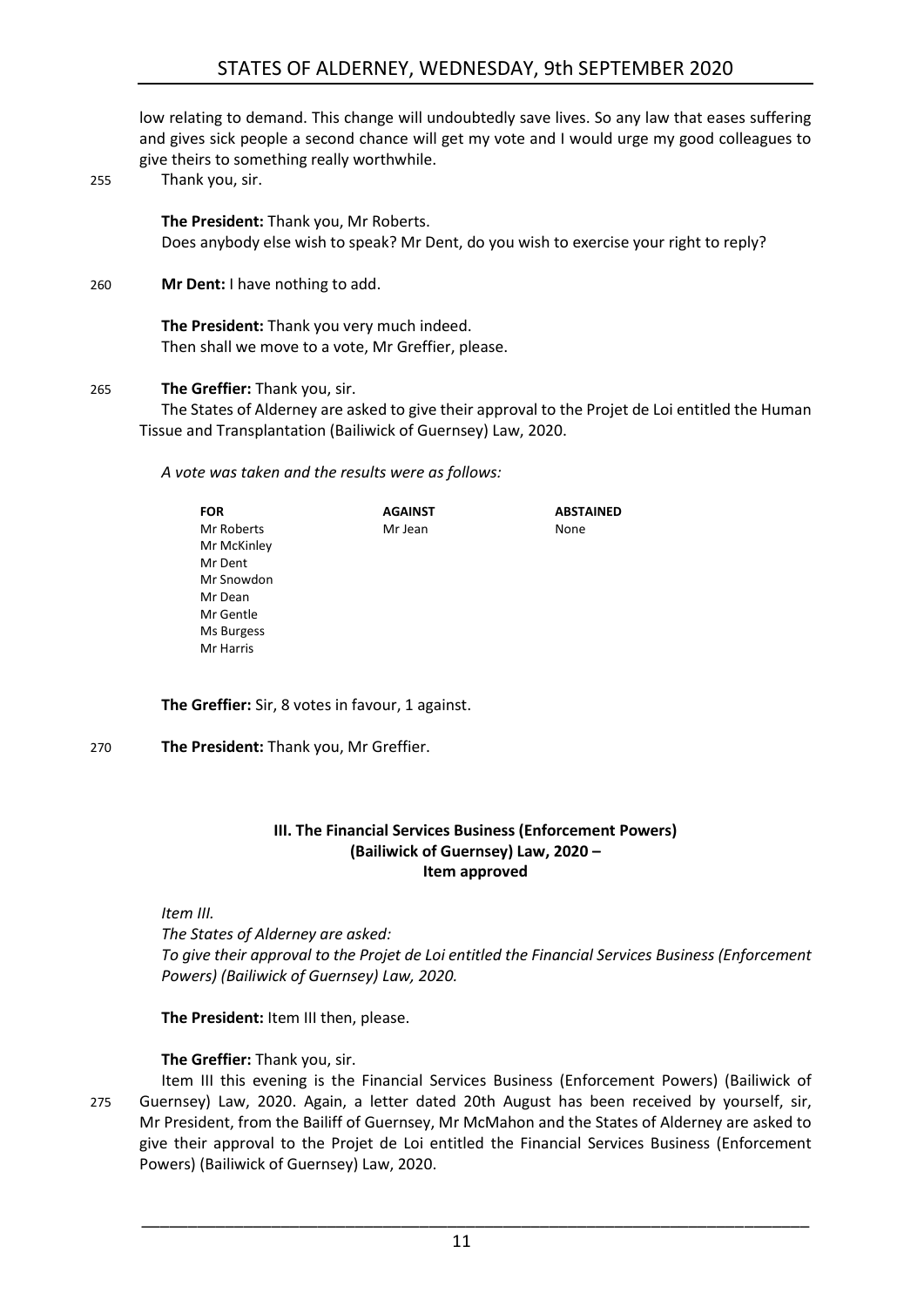### 280 **The President:** Thank you.

Was there anything said at the People's Meeting about this issue?

**Mr Dent:** Indeed. It was queried why this and the next three Items of legislation had not been scrutinised by the current P&F Committee. It was deemed this was inappropriate, especially with 285 elections this year.

The question was asked do the States have the competence to deal with this level of legislation, time is needed to consider these legislations. In response it was noted that this legislation has been scrutinised by the GFSC, who do have competence, and that if Alderney wish to continue to have on-Island financial services businesses the international community expected our legislation

290 to meet international standards for the prevention of money-laundering and the funding of terrorism.

**The President:** I think you can remain on your feet, Mr Dent.

295 **Mr Dent:** I won't get to sit down, sir, or leave at this rate.

**The President:** Well, it is a matter for you, but I was just trying to save your legs.

### **Mr Dent:** Thank you very much.

300 Mr President, this and the following three Items, all sponsored by the Guernsey Financial Services Commission, are very much aimed at ensuring that financial services are regulated to international standards.

Much of the emphasis is on the prevention of money-laundering and the prevention of terrorist-funding activities. In particular, they will meet the standards being set by the EU markets 305 in financial directives which, despite the UK leaving the EU, are directives which we understand the Bailiwick will still have to comply with if it wishes to continue providing services to businesses

in the EU. Mr President, as I have just noted, and despite being forewarned by the GFSC of this legislation, I was surprised to see these Items on the Billet because I did not recollect them going to P&F. I

310 have, however, subsequently found out that P&F were consulted in 2015, some five years ago, and I have been assured by the GFSC of their very rigorous scrutiny which frankly – and I do agree – we in Alderney do not have the experience to undertake.

Colleagues, all four Laws were nonetheless passed by the States of Guernsey in July of this year. This, the first Law in the series of four, provides for the enforcement by the Guernsey 315 Financial Services Commission of a number of Laws, this first Law and a number of others. These other Laws include the Financial Services Commission (Bailiwick of Guernsey) Law 1987 and a number of supervisory Laws, including the three Laws that appear next on our Billet which, as I

- hope you have already noted, are: the Regulation of Fiduciaries, Administration Business and Company Directors, etc. (Bailiwick of Guernsey) Law, 2020; the Protection of Investors (Bailiwick 320 of Guernsey) Law 2020; and the Banking Supervision (Bailiwick of Guernsey) Law, 2020.
	- The other supervisory Laws that the GFSC will obtain enforcement powers over via this legislation are the Insurance Business –

**The President:** Can I just … forgive me for stopping you, I can see what you are trying to do 325 here, Mr Dent, but I think we have got to deal with each of these entries separately. Just guide me.

**Mr Dent:** What I am referring to are not the next entries.

330 **The President:** Okay, so we are still on entry number III?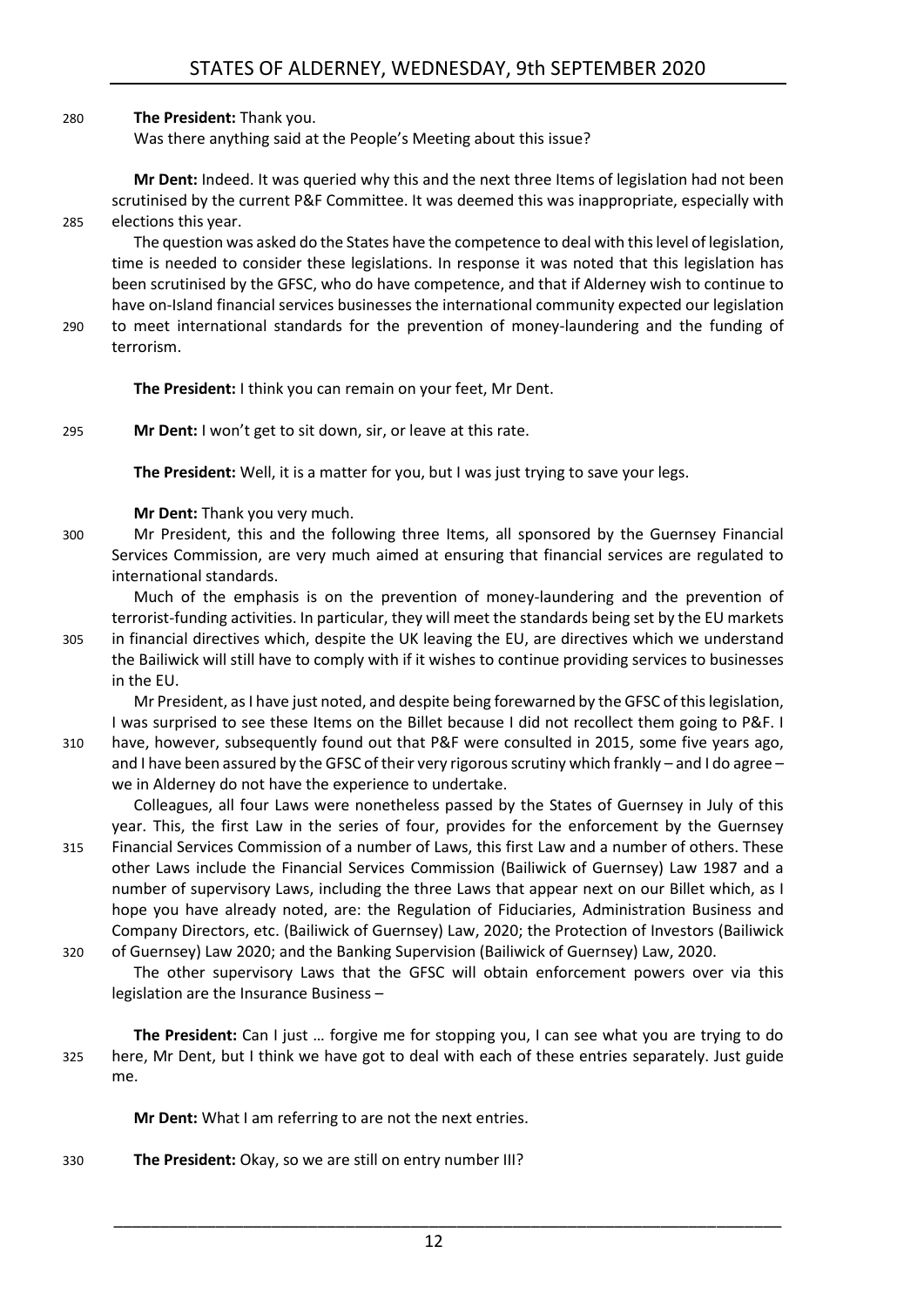**Mr Dent:** We are still on entry one, yes. This Law is giving the power to supervise all these other Laws, which include the three following Laws, but also a number of additional Laws, which I am just making reference to at this moment.

335

**The President:** Very helpful, thank you.

**Mr Dent:** The other supervisory Laws that the GFSC will obtain enforcement powers over this legislation, which are not on the Billet, are: the Insurance Business (Bailiwick of Guernsey) 340 Law 2002; and the Insurance Managers and Insurance Intermediaries (Bailiwick of Guernsey) Law 2002. This Law additionally subsumes the provisions of the Financial Services Commission Law relating to enforcement of the protection of investors, administration and the intervention Bailiwick of Guernsey Ordinance 2008. The Law also provides for the detection, investigation, prosecution and sanctioning of civil criminal and administrative contraventions of the provisions 345 of this Law, the Financial Services Commission Law and the aforementioned supervisory Laws.

A number of other provisions ensure, as far as it is possible, consistency and standardisation of the Commission's enforcement and investigative powers, obligations, liabilities, remedies, offences, penalties and other consequences.

In short, the Law when operating in conjunction with the next three Billet Items that is, of 350 course, presuming they all pass tonight, should ensure the continued smooth running of the Bailiwick's financial services industry.

**The President:** Thank you, Mr Dent, for that very comprehensive explanation. Anything to add as the seconder, Mr Harris?

355

**Mr Harris:** Thank you, sir.

I think Mr Dent has covered absolutely everything so I have no further comment.

**The President:** Would anybody else like to have a say? I am only leaning forward, Mr Jean, 360 because sometimes I cannot see you and I just did not want to miss you again. That being the case, I think this time, Mr Greffier, we can take this one as passed.

<span id="page-12-0"></span>**The Greffier:** Thank you, sir.

### **IV. The Regulation of Fiduciaries, Administration Businesses and Company Directors, etc. (Bailiwick of Guernsey) Law, 2020 – Item approved**

*Item IV.*

*The States of Alderney are asked:*

*To give their approval to the Projet de Loi entitled the Regulation of Fiduciaries, Administration Businesses and Company Directors, etc. (Bailiwick of Guernsey) Law, 2020.*

**The President:** Item IV.

365

**The Greffier:** Item IV this evening is the Regulation of Fiduciaries, Administration Businesses and Company Directors, etc. (Bailiwick of Guernsey) Law 2020. Again, sir, a letter has been received by yourself from Mr McMahon, the Bailiff of Guernsey, and the States of Alderney are asked to give their approval to the Projet de Loi entitled the Regulation of Fiduciaries, 370 Administration Businesses and Company Directors, etc. (Bailiwick of Guernsey) Law 2020.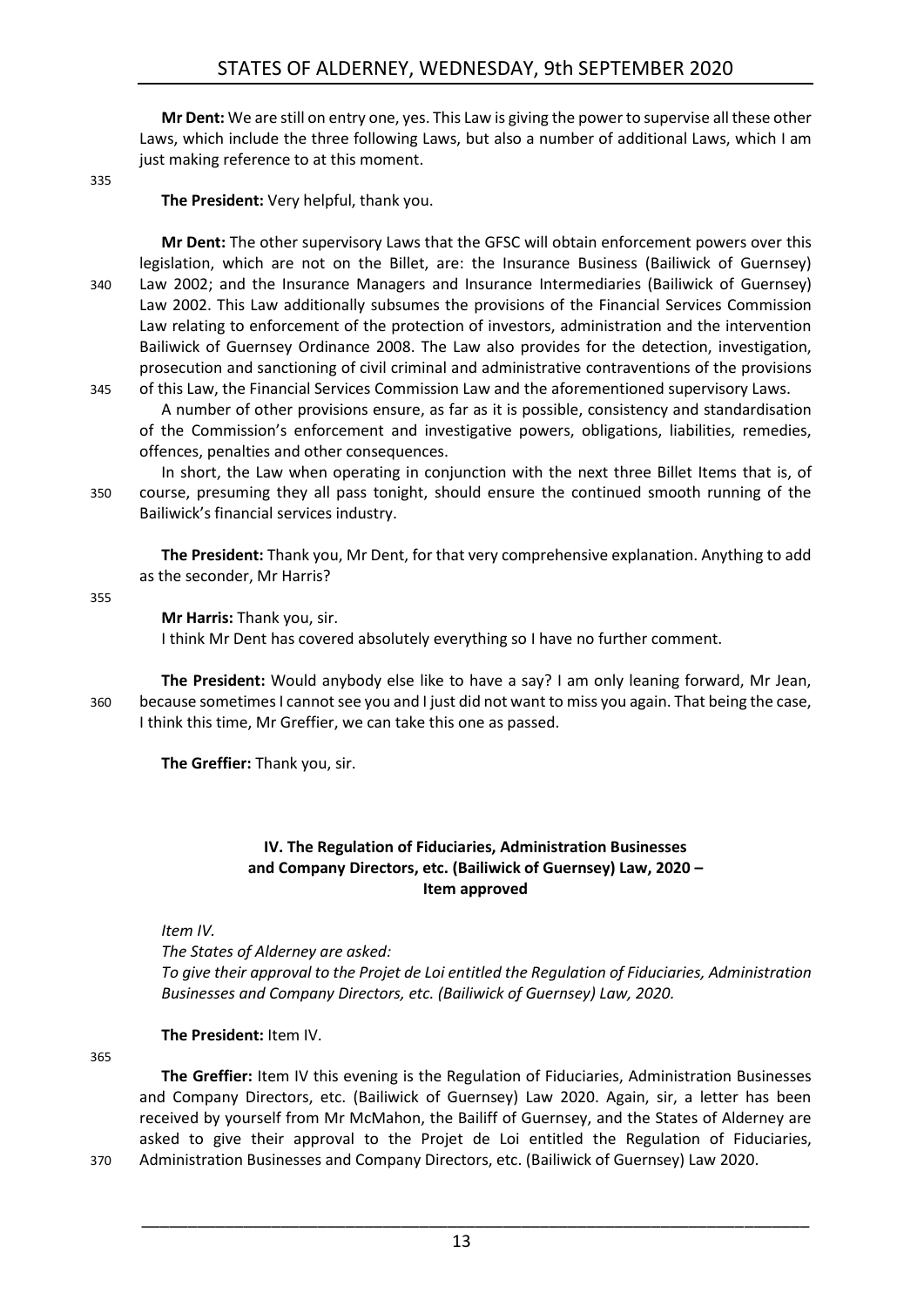**The President:** Thank you.

Were there any comments on this at the People's Meeting, Mr Dent?

375 **Mr Dent:** Mr President, there was. The Convenor was asked to clarify the purpose of the legislation. Isummarised the GFSC explanatory notes, which I will do again when I come to present the Law itself.

**The President:** Thank you.

380 It is up to you again, you are proposing this Item, Mr Dent.

**Mr Dent:** Mr President, this is the second in a suite of legislation. This Law repeals and replaces the Regulation of Fiduciaries, Administration Businesses and Company Directors, etc. (Bailiwick of Guernsey) Law, 2000, though with the enforcement provisions transferred to the legislation we 385 have just been discussing and passed.

The provision has additionally allowed the updating of the 2000 Law, bringing it into line with more recent regulatory Laws and in particular the Insurance Business (Bailiwick of Guernsey) Law 2002. The GFSC assure us that the Law, as well as consolidating previously heavily amended enactments will: (1) ensure compliance with international and EU standards; (2) ensure effective 390 supervision and create efficiencies; (3) eliminate unjustified legal inconsistencies; and (4) will seek to support industry and futureproof the legislative framework for this section of the financial services industries. And so if we approve this and the other two Laws tonight the GFSC should no longer have to operate different enforcement regimes across different Laws. Thank you.

395

**The President:** Thank you. Mr Harris, you are seconding this one.

**Mr Harris:** Thank you, sir.

400 Mr Dent is a hard act to follow, but no further comment, thank you.

**The President:** Would anybody else …? No, so we can take that one as read, I think, Mr Greffier.

**The Greffier:** Sir.

### **V. The Banking Supervision (Bailiwick of Guernsey) Law, 2020 – Item approved**

<span id="page-13-0"></span>*Item V.*

*The States of Alderney are asked: To give their approval to the Projet de Loi entitled the Banking Supervision (Bailiwick of Guernsey) Law, 2020.*

405 **The President:** And now we are on to Item V.

**The Greffier:** Item V, sir, the Banking Supervision (Bailiwick of Guernsey) Law, 2020, again, sir, a letter of 20th August 2020 received by yourself from the Bailiff of Guernsey, Mr McMahon, and the States of Alderney are asked to give their approval to the Projet de Loi entitled the Banking 410 Supervision (Bailiwick of Guernsey) Law, 2020.

**The President:** Thank you.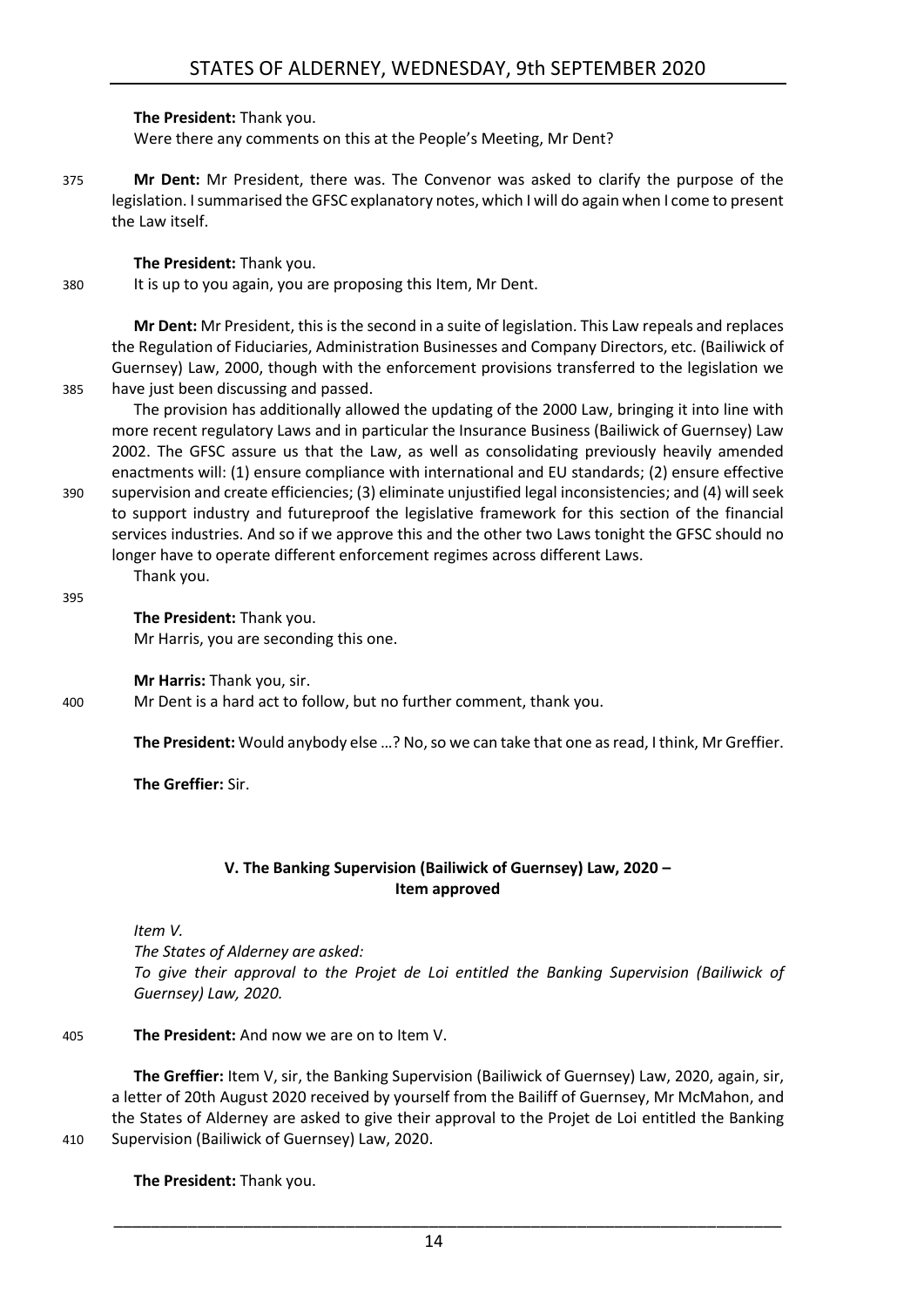Mr Dent, anything from the People's Meeting?

415 **Mr Dent:** Indeed. The Convenor was again asked to clarify the purpose of the legislation and we again summarised the GFSC explanatory notes which we shall hear in one second again, if that is okay with yourself.

**The President:** Yes, please.

420

**Mr Dent:** I am glad you are enjoying it!

**The President:** Yes, well, you are proposing this Item, so off you go.

425 **Mr Dent:** Mr President, this is the third in this suite of legislation. The Law repeals and replaces the Banking Supervision (Bailiwick of Guernsey) Law, 1994, so as with the Law we have just discussed under Item IV, the enforcement provisions are again transferred to the legislation we discussed under Item III.

The provision has again allowed the updating of old legislation, bringing it into line with more 430 recent regulatory Laws. The new Law has similar purposes as the Regulations of Fiduciaries, Administration Businesses and Company Directors Law, 2020, in that as well as consolidating previously heavily amended enactments it ensures compliance with international and EU standards, it ensures effective supervision and creates efficiencies, eliminates unjustified legal inconsistencies and seeks to support industry and future proof the legislative framework for this 435 section of the financial services industry.

Once again, the GFSC should no longer have to operate different enforcement regimes under different laws.

Thank you.

440 **The President:** And I suspect you are happy with that?

**Mr Harris:** Very much so, thank you, sir.

**The President:** Thank you very much indeed, Mr Harris.

445 Would anybody like to comment upon this Item? So again, Mr Greffier, we will tick that box.

### **VI. The Protection of Investors (Bailiwick of Guernsey) Law, 2020 – Item approved**

<span id="page-14-0"></span>*Item VI.*

*The States of Alderney are asked: To give their approval to the Projet de Loi entitled the Protection of Investors (Bailiwick of Guernsey) Law, 2020.*

**The President:** We will move on then please to Item VI.

**The Greffier:** Thank you, sir.

Item VI this evening is the Protection of Investors (Bailiwick of Guernsey) Law, 2020, again, a 450 further letter of 20th August was received by yourself from Mr McMahon, the Bailiff of Guernsey and the States of Alderney are asked to give their approval to the Projet de Loi entitled the Protection of Investors (Bailiwick of Guernsey) Law, 2020.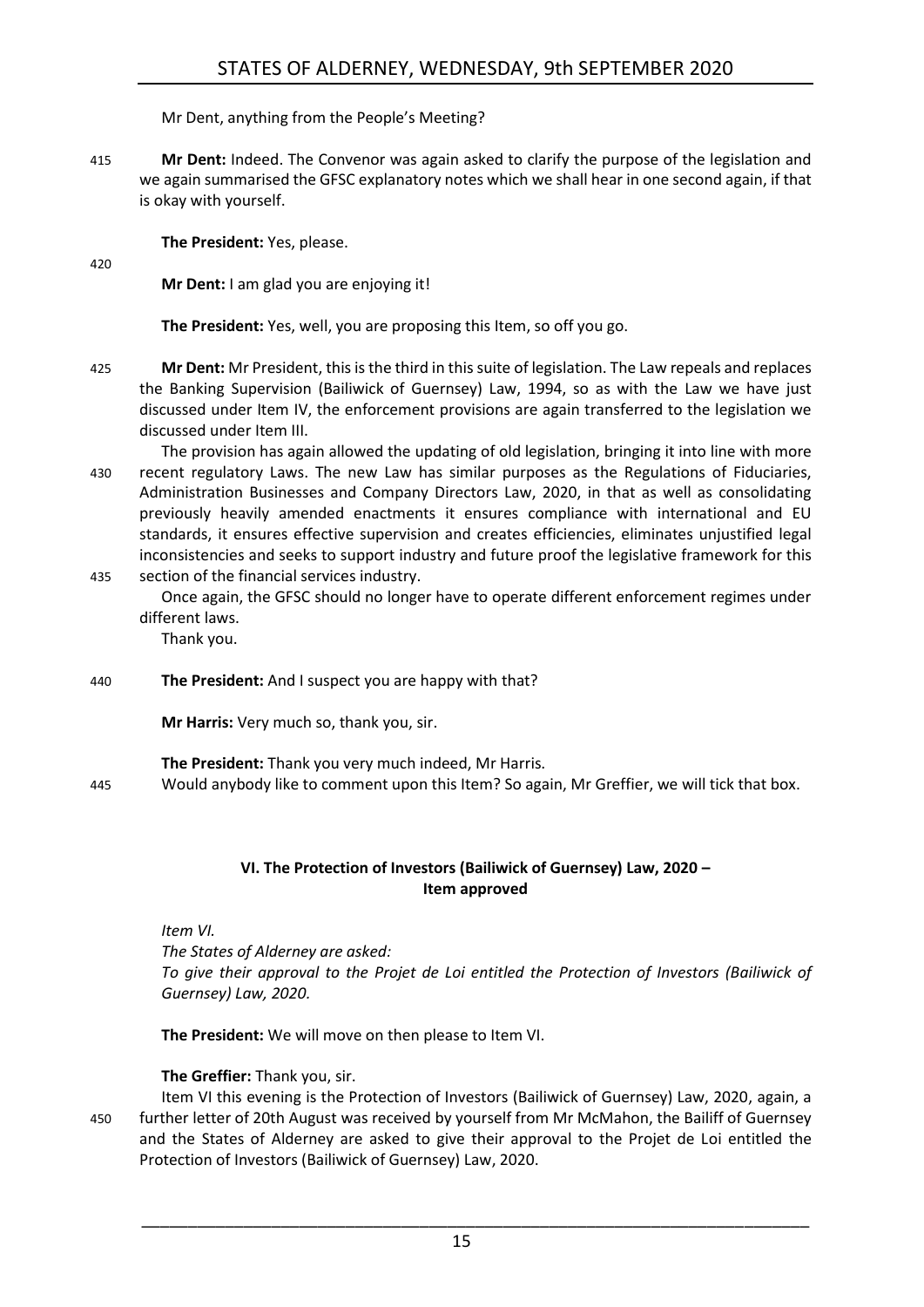### STATES OF ALDERNEY, WEDNESDAY, 9th SEPTEMBER 2020

| 455 | The President: At the People's Meeting, Mr Dent, any comments?                                                                                                                                                                                                                              |
|-----|---------------------------------------------------------------------------------------------------------------------------------------------------------------------------------------------------------------------------------------------------------------------------------------------|
|     | Mr Dent: Yes, three this time. The Convenor was asked to clarify the purpose of the legislation.<br>I summarised again the GFSC explanatory notes.                                                                                                                                          |
| 460 | It was also asked if these items of legislation could be deferred allowing for the moment only<br>Guernsey to implement them. It was noted that this might be possible, but if this happened<br>Alderney's financial services industry would likely suffer.<br>Thank you.                   |
|     |                                                                                                                                                                                                                                                                                             |
|     | The President: Mr Harris, is that alright with you?                                                                                                                                                                                                                                         |
| 465 | Mr Harris: Yes, thank you, sir, no further comment.                                                                                                                                                                                                                                         |
|     | The Greffier: I think Mr Dent might want to propose the matter, sir. (Laughter)                                                                                                                                                                                                             |
|     | The President: Oh! So close.                                                                                                                                                                                                                                                                |
| 470 | Mr Dent, please, unless Mr Harris would like to?                                                                                                                                                                                                                                            |
|     | Mr Dent: Mr President, this is the fourth and final in this suite of legislation. The new Law<br>repeals and replaces the Protection of Investors Law, 1987, though, as with the other Laws we<br>have just discussed under Items IV and V, the important provisions are transferred to the |
| 475 | legislation we discussed under Item III. The provision has once again allowed the updating of the                                                                                                                                                                                           |

475 legislation we discussed under Item III. The provision has once again allowed the updating of the old legislation, bringing it into line with the more recent regulatory Laws. The new Law has similar purposes as the Regulation of Fiduciaries, Administration Businesses and Company Directors Law and the Banking Supervision Law, 2020, in that as well as consolidating previously heavily amended enactments it ensures compliance with international and EU standards, ensures the 480 effective supervision and corrects deficiencies, eliminates unjustified legal inconsistencies and will seek to support industry and futureproof the legislative framework for the inspection of the financial services industries. Once again, the GFSC should no longer have to operate different enforcement regimes across different Laws.

Thank you.

485

**The President:** Thank you, Mr Dent. Mr Harris as seconder.

**Mr Harris:** Thank you, no further comment.

490

**The President:** Now I think we can take it as read, unless any other Member wishes to speak? Thank you.

### **VII. The Alderney eGambling (Amendment) Ordinance, 2020 – Item approved**

<span id="page-15-0"></span>*Item VII. The States is asked: To approve the Alderney eGambling (Amendment) Ordinance, 2020.*

**The Greffier:** Thank you, sir, in which case Item VII. this evening, sir, is, the Alderney eGambling 495 (Amendment) Ordinance 2020. A letter has been received from Mr Dent in his capacity as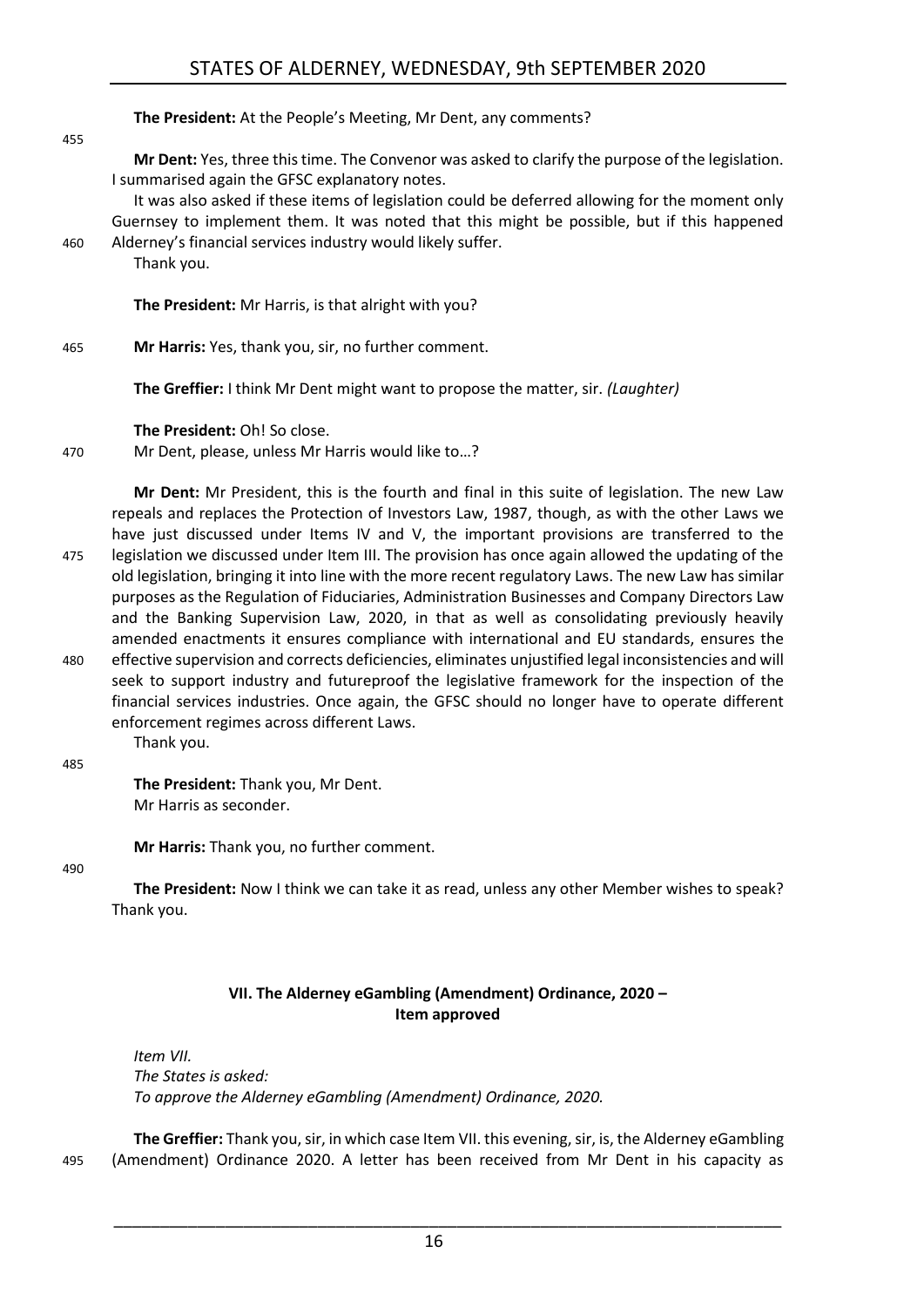Chairman of the Policy & Finance Committee and the States of Alderney are asked to approve the Alderney eGambling (Amendment) Ordinance 2020.

**The President:** Thank you.

500 Anything from the People's Meeting, Mr Dent?

**Mr Dent:** There were no comments on this Item.

**The President:** And now you are going to propose it?

505

**Mr Dent:** Mr President, we continue with the same theme of financial regulation. These regulations codify into Ordinances a number of current procedures within the AGCC by codifying them in this legislative format they give added weight to the procedures. As you will see, there are two main targets: customers, particularly in regard to money laundering and terrorist 510 financing and customer due diligence.

On Tuesday 11th August I had a meeting with the Guernsey Financial Services Corporation. It was clear the AGCC ordinance was addressing concerns in the wider financial world and the Financial Action Taskforce (FATF), set up on an initiative of the G7, which is an international organisation founded to develop policies to combat money-laundering, terrorist-financing and

- 515 other related threats to the integrity of the international financial system, is clearly concerned that the Bailiwick should have an as robust regime as possible for combatting these issues. The GFSC itself is, of course, rightly concerned about anything that might cause reputational damage to the Bailiwick. The enactment of these Ordinances will go a long way to assuring both the FATF and GFSC and for this reason I urge the Chamber to support this.
- 520 Thank you.

**The President:** Mr Harris, again, you are seconding this one.

**Mr Harris:** Thank you, sir, and fellow Members.

525 Having attended the GFSC meeting that James mentioned I can only support this, I think the Item speaks for itself and Mr Dent's explanation was more than satisfactory. Thank you.

**The President:** Thank you very much indeed. Would anybody like to speak on this topic? 530 In that event we will take that one as read please, Mr Greffier.

### **VIII. The Emergency Powers (Coronavirus) (General Provision) (Bailiwick of Guernsey) (No.4) Regulations, 2020 – Item withdrawn**

<span id="page-16-0"></span>*Item VIII.*

*The States of Alderney is asked: Not to annul the Emergency Powers (Coronavirus) (General Provision) (Bailiwick of Guernsey)* 

**The President:** We will move on to Item VIII.

**The Greffier:** Thank you, sir.

*(No.4) Regulations, 2020.*

Item VIII this evening is the Emergency Powers (Coronavirus) (General Provision) (Bailiwick of 535 Guernsey) (No.4) Regulations, 2020', a letter has been received from Mr Dent as Chairman of the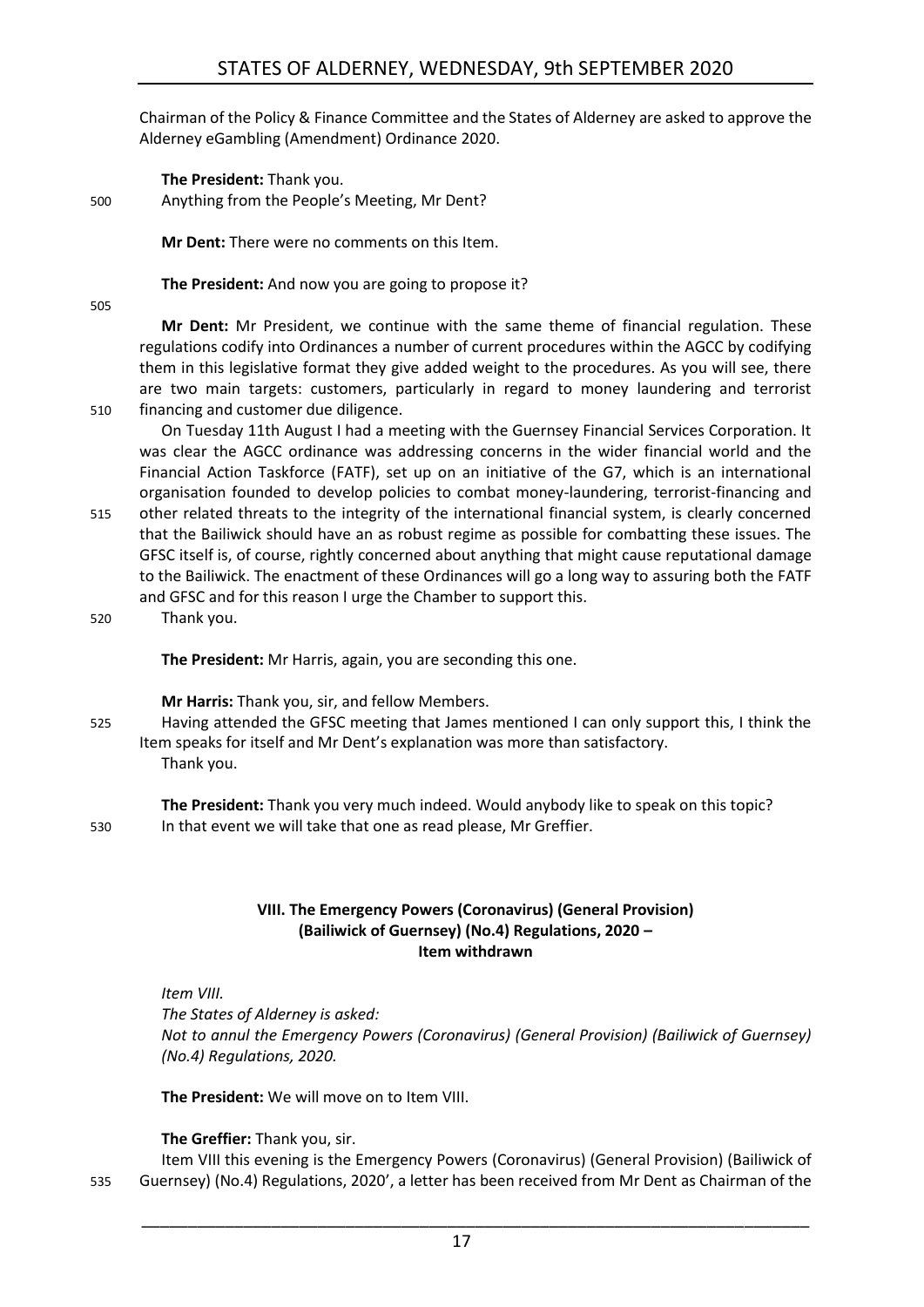Policy & Finance Committee and the States of Alderney are asked not to annul the Emergency Powers (Coronavirus) (General Provision) (Bailiwick of Guernsey) (No.4) Regulations,2020.

**The President:** Were there any comments from the People's Meeting, Mr Dent?

540

**Mr Dent:** Mr President, there were no comments on this but I am asking you tonight if this Item could be withdrawn until our October meeting. The accompanying documents as published on the States website were for CCA regulations (4A). As these regulations came into force on 10th July and have actually already expired, deferring the motion not to annul until October should 545 have no material impact.

**The President:** Mr Harris, you would have been seconding this. Do you support that?

**Mr Dent:** I do, sir, yes.

550

**The President:** Thank you.

Does any other Member wish to oppose this matter being withdrawn? So I think that can be marked then, Mr Greffier, please, withdrawn.

555 **The Greffier:** Thank you, sir.

### **IX. The Emergency Powers (Coronavirus) (General Provision) (Bailiwick of Guernsey) (No.5) Regulations, 2020 – Item approved**

<span id="page-17-0"></span>*Item IX.*

*The States of Alderney is asked:*

*Not to annul the Emergency Powers (Coronavirus) (General Provision) (Bailiwick of Guernsey) (No.5) Regulations, 2020.*

**The Greffier:** In which case, moving on to Item IX this evening is the Emergency Powers (Coronavirus) (General Provision) (Bailiwick of Guernsey) (No.5) Regulations, 2020, and again a 560 letter has been received from Mr Dent as Chairman of the Policy & Finance Committee and the States of Alderney are asked not to annul the Emergency Powers (Coronavirus) (General Provision) (Bailiwick of Guernsey) (No.5) Regulations, 2020.

**The President:** Mr Dent, the People's Meeting?

565

**Mr Dent:** There were no comments on this Item.

**The President:** Thank you. And I think you are going to propose this one.

570 **Mr Dent:** Thank you.

Mr President, colleagues, these are all regulations made by the Civil Contingencies Authority. They are required to be placed before the States of Alderney in order that they be not annulled. There will continue to be a similar requirement each month until the crisis is over. This is because the regulations can only last for 30 days.

575 As occurred in previous meetings, you will note the extensive list of headings and the subject matters covered. Again, not something I intend to go into this evening.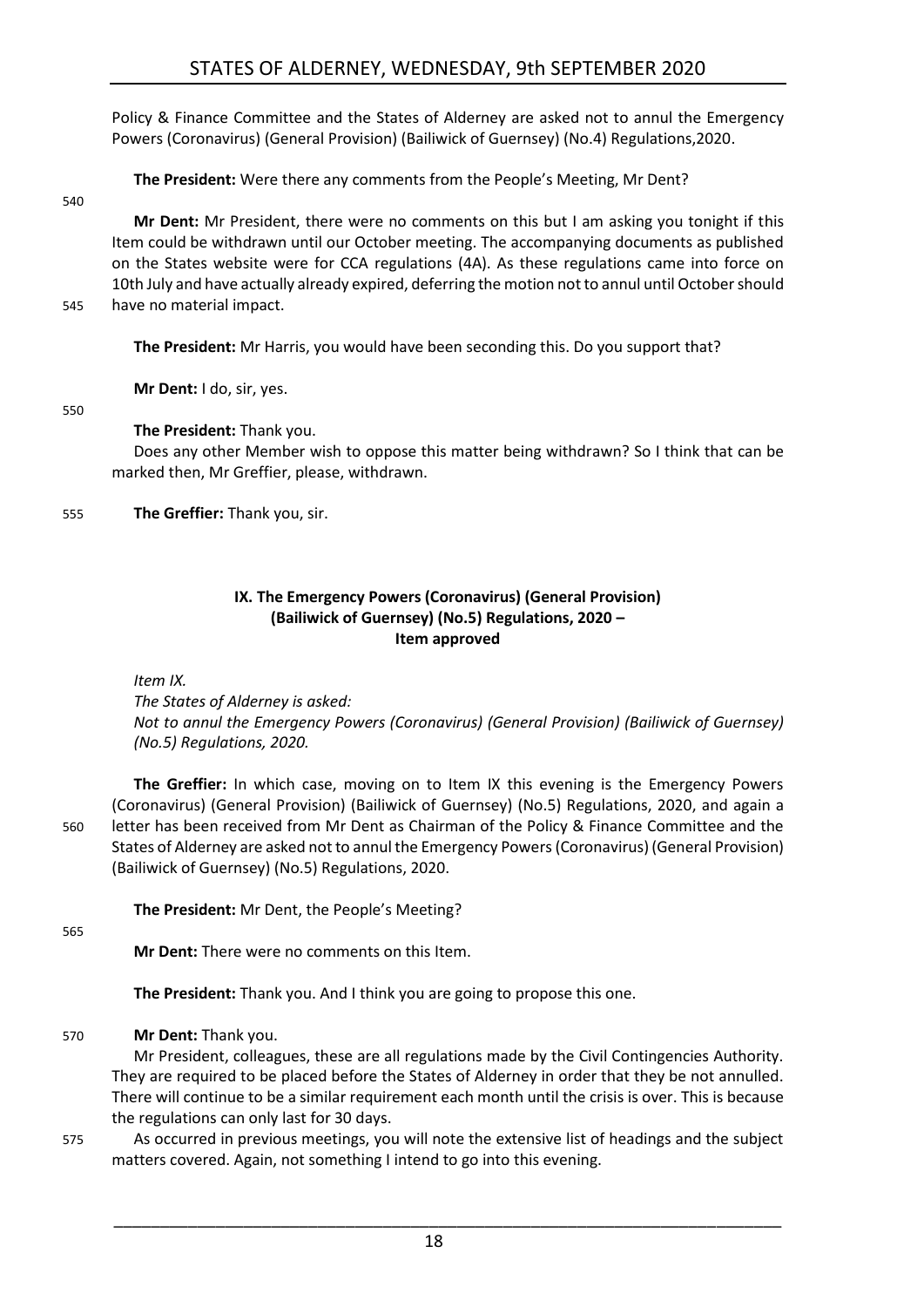These Regulations came into force on 7th August, and as you will have noted, and as I noted in regard to the (No.4) Regulations which we have just deferred, they also have already expired. Nonetheless, it is incumbent that we should continue with the not annulling process, if only to 580 give the force of law the period for which they were applicable.

The two main areas covered in both these Regulations and the Regulations No. 4 were screening, assessment and powers to detain and mental health and safety. There were 43 pages in July there were 83 pages, in May there were 124 pages. As lockdown eases the need for many of these regulations is clearly falling away.

585 Let me finish by restating that this not annulling process is an important safeguard for regulations that are passed outside this Chamber must eventually come here for approval or in legalese not to be annulled. Most other regulations that come before us do not, of course, have a sell by or expiration date but come with regulations from the CCA that causes them not to be annulling does seem perhaps a little strange.

590 Thank you.

**The President:** Thank you.

Mr Snowden, I think you are going to second this one.

595 **Mr Snowden:** I am, thank you, sir, nothing to add.

**The President:** Thank you very much.

Would anybody like to speak on this? No, in that event then will take that one as read please, Mr Greffier.

### **X. The Emergency Powers (Coronavirus) (General Provision) (Bailiwick of Guernsey) (No.5A) Regulations, 2020 – Item approved**

<span id="page-18-0"></span>*Item X.*

*The States of Alderney is asked: Not to annul the Emergency Powers (Coronavirus) (General Provision) (Bailiwick of Guernsey) (No.5A) Regulations, 2020.*

600 **The Greffier:** Let's move on, sir, to Item X this evening, which is the Emergency Powers (Coronavirus) (General Provision) (Bailiwick of Guernsey) (No.5A) Regulations, 2020. Again, a further letter has been received from Mr Dent as Chairman of the Policy & Finance Committee and he states that Alderney are asked not to annul 'The Emergency Powers (Coronavirus) (General Provision) (Bailiwick of Guernsey) (No.5A) Regulations, 2020'.

605

### **The President:** Thank you.

Mr Dent, were there any comments from members of the community?

### **Mr Dent:** There were.

610 It was asked for how long these types of regulations will continue to come before the States and it was noted that they would be likely to continue until the COVID crisis was over.

**The President:** Thank you.

Again, you are proposing this one.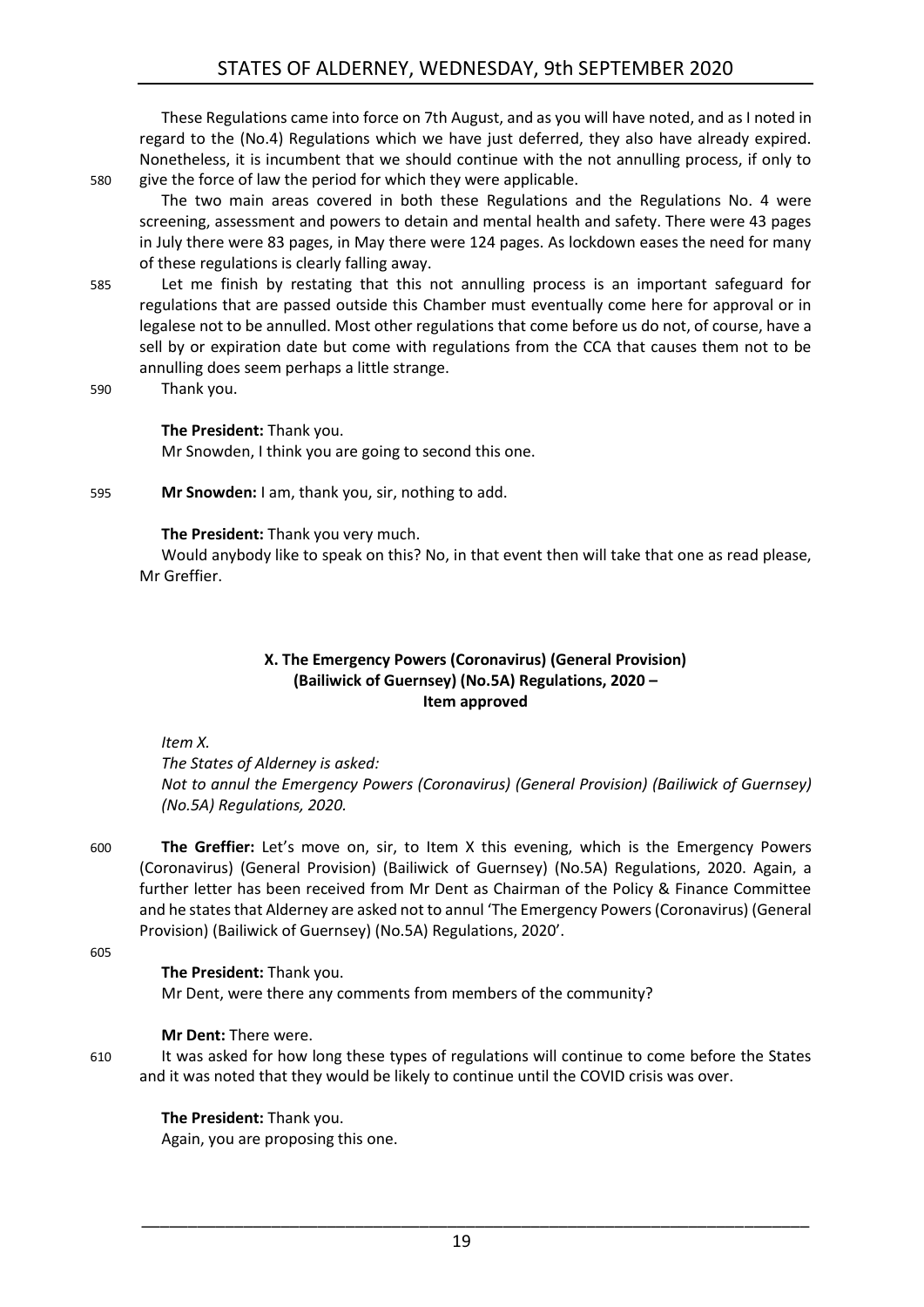- 615 **Mr Dent:** Mr President, these Regulations came into effect on 17th August. It was deemed appropriate by the CCA to strengthen the legal authority to obtain the information from persons entering the Bailiwick and indeed to strengthen Regulations in regard to giving false or misleading information. There were just eight pages of this.
- 620 **The President:** Thank you very much indeed. And again, Mr Snowdon I think you are going to second this one.

**Mr Snowdon:** I am, sir, thank you. Nothing to add.

625 **The President:** Thank you very much indeed. Any comments? Would anybody like to speak? In that event we will take that one as read, Mr Greffier.

### **XI. The Government of Alderney (Amendment) Law, 2020 – Item approved as amended**

<span id="page-19-0"></span>*Item XI.*

*The States of Alderney is asked: To approve the Government of Alderney (Amendment) Law, 2020 and to authorise the Bailiff to present a most humble petition to Her Majesty praying for Her Royal Sanction thereto.*

**The President:** We will move on to Item XI.

#### 630

### **The Greffier:** Thank you, sir.

Item XI this evening is the Government of Alderney (Amendment) Law, 2020. A letter has been received from Mr Dent as Chairman of the Policy and Finance Committee and the States of Alderney are asked to approved the Government of Alderney (Amendment) Law 2020 and to 635 authorise the Bailiwick to present a most humble petition to Her Majesty praying for Her Royal Sanction thereto.

**The President:** Were there any comments on this Item, Mr Dent, at the People's Meeting?

640 **Mr Dent:** Indeed. It was commented that this is rushing through constitutional changes that should have consultation. It was noted that absolute privilege is being misused and abused by the House of Commons. It was also suggested the CCA could re-enact legislation that was needed in an emergency. It was commented that postal votes were open to abuse. Thank you.

645

### **The President:** Thank you.

Once again, Mr Dent, you are proposing this Item.

### **Mr Dent:** Mr President, colleagues.

650 This amendment has two parts. The first part will allow Alderney States Members to speak freely in this Chamber without fear of proceedings against them. This full privilege will bring Alderney into line with other global legislatures.

The second part will permit in times of emergency, such as a second COVID-19 wave, the reintroduction of virtual meetings and those other measures put in place during the height of the 655 coronavirus crisis would allow the continuing function of the Island's Government. These second part amendments would also allow the postponement or the bringing forward of an election or the flexibility of calling a full postal ballot. Presently we have a very narrow window during which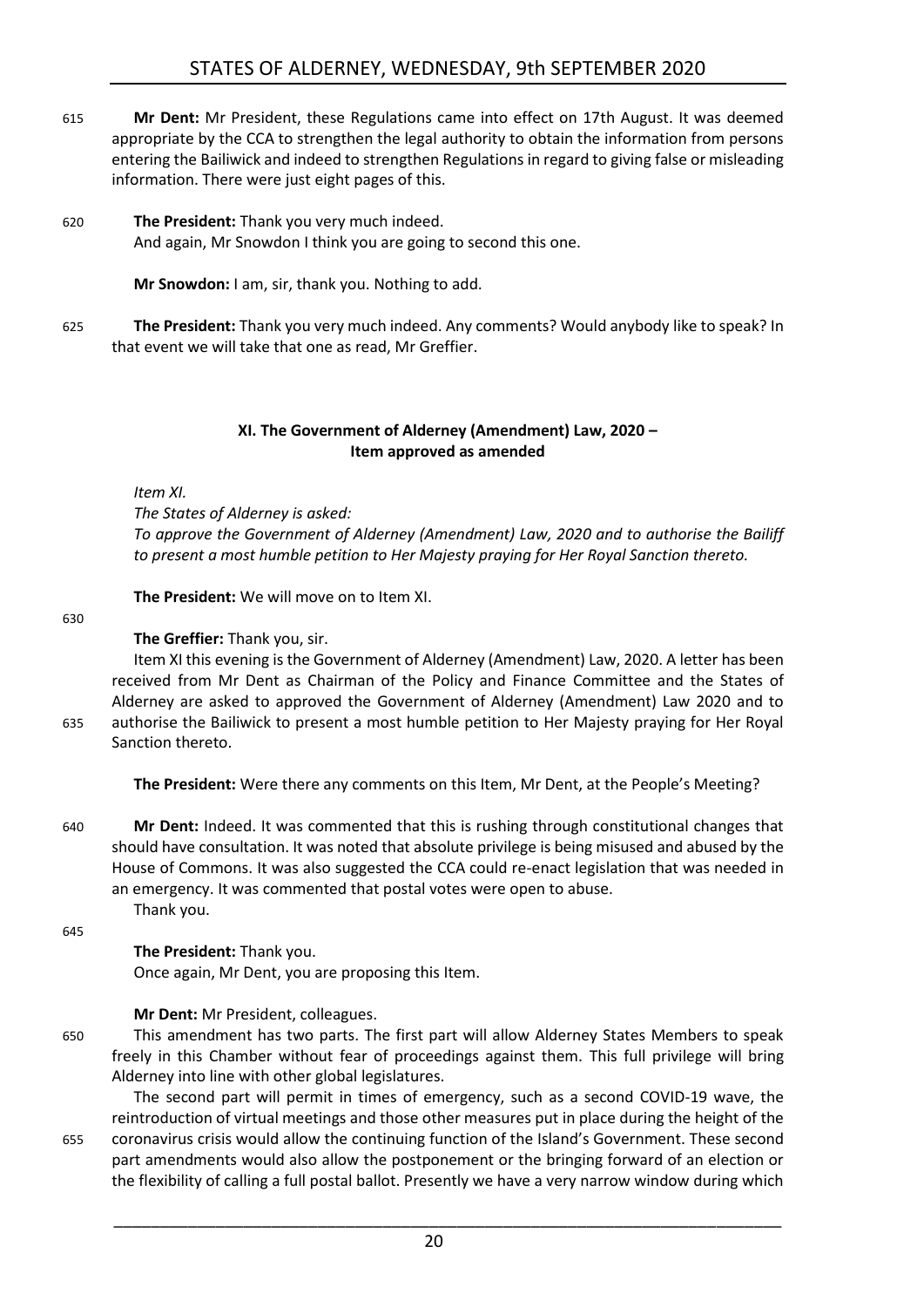our elections are required to take place and although postal voting is now available to all it cannot be made compulsory even in a pandemic where the assembly and gathering together of large

660 groups of people might be inappropriate.

These second part measures would however only be implemented if the Civil Contingencies Authority declared an emergency and the President, as is your good self, supported the action. They could not be implemented on a whim.

The amendment usefully also provides P&F in these emergencies with the authority to 665 prescribe further changes to the Rules of Procedure in relation to remote meetings of the States and remote meetings of Committees. We would not therefore have to rely to the same extent on the Civil Contingencies Authority.

As with all amendments to the Government of Alderney Law at least nine of the 10 Members must be present to form a quorum and there must be seven votes in favour for it to pass.

670 Given the importance of these changes and sadly, the continuing threat from coronavirus, the draft text has already been passed to the Ministry of Justice for pre-vetting. This vetting is required prior to any presentation to the Privy Council. If all goes well tonight it is hoped that the amendment will be on the statue book in time for the November elections. I hope, as I believe all islanders will, the provisions in the second part will not be required, neither this year nor for many 675 years to come.

Thank you.

**The President:** Thank you, Mr Dent. Mr Gentle, I think you are seconding this one?

680

### **Mr Gentle:** I am, sir, thank you.

Mr Dent has covered everything, I have nothing further to add.

**The President:** Thank you very much indeed.

685 Would any Member like to speak on this topic? Mr Jean.

**Mr Jean:** I am interested in the qualified privilege. I am grateful to see it coming in but what I want to say to the Members and to yourself, sir, is that I would not like to see this used as an opportunity for personal comments from Members and I think that is something that we should 690 consider and we should consider putting along with the legislation some form of safeguard against Members using qualified privilege to make remarks about other Members, personal or otherwise. Thank you.

### **The President:** Thank you, Mr Jean.

695 I think you can rest assured that I will, in my role, ensure that the appropriate standards are kept in the meeting. But I think that is a very fair point. Thank you. Mr Snowdon.

### **Mr Snowdon:** Thank you, sir.

700 Following on from Mr Jean's comments, for us it is actually quite good to have absolute privilege but for the community I am just a little bit concerned if, let's say a company was named or a person was named, what action could they take against a States Member in this Chamber naming that individual or that company, maybe the comments were correct or maybe they are not correct. In one way, it is a bit hard, maybe Mr Dent could sum it up. But would you still have 705 the Code of Conduct that would come in for something that is mentioned here or exists to override anything that we want to say in this Chamber. That is what I would like some clarification about, because I know there are concerns from the public that – hopefully we have a good States and no one would say anything – but for the slip of a tongue or if something was said that could get some third party into trouble or something along those lines. Personally I do not think we have got a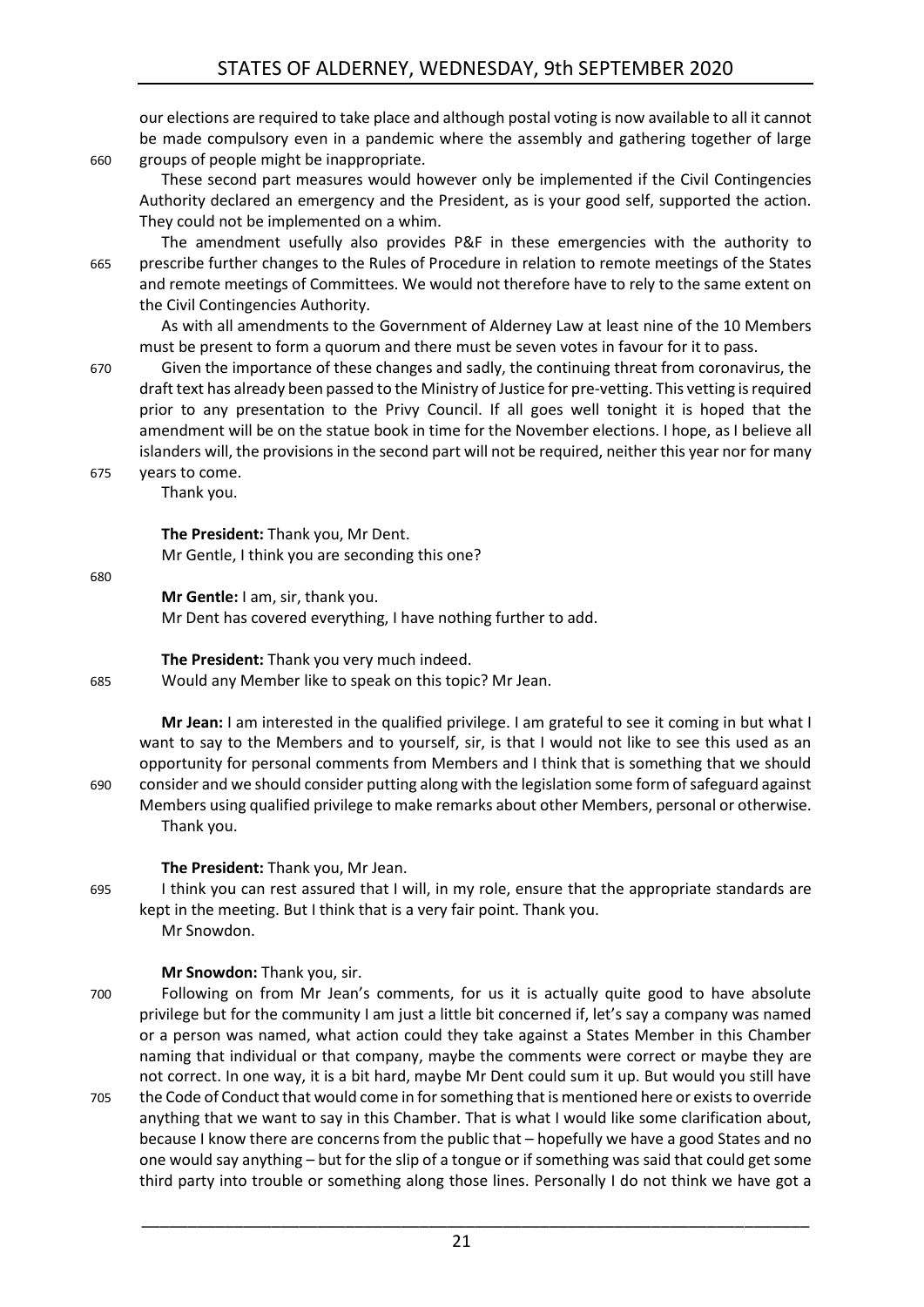- 710 problem at the moment, I might be wrong, maybe other Members would like to talk about that, but I am just a little bit concerned that this is actually giving quite a lot of powers to this Chamber and debates could get quite heated on highly charged matters and things could be said. So I would like some reassurances that there is still some  $-1$  think as Mr Jean has probably said  $-$  some safeguards that are there.
- 715 I do not want to put in a situation but maybe Mr Dent might be able to explain what those safeguards would be. So at the moment I just want some clarification before I actually vote on this one, sir, because I think this is actually quite a big thing and we are accountable to the public and to be honest I do not mind if someone wants to tell me off for my comments but I think if Members went too far on a certain item and there might be some legal proceedings I think Members should
- 720 be careful what they do actually say in this Chamber with regard to personal things or companies, so I do not know if you could maybe help me with this, or Mr Dent would, but I would just like to know what those safeguards would be before I vote on this. Thank you.
- 725 **The President:** Well, I think Mr Dent might deal with that in his right of reply. I think all I can say is that the Code of Conduct is there to, I hesitate to use the word, but 'police' if you like good behaviour and so the absolute privilege, as I understand it, is more to do with civil liability whereas you may not be able to be sued for what you say but you still could be held to account under the Code of Conduct if it was felt that that behaviour fell below the appropriate standard. I have not 730 reflected at length on that but that is just my sense, Mr Snowdon, if that is any consolation, but I
- am sure Mr Dent will deal with that later if he can. Does anybody else…? Ms Burgess.

### **Ms Burgess:** Thank you, Mr President.

- 735 I just want to make a very small comment on this, it is continuing on from what Mr Snowdon has just said. I think the thing is we do want to be transparent, we want clarity, but I do think deep down we have a common sense and a respect for the surroundings we are in. So although there might be a concern that we could go further than is acceptable I do not think that would happen. I think we have enough respect for the community, for ourselves and for the situation we are in 740 where there this does not actually effect that common sense that we have.
	- Thank you.

### **The President:** Thank you, Ms Burgess.

Does anybody else have any observations? Now, Mr Dent, it is your opportunity to reply to 745 what you have heard.

**Mr Dent:** I think I would just like really to reiterate what you have said. It is certainly my understanding that the Code of Conduct will stand and that Code of Conduct hearings can be instigated and indeed rulings can be made but they would not be able to take you to a civil court 750 and seek damages if you had made an error or whatever. But it is a useful safeguard and it does bring us in line with other legislatures throughout the world. I think we were very much in favour of it in P&F meetings.

Thank you.

755 **The President:** I think we will take a vote on this one, please.

### **The Greffier:** Thank you, sir.

Just before moving to the vote I confirm that nine Members are present this evening so we meet the quoracy requirements. And I should also note, sir, in the Resolution that the States were 760 authorising the Bailiff to present a most humble petition to Her Majesty. As I say, States of Alderney Law and the Government of Alderney Law, that petition may well come from yourself,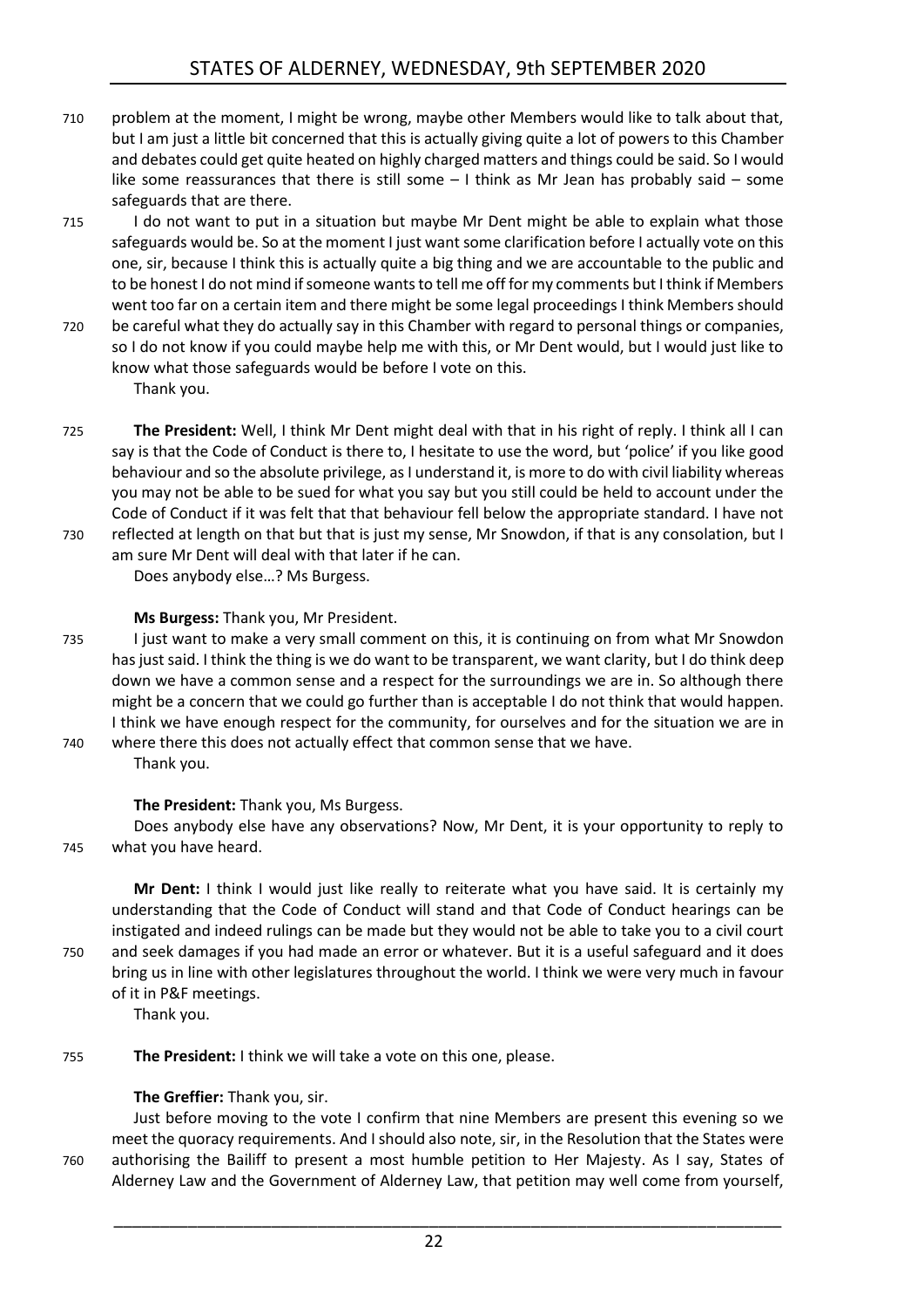sir, it is up to you if you are happy to continue with the Resolution as it is or just slightly tweak that to incorporate authority to yourself as well.

765 **The President:** I was thinking just that very point, so I think it would be very helpful to tweak it.

Thank you.

**The Greffier:** I do not think there are any objections, sir, from the Members present, so in that 770 case the States of Alderney are asked to approved the Government of Alderney (Amendment) Law 2020 and authorise either yourself, sir, or the Bailiff to present a most humble petition to Her Majesty praying for Her Royal Sanction thereto.

*A vote was taken and the results were as follows:*

| <b>FOR</b>  | <b>AGAINST</b> | <b>ABSTAINED</b> |
|-------------|----------------|------------------|
| Mr Jean     | None           | None             |
| Mr Roberts  |                |                  |
| Mr McKinley |                |                  |
| Mr Dent     |                |                  |
| Mr Snowdon  |                |                  |
| Mr Dean     |                |                  |
| Mr Gentle   |                |                  |
| Ms Burgess  |                |                  |
| Mr Harris   |                |                  |

**The Greffier:** Sir, that is all 9 Members in favour.

775 **The President:** Thank you very much indeed.

### **XII. By Election Dates – Item carried as amended**

<span id="page-22-0"></span>*Item XII.*

*The States of Alderney is asked:*

*To approve of the arrangements for the By-Election 2020 to be held on Saturday, 10th October 2020.*

**The President:** And if we now move please to Item XII.

**The Greffier:** Thank you, sir.

Item XII this evening is the By-Election dates. A letter has been received from Mr Dent as 780 Chairman of the Policy and Finance Committee and the States of Alderney are asked to approve the arrangements for the By-Election 2020 to be held on Saturday, 10th October 2020.

**The President:** Thank you very much indeed.

Now, Mr Dent, I understand you have an amendment that you would –

785

**Mr Dent:** Mr President, would you like to hear the comments from the People's Meeting?

**The President:** Yes, I would, thank you.

790 **Mr Dent:** Mr President, there were no comments on this Item. *(Laughter)*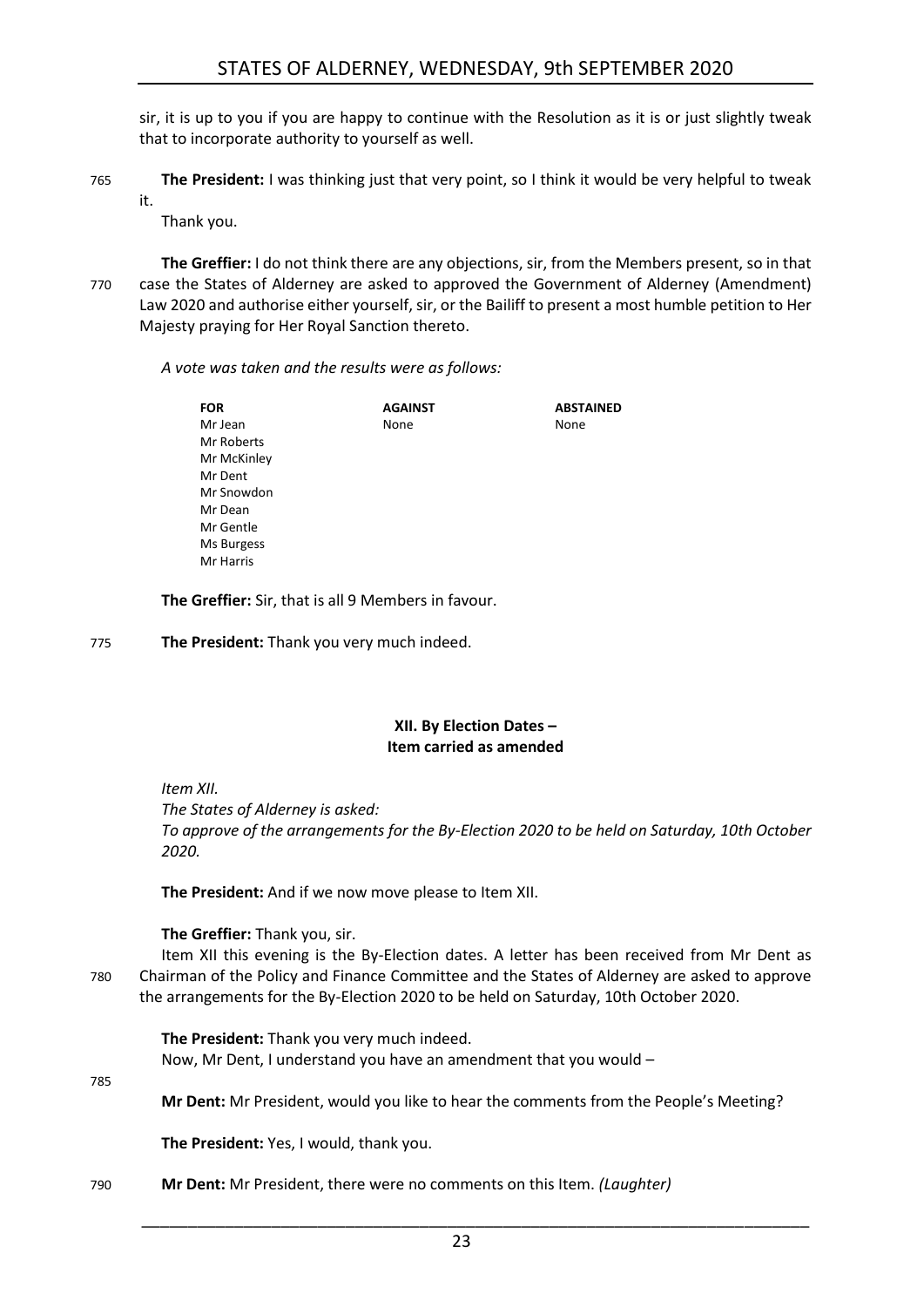**The President:** Ahh! I hesitate to say you set me up but there we are. I understand, Mr Dent, you have an amendment to this proposition?

**Mr Dent:** Mr President, you are correct and I thank you for allowing this late amendment.

795

**The President:** Well, I think you are going to ask me if I am going to allow a late amendment.

**Mr Dent:** Oh okay, well, I would like to ask your permission to delete the existing proposition and to substitute the following:

800

### *Amendment:*

*The States of Alderney is asked to approve the arrangements for the By-Election 2020 to be held on Saturday, 10th October 2020; and to approve the appointment of Elizabeth Maurice as Deputy Chief Executive Officer effective from 25th June 2020.*

And if I can give a slight explanation –

**The President:** No, I think if you just hold on there you can take a seat because I have to make 805 a decision on this because the Rules of Procedure, Rule 7 says:

Any Member may solicit an amendment to any proposition contained in a Billet d'État by delivering, in writing, signed copies thereof to the President and the Greffier four clear working days before the matter is due to be debated in the States;

Now, that notice was only in fact served today but there is a proviso to Rule 7, which says:

… the President may, in his discretion, dispense with this requirement by permitting it to be moved either with lesser notice or without notice.

So I have considered the proposed amendment and I am satisfied that I should allow that 810 amendment to go ahead this evening, notwithstanding that the four days set out in Rule 7 have not been complied with.

That being the case, the floor now is yours.

**The Greffier:** Just before you do, Mr Dent, in the normal procedure, sir, we would have opened 815 the original Item proposed and seconded and then moved on to the amendment. It is a matter for you if you wish to proceed on that basis seeing as we are quite a way in to the amendment matter now already. It is very difficult to amend an Item which is yet to be proposed, sir.

**The President:** Yes, so we had better wind back a stage, Mr Dent.

820

**Mr Dent:** I would formally like to propose this Item.

**The President:** Thank you. Mr Gentle, I think you are going to second this Item?

825 **Mr Gentle:** I am seconding the amendment, sir.

**The Greffier:** Sir, it is Mr Dean, I believe.

**The President:** Mr Dean, sorry.

830

**Mr Dean:** Yes, I will second the Item and I am also happy for it to be amended, sir.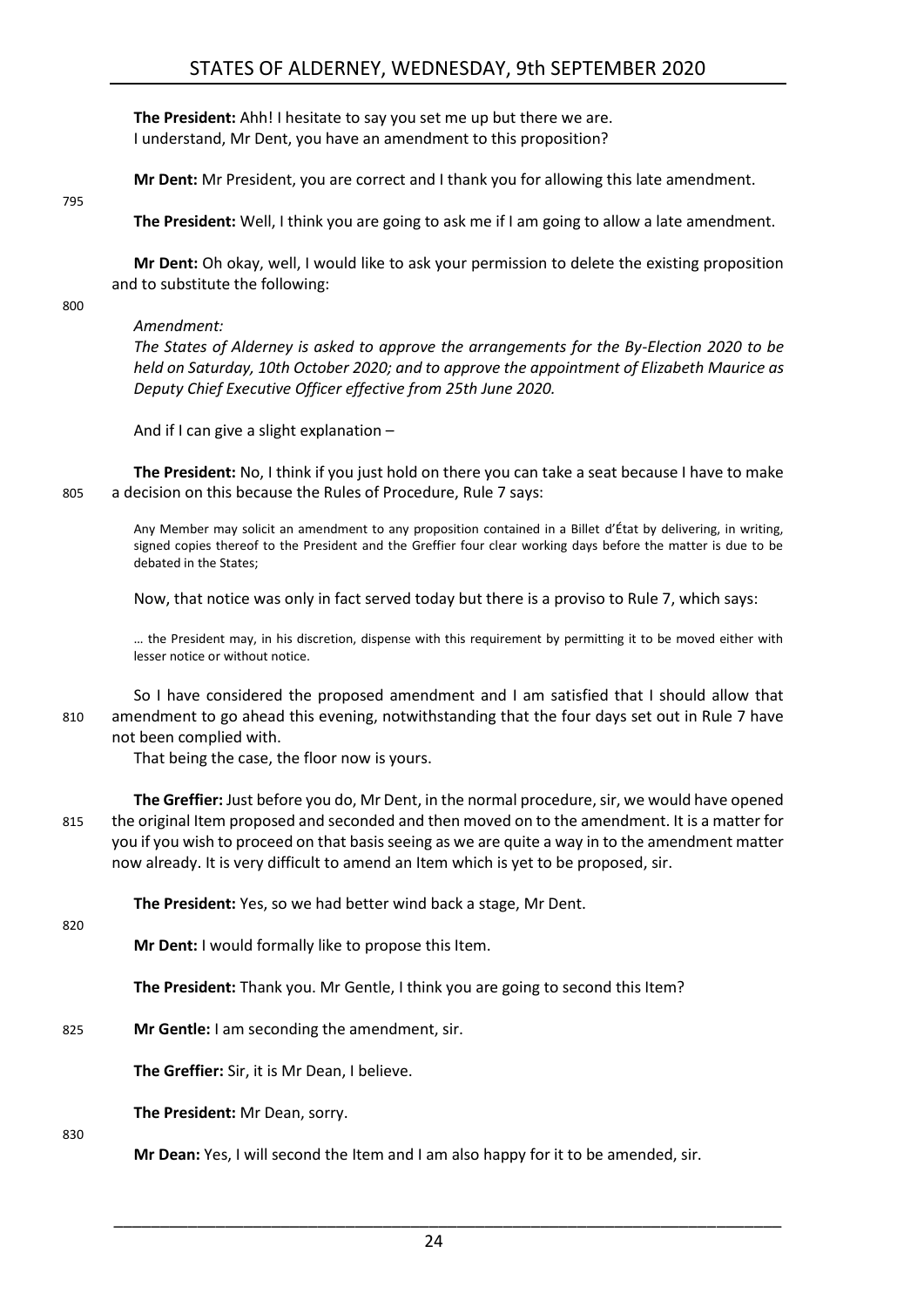**The Greffier:** I suspect, sir, both of them would like to reserve their right to speak to a later time.

835

**The President:** Would you like to reserve your right?

**Mr Dean:** Yes, I will, sir.

840 **The President:** Thank you.

**The Greffier:** Sir, you may wish to proceed with the amendment now.

**The President:** So I have considered this and I am going to allow this amendment. 845 Mr Dent.

**Mr Dent:** If I just by way of explanation say a few words. The Government of Alderney Law requires the Chief Executive or another person who is duly authorised by the States to act instead as the Returning Officer at all elections. On 25th June 2020 the Policy and Finance Committee 850 agreed to the appointment of Elizabeth Maurice as Deputy Chief Executive but to ensure that there was no uncertainty over having a duly authorised Returning Officer for the By-Election I believe we need to confirm this appointment tonight.

Thank you.

### 855 **The President:** Thank you.

Mr Gentle, you are seconding the amendment?

**Mr Gentle:** Yes, sir, I am, thank you, and nothing further to add.

### 860 **The President:** Thank you.

Does anybody wish to speak on the amendment? So we can take that amendment then as read, Mr Greffier, and that will then replace the original proposition.

**The Greffier:** Thank you.

865

**The President:** Now, Mr Dent.

**The Greffier:** Mr Dent, if you propose it, sir, you may wish to open it to the floor if anyone has any comments or observations on the Item as amended.

870

**The President:** Does anybody have…? Yes, Mr Snowdon.

**Mr Snowdon:** I just wanted to basically say, I am not sure if I can say it or not, but is there any support for guidance of new candidates coming forward. Just if you look at what is happening in 875 Guernsey there is quite a lot of support for people that may want to put themselves forward. I just wondered if there is any support for new candidates that want to put themselves forward. Thank you.

**The President:** Does anybody else wish to speak?

880 Mr Dent.

**Mr Dent:** Thank you.

I cannot really answer Mr Snowdon's question because I think that is a matter for the Civil Service but I am very happy to speak to anybody that wishes to stand in the By-Election and give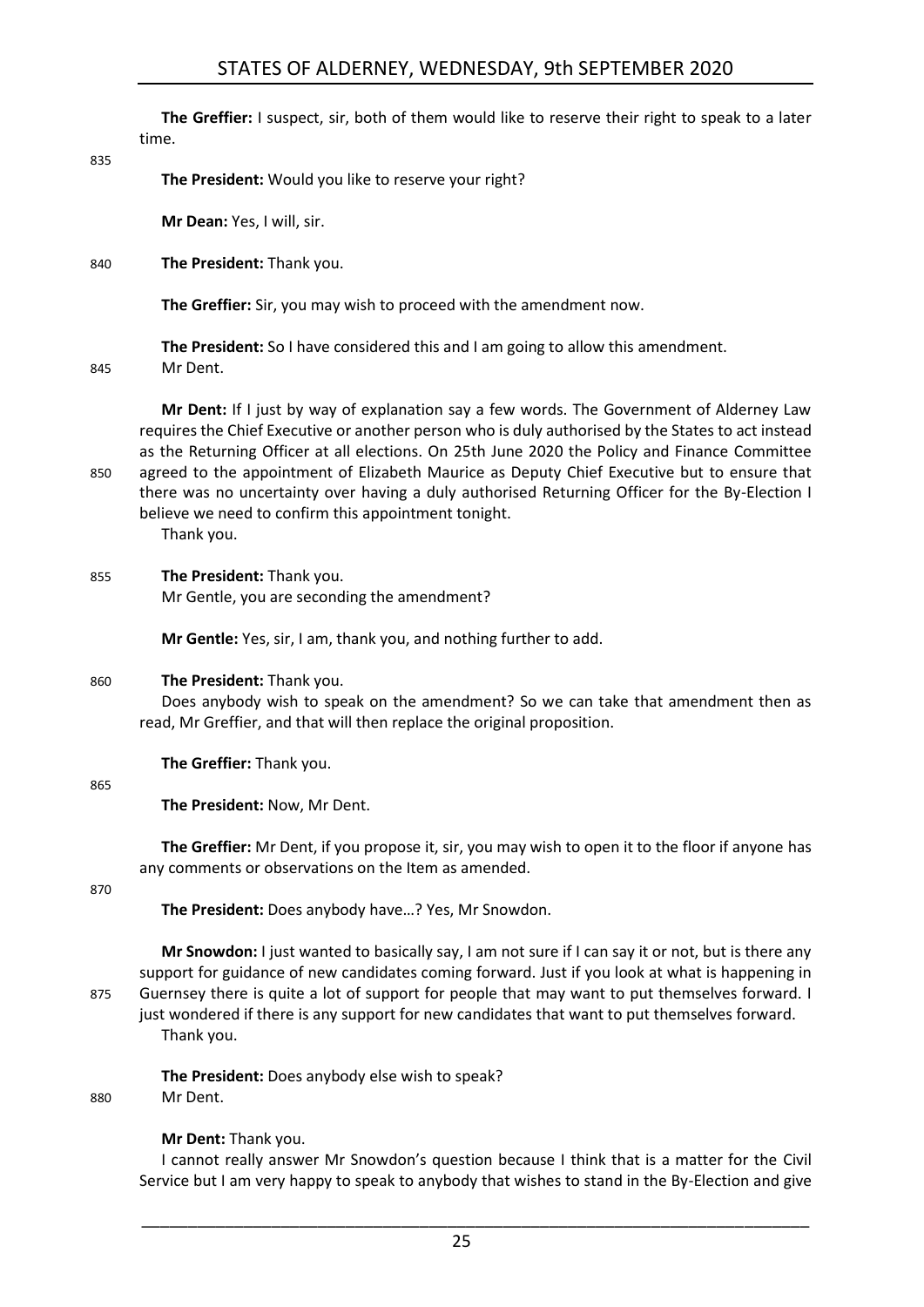885 them the benefit of my experience, or lack of experience. They might get a very coloured view, I don't know. I would also like to say, Mr President, and colleagues that the dates on your Billet for the By-Election were selected in order that the new Member will be able to take his or her seat in time for the October States Meeting.

If you recall, the date for tonight's meeting was brought forward a week to accommodate that 890 timetable.

Thank you.

**The President:** Mr Greffier.

895 **The Greffier:** Did you want to put that to the vote, sir?

**The President:** Yes please.

**The Greffier:** Sir, the States of Alderney are therefore asked to firstly approve the 900 arrangements for the By-Election 2020 to be held on Saturday 10th October 2020 and secondly to approve the appointment of Elizabeth Maurice as Deputy Chief Executive effective from 25th June 2020.

*A vote was taken and the results were as follows:*

| <b>FOR</b>  | <b>AGAINST</b> | <b>ABSTAINED</b> |
|-------------|----------------|------------------|
| Mr Jean     | None           | None             |
| Mr Roberts  |                |                  |
| Mr McKinley |                |                  |
| Mr Dent     |                |                  |
| Mr Snowdon  |                |                  |
| Mr Dean     |                |                  |
| Mr Gentle   |                |                  |
| Ms Burgess  |                |                  |
| Mr Harris   |                |                  |

**The Greffier:** Sir, all 9 in favour.

905

**The President:** Thank you.

### **XIII. Elections 2020 – Item approved**

<span id="page-25-0"></span>*Item XIII.*

*The States of Alderney is asked:*

*To approve that the elections for the year 2020 are as follows:*

*a. The Presidential Election to be held on Saturday 14th November 2020;*

*b. The Ordinary Election to be held on Saturday 28th November 2020; and*

*c. The Plebiscite Election to be held on Saturday 12th December 2020.*

**The President:** Item XIII, please.

**The Greffier:** Sir, Item XIII this evening is Elections 2020. A letter has been received from 910 Mr Dent as Chairman of the Policy and Finance Committee and the States of Alderney are asked to approve that the elections for the year 2020 are as follows: a. The Presidential Election to be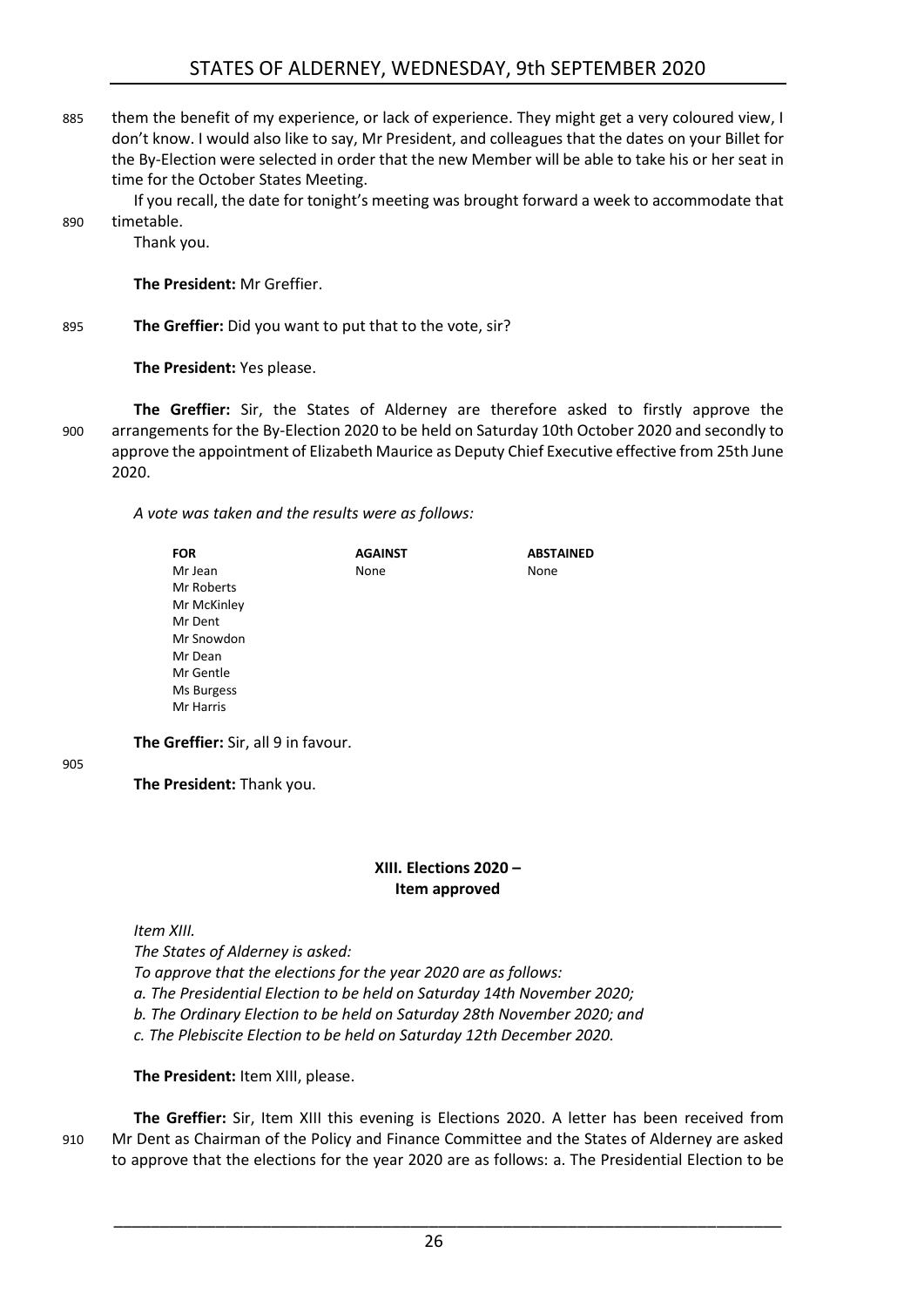### STATES OF ALDERNEY, WEDNESDAY, 9th SEPTEMBER 2020

held on Saturday 14th November 2020; b. The Ordinary Election to be held on Saturday 28th November 2020; and c. The Plebiscite Election to be held on Saturday 12th December 2020.

915 **The President:** Thank you. Any comments from the People's Meeting, Mr Dent?

> **Mr Dent:** Indeed. A query was raised, it was noted that nomination forms would be available in the General Office and accessible online.

920 Thank you.

**The President:** Thank you, and you are going to propose this Item?

**Mr Dent:** Mr President, this is a piece of housekeeping and I hope we can all agree these dates 925 without a vote. Thank you.

**The President:** Thank you. Mr Dean, you are seconding this one?

930 **Mr Dean:** Yes, sir. I am happy to second it and I have nothing further to add.

> **The President:** Thank you. Would anybody like to speak on this one? Mr McKinley.

935

**Mr McKinley:** Could I just ask a question, please, Mr President.

Is there a time or a date for a hustings when Members can address the public at a public meeting such as happened before? There does not seem to be a date here but that would happen I assume.

940

**The President:** I think I can probably deal with that at the close of the meeting. Any other Member? I think we had better take a vote on it, Mr Greffier.

### **The Greffier:** Thank you, sir.

945 In which case, the States of Alderney are asked to approve that the elections for the year 2020 are as follows: the Presidential Election to be held on Saturday 14th November 2020; the Ordinary Election to be held on Saturday 28th November 2020; and the Plebiscite Election to be held on Saturday 12th December 2020.

*A vote was taken and the results were as follows:*

| <b>FOR</b>  | <b>AGAINST</b> | <b>ABSTAINED</b> |
|-------------|----------------|------------------|
| Mr Jean     | None           | None             |
| Mr Roberts  |                |                  |
| Mr McKinley |                |                  |
| Mr Dent     |                |                  |
| Mr Snowdon  |                |                  |
| Mr Dean     |                |                  |
| Mr Gentle   |                |                  |
| Ms Burgess  |                |                  |
| Mr Harris   |                |                  |

**The Greffier:** Sir, all 9 in favour.

950

**The President:** Thank you.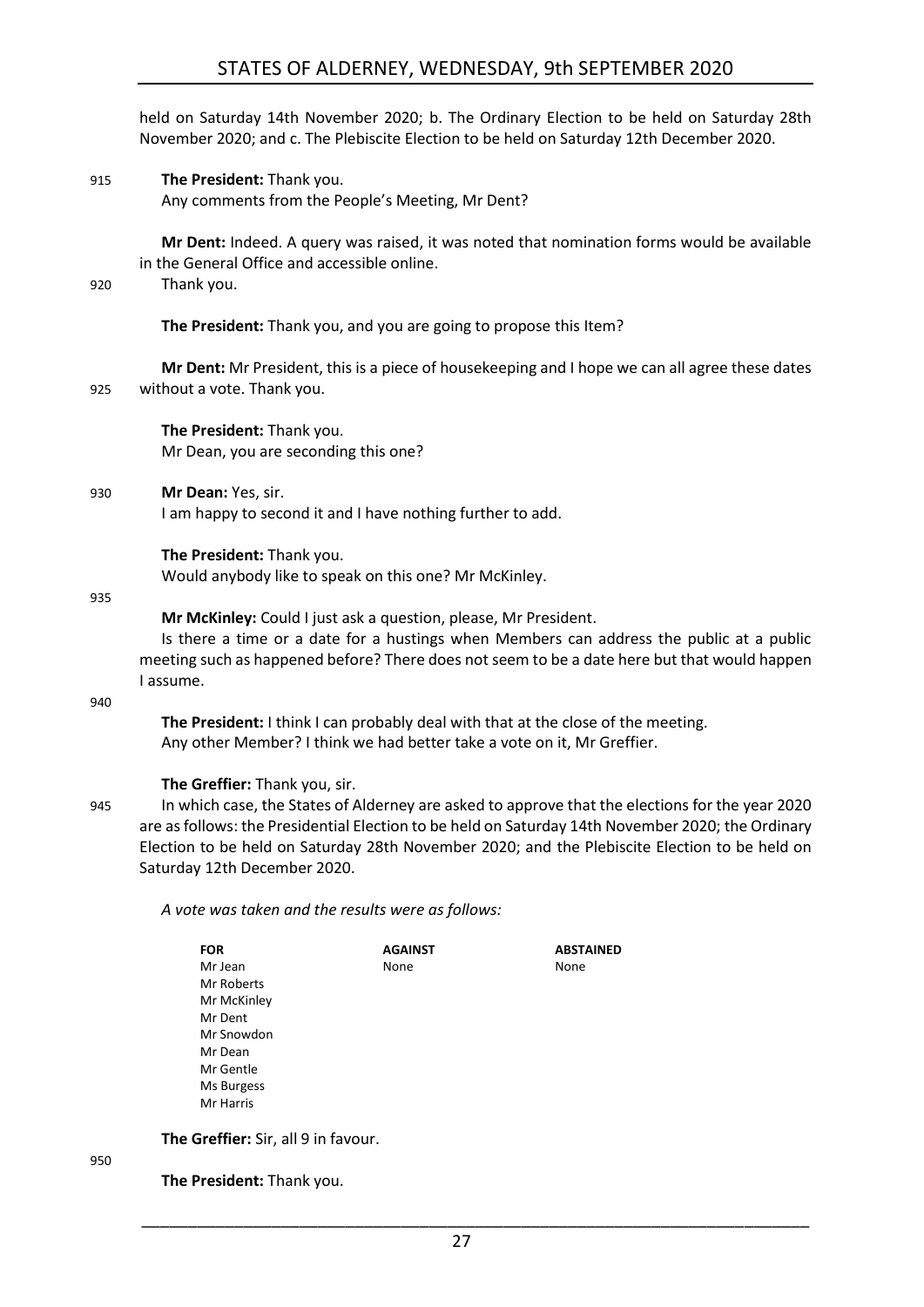### **XIV. Code of Conduct Review Panel – Ms Barbara Benfield and Mr Roy Burke appointed as additional members**

<span id="page-27-0"></span>*Item XIV.*

*The States of Alderney is asked: To approve the appointment of Ms Barbara Benfield and Mr Roy Burke as additional permanent members to the Code of Conduct Review Panel.*

### **The President:** Item XIV, please.

**The Greffier:** Thank you, sir.

955 Item XIV is the Code of Conduct Review Panel. A letter has been received from Mr Dent as Chairman of the Policy and Finance Committee and the States of Alderney are asked to approve the appointment of Ms Barbara Benfield and Mr Roy Burke as additional permanent members to the Code of Conduct Review Panel.

960 **The President:** Anything from the People's Meeting, Mr Dent?

**Mr Dent:** Mr President, it was asked whether temporary membership of the panel was allowed and it was noted that it was. It was also asked how many Code of Conduct hearings had been necessary recently. I responded that I did not have a figure.

965

### **The President:** Thank you.

And you are going to propose this Item?

**Mr Dent:** Mr President, this Item speaks for itself. There has recently been shown need for a 970 wider panel from which to select persons to hear cases and if I may give one example of the difficulty I believe was recently encountered a Code of Conduct Panel member has not had any real or perceived conflicts of interest with either a complainant or the person about whom the claim may have been made.

Thank you.

975

**The President:** McKinley, you are going to second this one?

**Mr McKinley:** Oh, am I? *(Laughter)*

980 **The President:** I hope so.

**Mr McKinley:** I have nothing to add, sir.

**The President:** Thank you, very neatly done! 985 Anybody like to speak on this one? Mr Jean, please.

**Mr Jean:** Mr President, as you know, I have previously made it known that I have been the subject of a Code of Conduct complaint. The adjudication has not been published so I have been told that no sanctions are contemplated as the procedure has yet to be completed. I feel I should 990 not vote on this proposal. As you said, there are a number of complaints against Members to be dealt with. I feel that all those anticipating proceedings being taken against them should also recuse themselves if they could also be considered conflicted. Complaints not yet proceeded with so unless those Members themselves make their positions known I do not see how this Item can proceed.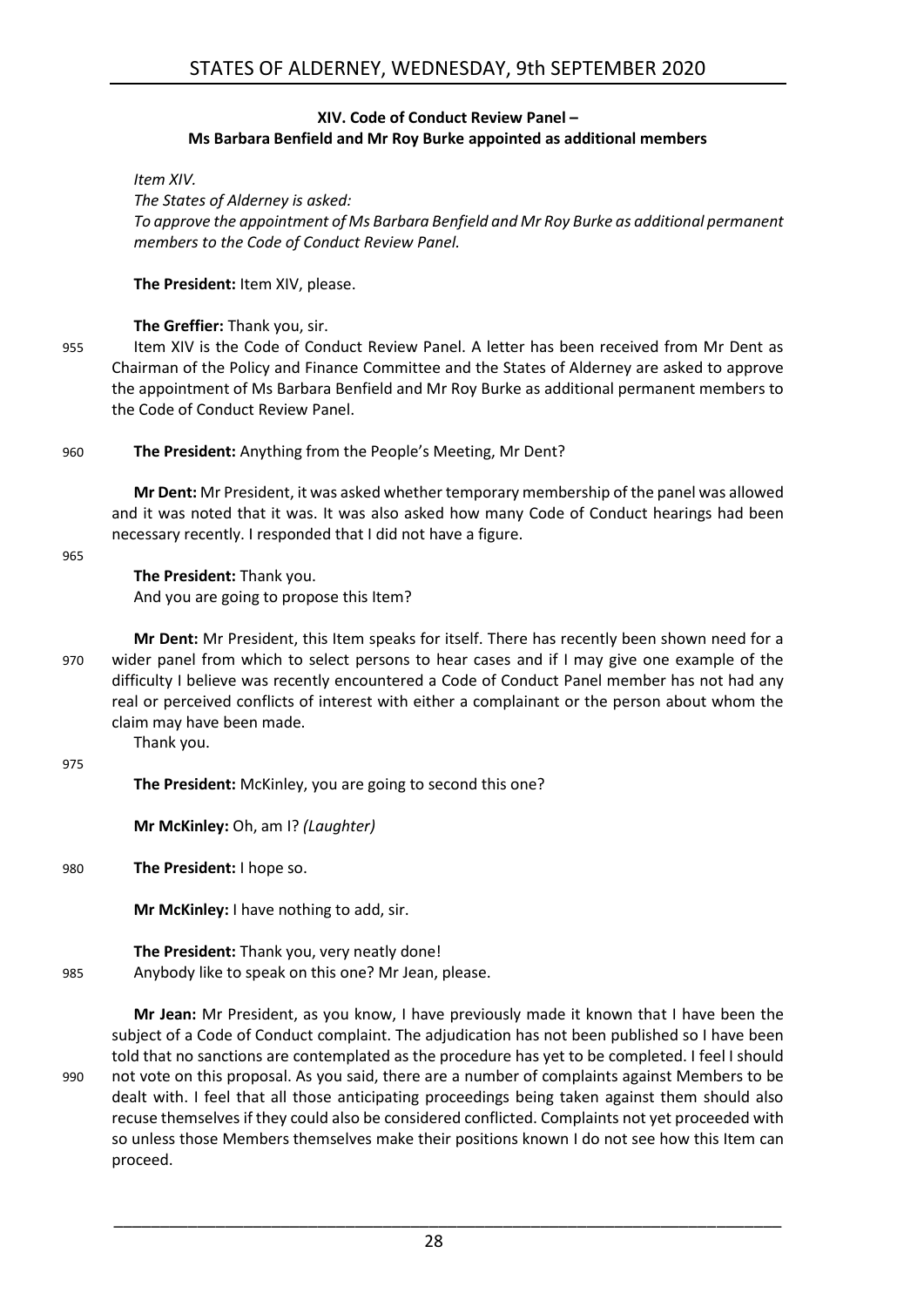995 I also find it awkward that we should extend this Panel and make it bigger and bigger. I am not in favour of it but I would like to know where we are at and how many of these complaints there are and why we are having to do this. It is obvious it is because of pressure on the panel itself and the amount of complaints but what are we up to with this amount of complaints? What are we doing? There we are.

### 1000

**The President:** I am the Chair of the Code of Conduct Panel. If there are proceedings against a Member and they are found to be upheld then the result of that is published on the States website and that is the first occasion upon which that information about any inquiry should be referred to in public. It would be quite wrong for Members to have their identity disclosed before there had 1005 been a hearing and a finding of the Panel. So I think to that extent it would be inappropriate.

And the assumption that there are more cases because the panel has been extended, it is a small Island and lots of people are connected in different ways so lots of people rightly indicate that it would be inappropriate for them to be involved in any proceedings because they know or have a relationship with the person concerned.

1010 This evening is simply to appoint two new members to the Code so that when that situation arises we have sufficient people from whom I can choose. So I hope that is of some assistance, Mr Jean

Mr Snowdon.

### 1015 **Mr Snowdon:** Thank you, Mr President.

I just wanted to say, touch wood, I have not got a Code of Conduct, there may be one on the way. But regarding the Code of Conduct obviously we have moved to a new Code of Conduct, was it last year or this year? Which is quite a lot more intense than the old one so I presume that is putting quite a lot more pressure on to those people that kindly put themselves forward to do the 1020 Code of Conduct Panel rather than more of the basic Code of Conduct that we did have. So it is probably the time involved dealing with the Code of Conduct which means it is quite a drawn out period to when it was a bit more streamlined before.

I would just like to say thank you to two people and everyone that has put themselves forward and is on the Panel already because it must be a bit of a tricky job but thank you to those members 1025 of the community who have put themselves forward and for giving something back to checks and balances of the States of Alderney.

Thank you.

**The President:** I am sure they will be very grateful for that observation. It is not an easy role to 1030 carry out on behalf of the community but it is a very important role in the way in which we see Government operate and those people who put us in public office are entitled to challenge us if they feel that our behaviour has fallen below the standards set out in the Code. So it is not something which people do lightly and I am particularly grateful to all the people who put themselves in that position, it is not an easy role.

1035 Mr Dean.

**Mr Dean:** Thank you, sir.

Mr President, fellow States Members, let me be crystal clear, I am in no way against those two Members names being on the Panel, I just want to put that out there. The issue I have is yourself 1040 and if I could read from the Members handbook, 12.2:

The Members Conduct Review Panel shall comprise the President, as Chairman, and at least five members of the population on the electoral roll appointed by the States on the recommendation of the President. Members of the States and their spouses shall not be eligible to serve on this Panel. A person so appointed may at any time resign his/her appointment by notice in writing delivered to the President.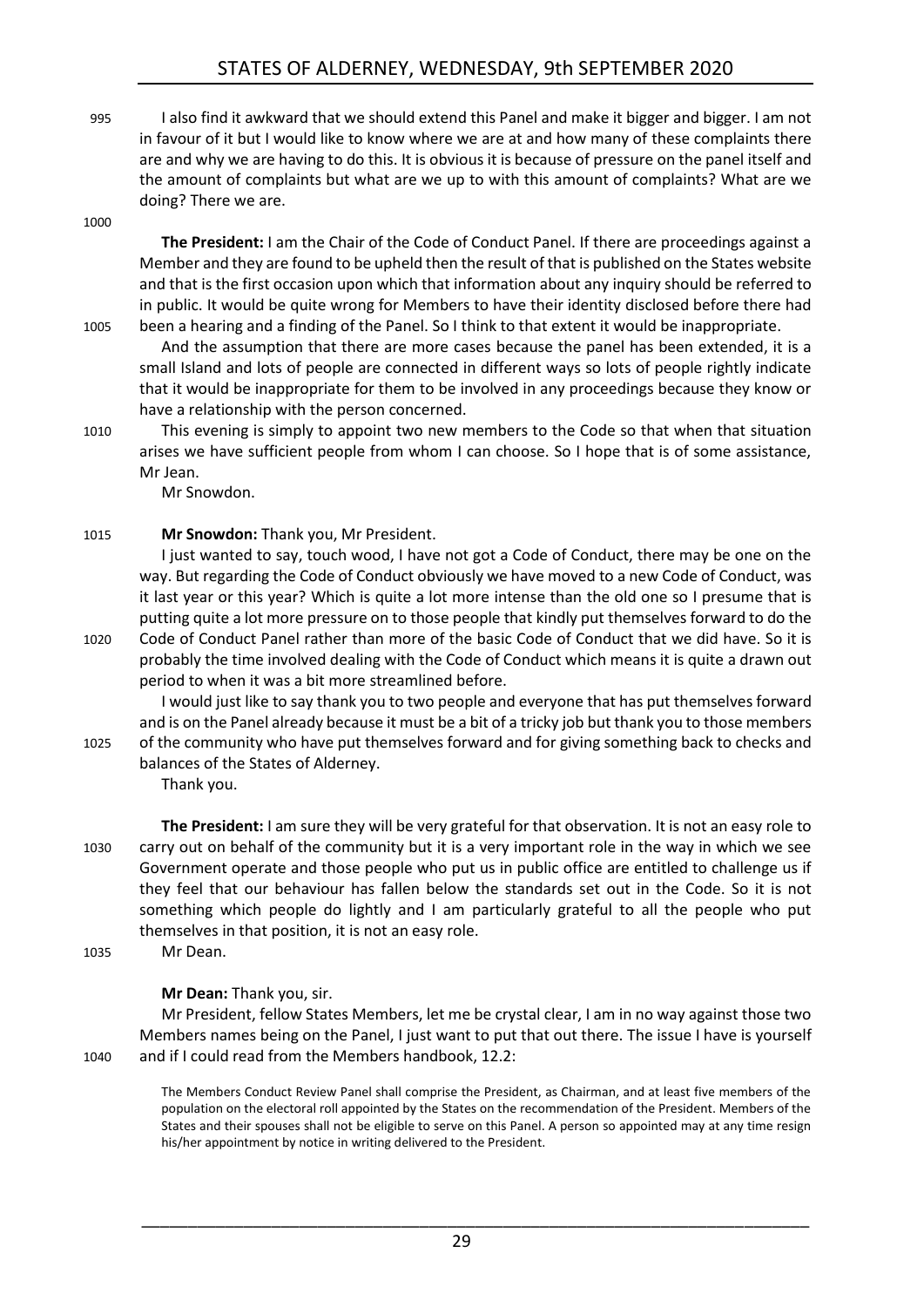So my first point is do we have anybody from that Panel that has resigned? If not, why are here tonight discussing whether we want to increase the Panel membership to seven before we discuss the Members that are going on that Panel:

The term of office of those appointed to a Conduct Review Panel shall end on the third anniversary of the date of their appointment.

At 12.4:

A person asked to serve on a Conduct Review Panel, who has any direct or indirect personal or pecuniary interest in the matter referred to the Panel shall immediately declare that interest to the Chairman of the Panel and may not serve. The President may, in the event that there are insufficient members of a Panel to conduct a review or an appeal, in consultation with the Chairman of the Policy & Finance Committee or the Vice Chairman of the Policy & Finance Committee, make temporary additional appointments to the Panel in order to discharge its business.

- 1045 So the Code already has that set out. So you yourself, sir, and Mr Dent or Mr Gentle can be consulted for additional members so we already have that in place, so I feel the need to add, to up the Panel membership to seven there is no need so I really do not know why this is before this Chamber.
- 1050 **The President:** Well, it is before this Chamber and you can either vote in favour of it or against it. Does anybody else wish to speak? Mr Roberts.

**Mr Roberts:** I have got no problem with the new members at all and welcome them both to sit 1055 on an upgraded Code of Conduct Panel. But since it was upgraded it has become a tool to attack certain States Members for speaking out, that is what I feel, sir.

Some cause happiness wherever they go, others whenever they go. I would like to see people that have not really served in government or worked in government really, but they are both good people and it is just my view of the Code of Conduct. I find it both divisive and time consuming 1060 and it smacks of Westminster. We are a hamlet and not Westminster. It costs money, time and I have yet to see a valid case. We need to sort out our real problems in Alderney, not create division and waste resources within the States. But I welcome the two new members anyway. I suppose I

will get the cane, if I have to appear, sir. Thank you.

1065

**The President:** I do not think that particular way of dealing with it is mentioned *(Interjection by Mr Roberts)* but, of course, it is a matter for you because it is *your* Code of Conduct.

**Mr Roberts:** Alright, so we could?

1070

**The President:** Yes you could.

**Mr Roberts:** Without prejudice, sir?

### 1075 **The President:** Noted. *(Interjection by Mr McKinley)*

That was the chair, Mr McKinley, I think, as a point of information. *(Laughter)* Does anybody else wish…? Ms Burgess.

**Ms Burgess:** Thank you, Mr President, fellow colleagues.

1080 Just very quickly, I really understand what Mike was saying but the point is I think there are so many relationships intertwined because we are quite a small island, I think a bigger pot is actually a good thing to have because there is always going to be areas where you cannot actually take part. It does concern me this whole conversation though because I have seen the effect it has had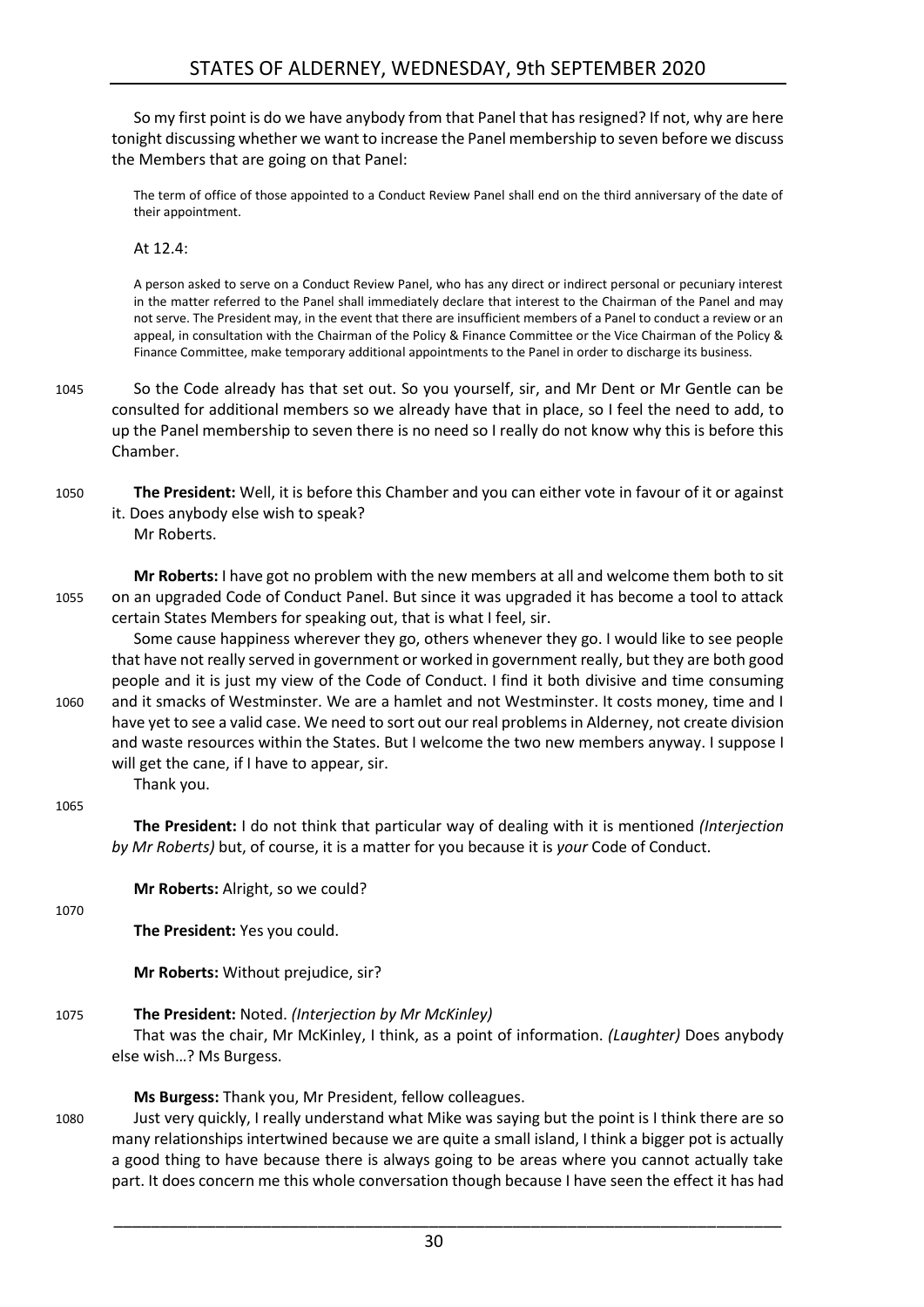### STATES OF ALDERNEY, WEDNESDAY, 9th SEPTEMBER 2020

| 1085 | on fellow Members, the whole process, I do worry about the level of support for the people on<br>the Panel and for the people actually having to appear in front of them, but I really actually<br>welcome a bigger number because I do think it gets difficult with all the relationships that we have<br>with each other.<br>Thank you. |
|------|-------------------------------------------------------------------------------------------------------------------------------------------------------------------------------------------------------------------------------------------------------------------------------------------------------------------------------------------|
| 1090 | The President: Thank you.<br>Mr Gentle.                                                                                                                                                                                                                                                                                                   |
| 1095 | Mr Gentle: Sir, fellow colleagues.<br>When this came to P&F there were three names on the list and I voted for all three so it is a<br>shame this is people saying we need more people and we voted one of them out.<br>Thank you.                                                                                                        |
|      | The President: Thank you. Does anybody?                                                                                                                                                                                                                                                                                                   |
| 1100 | The Greffier: There is only Mr Harris remaining.                                                                                                                                                                                                                                                                                          |
|      | The President: Only Mr Harris remaining.                                                                                                                                                                                                                                                                                                  |
| 1105 | Mr Harris: Thank you, sir, fellow Members.<br>I just offer support to what Ms Burgess had to say, sir.<br>Thank you.                                                                                                                                                                                                                      |
|      | The President: Okay, thank you very much indeed.<br>So can we move to the vote now please, Mr Greffier.                                                                                                                                                                                                                                   |
| 1110 | The Greffier: Sir, does the proposer wish to stand up at all?                                                                                                                                                                                                                                                                             |
|      | Mr Dent: Thank you but no, I do not think I need to.                                                                                                                                                                                                                                                                                      |
| 1115 | The Greffier: In which case, sir, the States of Alderney are asked to approve the appointment<br>of Ms Barbara Benfield and Mr Roy Burke as additional permanent members to the Code of<br>Conduct Review Panel.                                                                                                                          |

*A vote was taken and the results were as follows:*

| <b>FOR</b>  | <b>AGAINST</b> | <b>ABSTAINED</b> |
|-------------|----------------|------------------|
| Mr Roberts  | Mr Dean        | Mr Jean          |
| Mr McKinley |                |                  |
| Mr Dent     |                |                  |
| Mr Snowdon  |                |                  |
| Mr Gentle   |                |                  |
| Ms Burgess  |                |                  |
| Mr Harris   |                |                  |

**The Greffier:** Sir, that is 7 in favour, 1 against and 1 abstention.

1120 **The President:** Thank you very much indeed.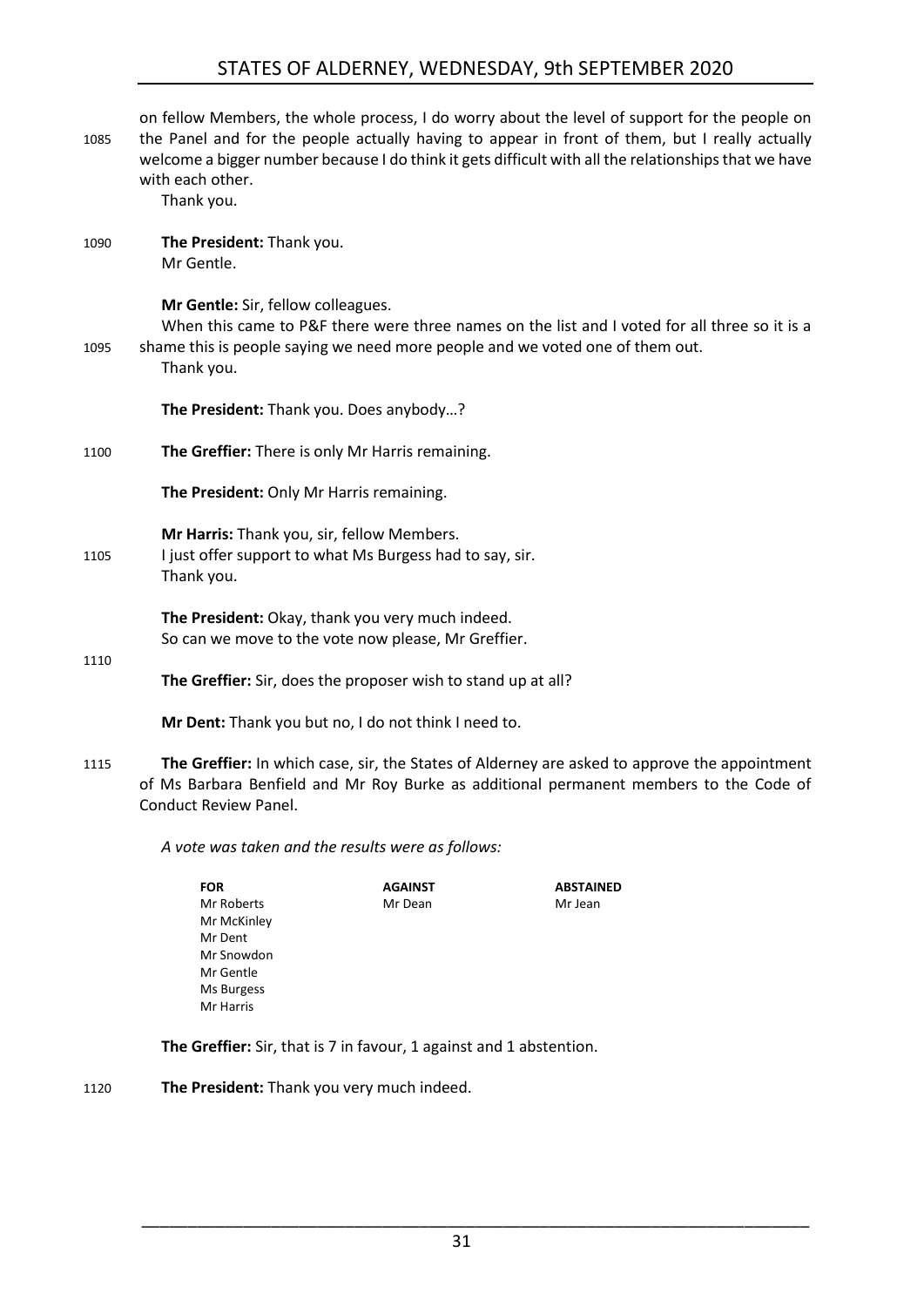### **XV. Homecoming Day – Option 2 approved**

<span id="page-31-0"></span>*Item XV.*

*The States of Alderney is asked:*

*(1) to abolish the Monday holiday if it occurs on a weekend, and confine celebrations and remembrance to the 15th December irrespective of the day of the week this falls on; and if this fails;*

*(2) to confine celebrations to the 15th December irrespective of the day of the week this falls, but continue with the Monday holiday (in this case the Monday will remain a holiday but will not be a day of celebration or remembrance); and if this fails*

*(3) to celebrate and remember always and only on the Monday preceding 15th December; and if this fails*

*(4) to celebrate and remember always and only on the Monday following 15th December.*

**The President:** Item XV, then please.

**The Greffier:** Item XV this evening is Homecoming Day. A letter has been received from Mr Dent as Chairman of the Policy & Finance Committee and the States of Alderney are asked (1) 1125 to abolish the Monday holiday if it occurs on a weekend, and confine celebrations and remembrance to the 15th December irrespective of the day of the week this falls on; and if this fails, (2) to confine celebrations to the 15th December irrespective of the day of the week this falls, but continue with the Monday holiday (in this case the Monday will remain a holiday but will not be a day of celebration or remembrance); and if this fails, (3) to celebrate and remember 1130 always and only on the Monday preceding 15th December; and if this fails, (4) to celebrate and remember always and only on the Monday following 15th December.

**The President:** Thank you.

Were there any comments at the People's Meeting, Mr Dent?

1135

**Mr Dent:** It was commented that public resources have been wasted on this issue.

**The President:** So now you are going to explain this one to us, Mr Dent, because you are proposing it.

1140

### **Mr Dent:** Thank you.

I hope it is fairly obvious, sir, that people should vote for whichever option they so wish but if a majority is not obtained for any of the options then it will revert to current practice.

- I would just like to say that I am bringing this back tonight and on behalf of P&F with the same 1145 series of options that I attempted to bring before the Chamber in July but this time with an additional option which is that to confine celebrations to 15th December irrespective of the day of the week this falls but continue with the preceding Monday holiday when 15th December falls on a Saturday or Sunday. In this case, the Monday will remain a holiday but will not be a day of celebration or remembrance, this is now option 2.
- 1150 In July I read out the results of the consultation. I do not intend to repeat that exercise tonight, it was very lengthy. The consensus amongst those who responded appeared to be that the date itself was important but there was a substantial lobby who did not want to forgo a holiday in the event that the 15th fell on Saturday or Sunday.

I shall personally therefore be supporting option 2 and if that fails I will be supporting the 1155 retention of current practice.

**The President:** Thank you.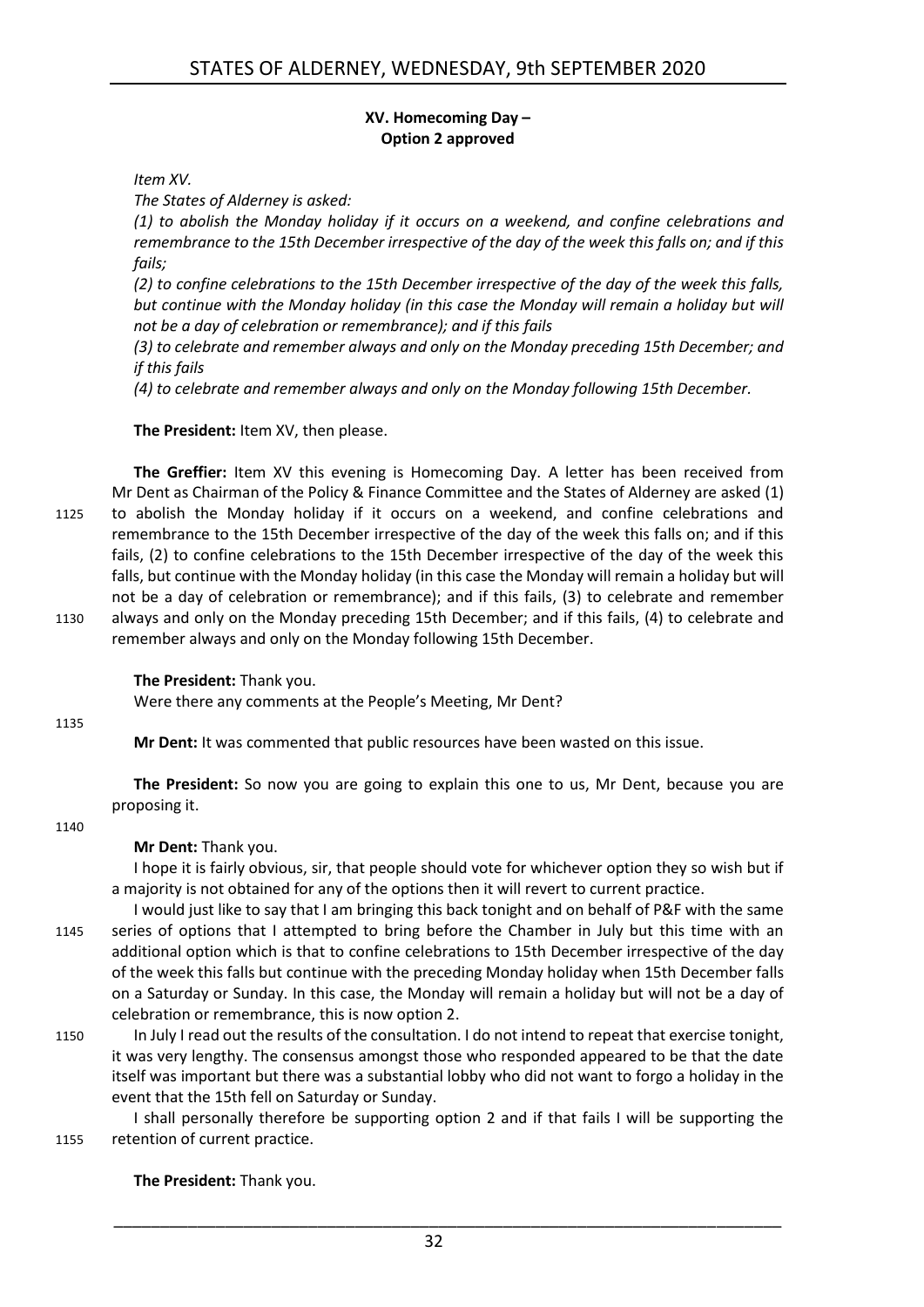Ms Burgess.

1160 **Ms Burgess:** Thank you, Mr President, fellow colleagues.

I do not think I am going to say very much because we have actually already debated this. We have spoken about it and I am sympathetic to the point that it has taken us a long time to get here. Personally I just think it is about marking the actual day in the calendar of the returnees coming to home to their home and seeing the devastation. I just think sometimes it is easy for us

- 1165 to make it … I think the word … I am not putting this well across, I do not mean that it is easy to create a holiday, I mean sometimes it is more than that. It is about actually marking the occasion in the calendar about these brave people that came back and actually have set up where we are today, if it was not for them we would not be where we are now. I just sometimes think it is a mark of respect from us to actually just have the day in the calendar and to accept that as all there
- 1170 is to this conversation really. I am supportive of the idea of a Monday bank holiday but personally I think it is about the date, sir.

Thank you.

**The President:** Thank you.

1175 Would anybody else like to speak on this topic? Mr Jean.

**Mr Jean:** I too would like to vote on option 2 but I am afraid that we have been told it is about the date. For me that is the important thing, that is the significant thing, that date. That is the date they want the celebration on. If they do not have the bank holiday it is the day that counts so 1180 therefore for me it has to be option 1.

Thank you.

### **The President:** Mr Gentle.

1185 **Mr Gentle:** Sir, colleagues. Like some of you have mentioned, this is the second time we have been through this and I am not going to repeat what was said a month ago.

I am in favour of the first proposition and will be voting that way, and just remember the date means something.

1190 **The President:** Thank you.

Would anybody else like to speak? In that event, would you like to exercise your right of reply?

### **Mr Dent:** No.

Maybe I should just say that in option 2 the celebration will always be on 15th December it is 1195 just the celebration and remembrance would be on 15th December but if it did happen to be on a Saturday or Sunday you would still get a holiday, although it would not be anything special, on the Monday. But that is the only clarification I would like to make.

**The President:** So let's move to option 1 then if we may, Mr Greffier.

1200

### **The Greffier:** Thank you, sir.

The States of Alderney are asked to abolish the Monday holiday if it occurs on a weekend, and confine celebrations and remembrance to the 15th December irrespective of the day of the week this falls on.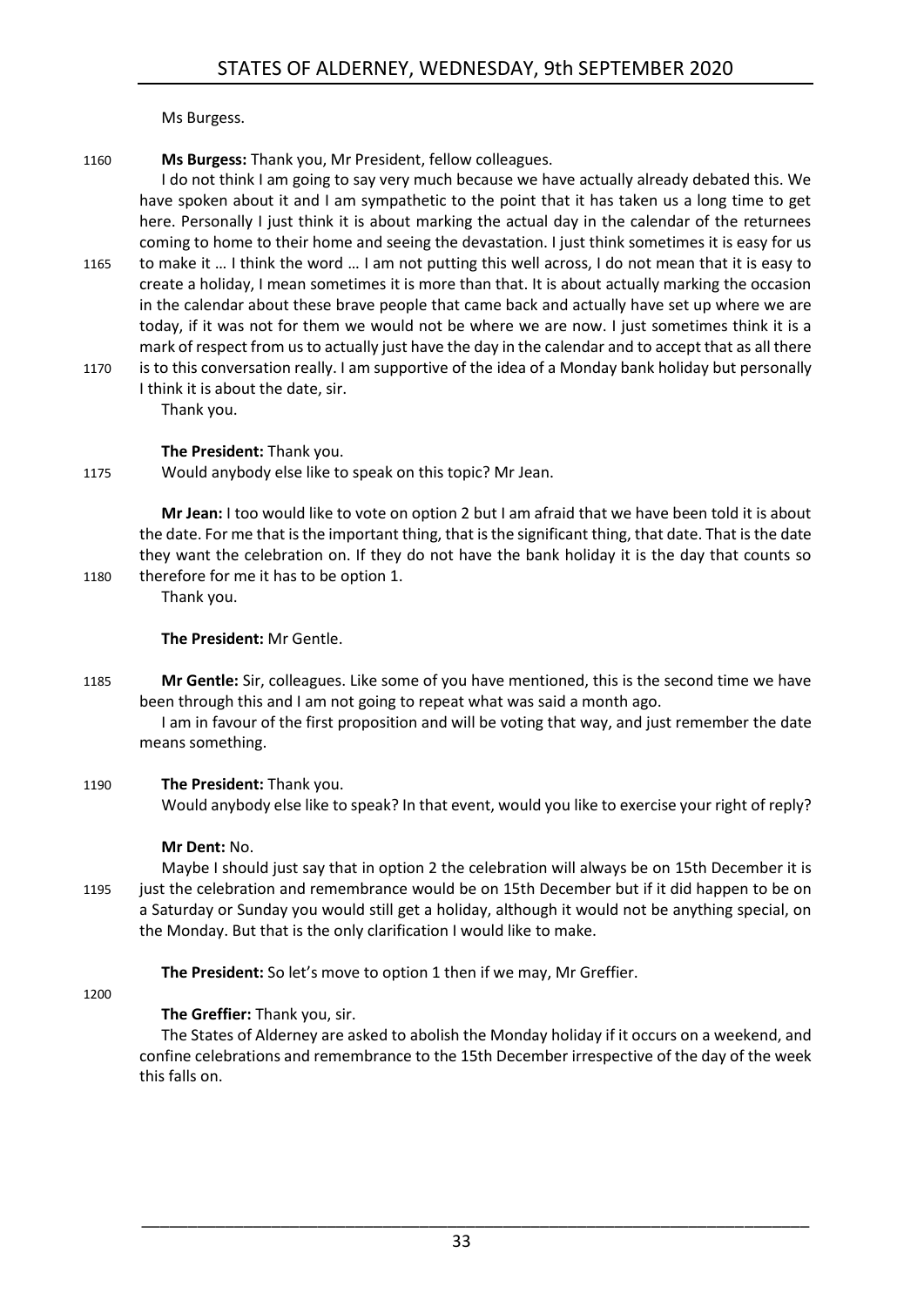*A vote was taken and the results were as follows:*

| <b>FOR</b> | <b>AGAINST</b> | <b>ABSTAINED</b> |
|------------|----------------|------------------|
| Mr Jean    | Mr Roberts     | None             |
| Mr Gentle  | Mr McKinley    |                  |
| Ms Burgess | Mr Dent        |                  |
|            | Mr Snowdon     |                  |
|            | Mr Dean        |                  |
|            | Mr Harris      |                  |

1205 **The Greffier:** Three in favour and 6 against, sir.

**The President:** So then we move on to option 2.

**The Greffier:** Thank you, sir.

1210 In this case the States of Alderney are asked to confine celebrations to the 15th December irrespective of the day of the week this falls, but continue with the Monday holiday (in this case the Monday will remain a holiday but will not be a day of celebration or remembrance).

*A vote was taken and the results were as follows:*

| <b>FOR</b>  | <b>AGAINST</b> | <b>ABSTAINED</b> |
|-------------|----------------|------------------|
| Mr Jean     | Mr Gentle      | None             |
| Mr Roberts  | Ms Burgess     |                  |
| Mr McKinley |                |                  |
| Mr Dent     |                |                  |
| Mr Snowdon  |                |                  |
| Mr Dean     |                |                  |
| Mr Harris   |                |                  |

**The Greffier:** Sir, with 7 votes in favour and 2 against, that passes.

### **XVI. Excise Duty on Motor Fuel and Document Duty 2020 – Item approved**

<span id="page-33-0"></span>*Item XVI.*

*The States of Alderney is asked to:*

*(1) Approve the proposals set out in this letter to enable the States of Alderney to set the rates of excise duty on Motor Fuel imports into Alderney and the rates of document duty on conveyances and other relevant documents in respect of Alderney real property, which was included in the Review of the Financial Relationship agreed in 2016, with effect from the 1st January, 2021.* 

*(2) Approve the Customs and Excise (General Provisions) (Amendment) Ordinance, 2020.* 

*(3) Approve the Alderney (Application of Legislation) (Document Duty) (Amendment) Ordinance, 2020.* 

*(4) Agree to instruct the Law Officers to make the necessary amendments to The Duty on Long Leases (Variation of Rate and Ratio) (Alderney) Ordinance, 2003 and The Duty on Share Transfers (Variation of Rate and Ratio) (Alderney) Ordinance, 2003 so that 100% of the revenues are paid into the States of Alderney revenue account from 2021.* 

1215 **The President:** Can we now move on please to Item XVI.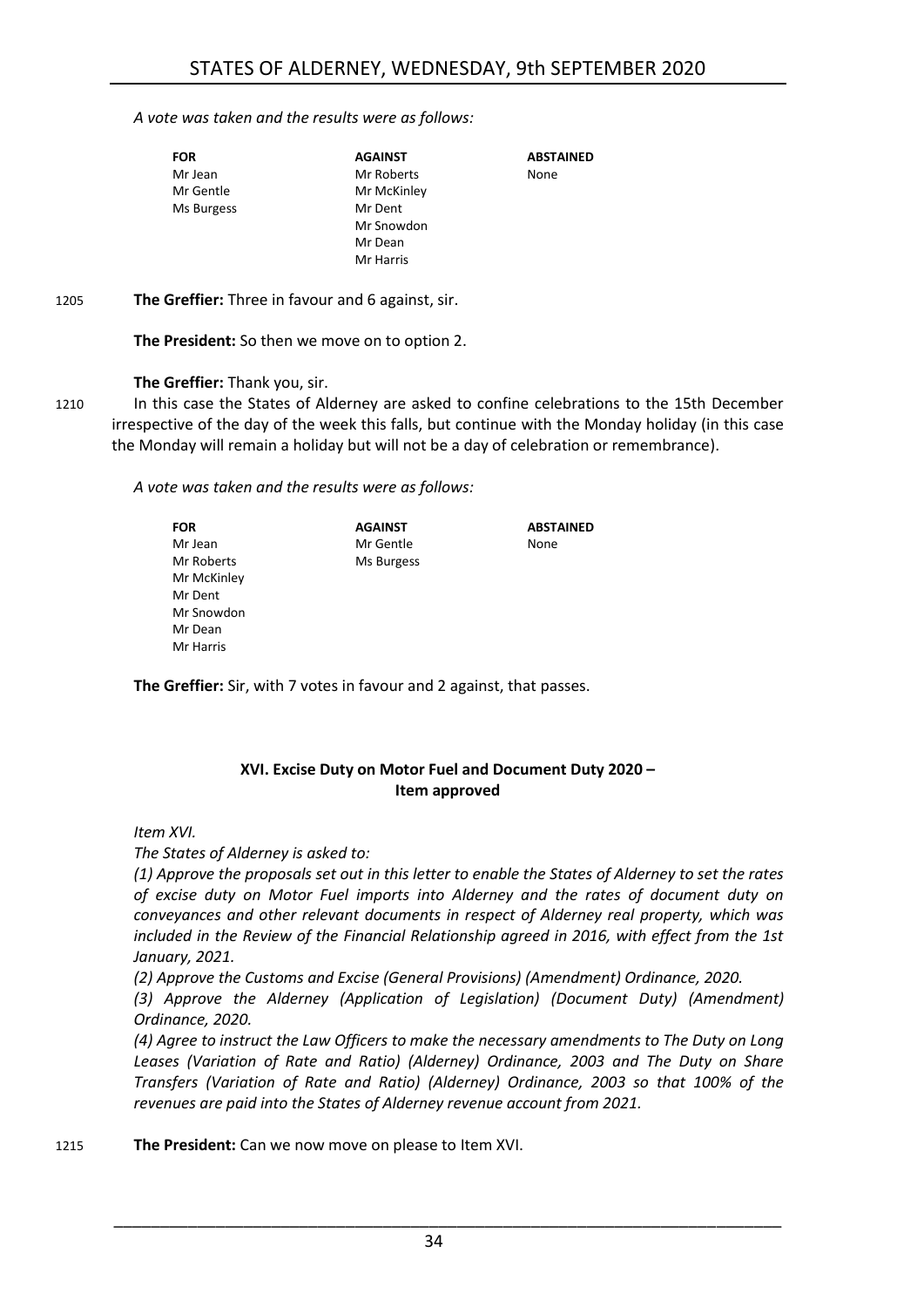### **The Greffier:** Thank you, sir.

Item XVI this evening is Excise Duty on Motor Fuel and Document Duty 2020. A letter has been received from Mr Dent as Chairman of the Policy and Finance Committee. Again, a long 1220 proposition, sir. The States of Alderney are asked to firstly approve the proposals set out in the letter attached to the Billet and to enable the States of Alderney to set the rates of excise duty on motor fuel imports into Alderney and the rates of document duty on conveyances and other relevant documents in respect of Alderney real property, which was included in the Review of the Financial Relationship agreed in 2016, with effect from the 1st January, 2021. Secondly, to approve 1225 the Customs and Excise (General Provisions) (Amendment) Ordinance, 2020 and thirdly to approve the Alderney (Application of Legislation) (Document Duty) (Amendment) Ordinance, 2020 and to agree to instruct the Law Officers to make the necessary amendments to The Duty

on Long Leases (Variation of Rate and Ratio) (Alderney) Ordinance, 2003 and The Duty on Share Transfers (Variation of Rate and Ratio) (Alderney) Ordinance, 2003 so that 100% of the revenues 1230 are paid into the States of Alderney revenue account from 2021.

**The President:** Any comments from the People's Meeting, Mr Dent?

**Mr Dent:** Mr President, it was queried whether a portion of the duties collected would go into 1235 the maintenance of our roads. It was advised that road maintenance is funded through the capital expenditure, and this money would be going into the revenue accounts. Thank you.

**The President:** And again you are proposing this Item.

1240

**Mr Dent:** Mr President, colleagues, this will enable the States of Alderney to set the rates of excise duty on motor fuel imports into Alderney and the rates of document duty on conveyances and other relevant documents in respect of Alderney real property. This proposal will provide the States of Alderney with greater freedom and flexibility to raise revenue while we will need to set 1245 both these rates and our property tax rates sufficient to enable the funding of our public services we will also be able to take into account the differing impact these rates might have on our local economy.

Thank you.

1250 **The President:** Thank you. Mr Harris, I think you are going to second this one?

**Mr Harris:** Yes, thank you, sir, fellow Members.

Not a lot to add to Mr Dent's summary there, but this just allows Alderney to take back a little 1255 control so that can only be a good thing and I am happy to second it, sir.

### **The President:** Thank you.

Would anybody like to … ? Mr Snowdon.

- 1260 **Mr Snowdon:** Yes, I will try and find the right words for this. This was passed by the States of Guernsey because they wanted it passed and during debate, Deputy Gollop and Deputy Merrett highlighted that they did not want us, the States of Alderney, thinking that we were being *made* about this. I am passing that back to Members now and Mr Roberts might want to pick it up as well. As we take back more control it is very likely early next year that that conversation about the 1265 1948 Agreement will take place, which it seems is going to hold up, I understand, for quite some
- time, and it is just important that our fiscal union with these sorts of things coming forward is slightly changing.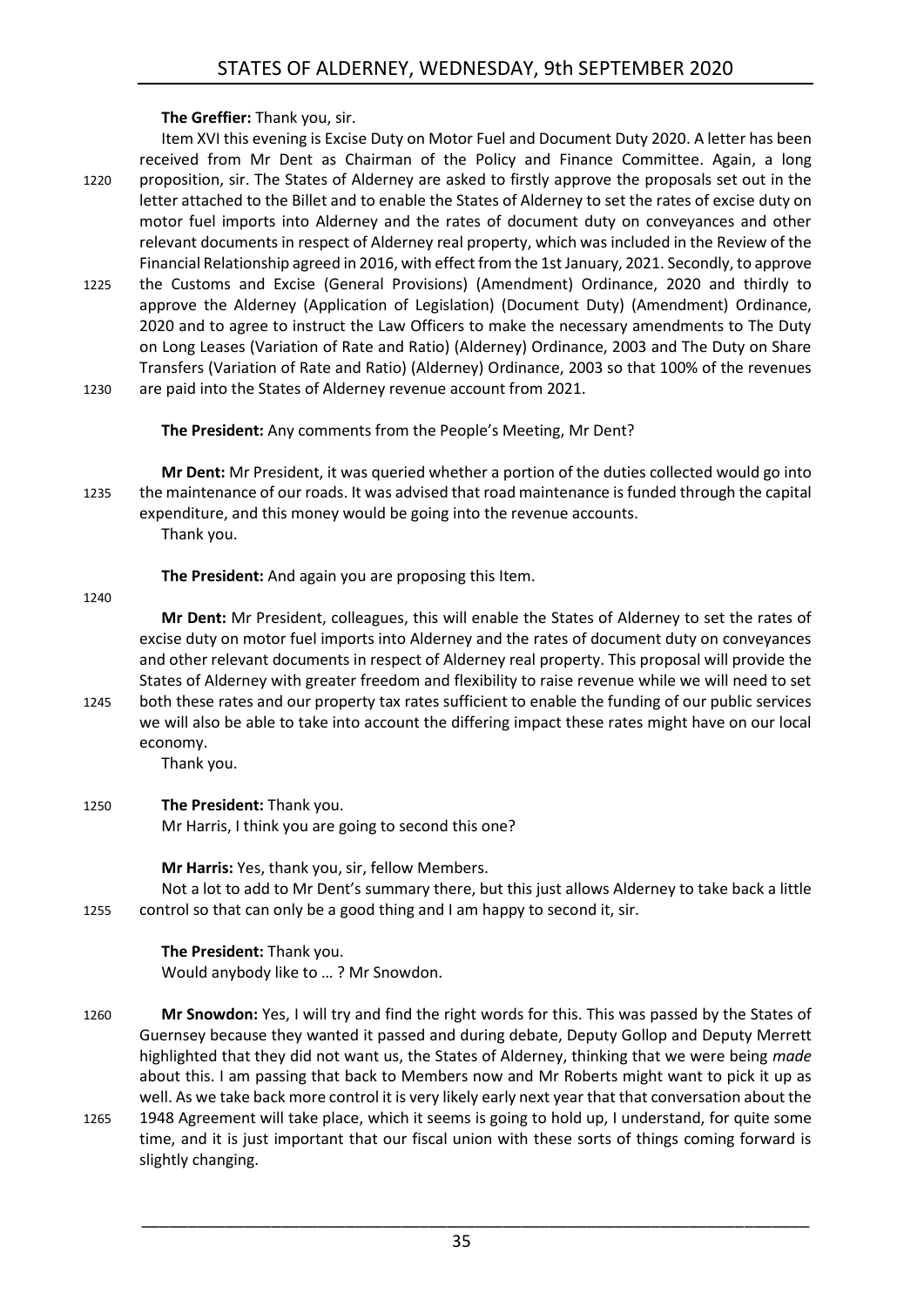### STATES OF ALDERNEY, WEDNESDAY, 9th SEPTEMBER 2020

One of the Deputies did say in debate, and they wanted to actually have reassurance from myself and Mr Roberts that the States of Alderney was happy with this, and we are happy with 1270 this, it is here tonight. But just to be aware that relationships are changing and they actually said, I think the comment was just be aware that you do not play into Policy & Resources hands with regard to this sort of stuff. So I think it was just a kind word of warning from those Deputies that are supportive of us down there during the debate that as we take back control, things will start to change.

1275 Thank you.

**The President:** Thank you. Would anybody else like to speak on this? Mr Jean.

1280 **Mr Jean:** I would like to talk about a situation which is developing here which is quite interesting. Mr Snowdon mentioned the 1948 Agreement, we talked of the fact that talks there have stalled for the time being over the COVID crisis. I would like to say that I disagree with that. Things are advancing rapidly and these are not minor changes, they are quite massive changes and actually to a degree if you look at it, Guernsey is handing back control to Alderney and saying, 1285 'Get on with it'.

Now, the point about that for me is if we are prepared to do some things with this, with the opportunities that this represents such as if you look here, and I am going to talk to you about double taxing and excise duty on motor fuel and document duty, on both of which we pay two sets of fuel tax. There are opportunities here that we could bring our fuel in ourselves and avoid

- 1290 one set of motor fuel duty and also we should give consideration to not accepting the congé and document duty at the same rate as is being paid now and reduce it to the rate that is paid in Alderney alone. Those fundamental changes will do some good for the Island, they will do a lot of good.
- But the point about it is this for me: it is that people say there is nothing happening with the 1295 1948 Agreement; my goodness, there is! It is changing fundamentally and it is changing before our very eyes. There is no need for negotiation, it is happening*, hand it over*, here we go, *en masse*. It concerns me and the reason it concerns me is because what we receive from Guernsey is reducing also as we come away from paying into the communal pot we lose access in time to any reserves and any budgetary requirements here are made up with little or no reserves so you have
- 1300 to be fairly reactionary about how you react to a budget shortfall in any sector to put it on the rates or to put it elsewhere. Already we are seeing that in terms of suggestions that have been made regarding the ambulance subscription and things like that.

Now, I spoke to you all about that and about my concerns before all this happened and it is actually happening before our very eyes. But do not tell me that the 1948 Agreement negotiations 1305 have stalled; they are happening, they are happening now and this is part of it.

Thank you.

**The President:** Thank you, Mr Jean. Would anybody else…? Mr Roberts.

1310

**Mr Roberts:** Yes, sir, just a short one, please.

Just to echo Mr Snowdon's comments on what our friends the Deputies had said to us. It means a lot to struggling people here that something is not hived off through the back door by the tax man who has all the virtues I dislike and none of the vices I admire.

1315 Guernsey, and some here, seem reluctant to repatriate the tobacco and alcohol duties and I can only suspect the reasons for that, giving reasons of bond stores, customs and other matters. We already hold bond stores anyway, so why can we not look at doing this within the next government, because the excuses are weak? And if there are barriers turn them into opportunities, it is high time for Alderney to start helping itself and utilise its strengths. Concerns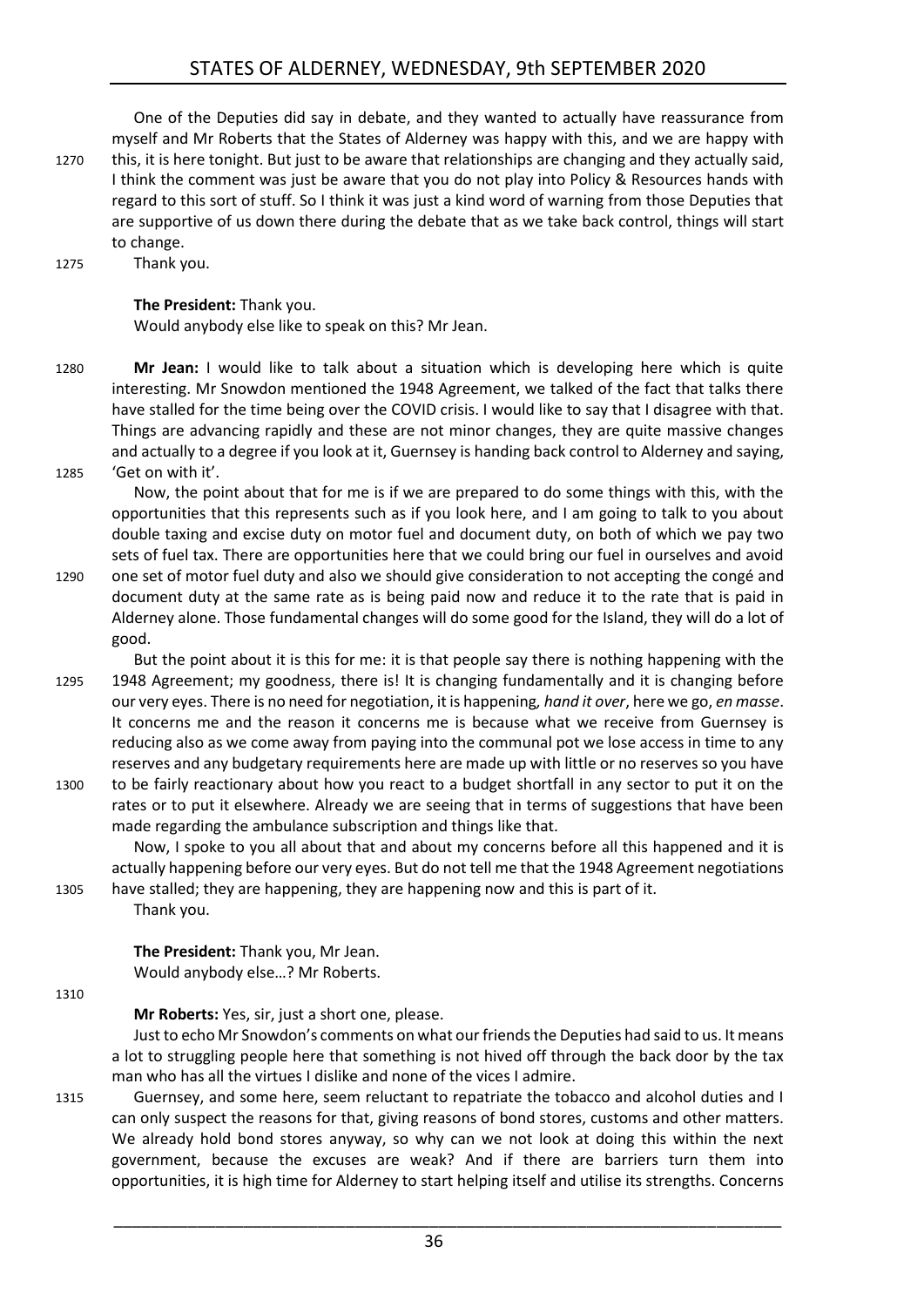1320 will be raised by our friends in the States of Guernsey, several Deputies came to us and said just be careful and watch what you are doing and make sure you do it the right way and look into it very deeply. So opportunity will be there but walk with care.

### **The President:** Thank you.

1325 Would anybody else like to make a contribution? That being the case, Mr Dent, would you like to exercise your right of reply?

**Mr Dent:** The only thing I would like to say is I think I would support what Mr Snowdon and Mr Roberts have said on this matter. We need to be careful but we will be careful.

1330

**The President:** Thank you.

So can we take a vote please on that, Mr Greffier?

**The Greffier:** Shall we take them all as one, sir?

1335

**The President:** Pardon?

**The Greffier:** Do you want them as one vote, sir, or four?

1340 **The President:** Actually, given what Mr Jean has had to say, maybe we should for safety's sake take them one at a time.

**The Greffier:** In which case, sir, the States of Alderney are asked to approve the proposals set out in this letter to enable the States of Alderney to set the rates of excise duty on Motor Fuel 1345 imports into Alderney and the rates of document duty on conveyances and other relevant documents in respect of Alderney real property, which was included in the Review of the Financial Relationship agreed in 2016, with effect from the 1st January, 2021.

*A vote was taken and the results were as follows:*

| <b>FOR</b>  | <b>AGAINST</b> | <b>ABSTAINED</b> |
|-------------|----------------|------------------|
| Mr Jean     | None           | None             |
| Mr Roberts  |                |                  |
| Mr McKinley |                |                  |
| Mr Dent     |                |                  |
| Mr Snowdon  |                |                  |
| Mr Dean     |                |                  |
| Mr Gentle   |                |                  |
| Ms Burgess  |                |                  |
| Mr Harris   |                |                  |

**The Greffier:** That is all 9, sir.

1350 Secondly the States of Alderney are asked to approve the Customs and Excise (General Provisions) (Amendment) Ordinance, 2020.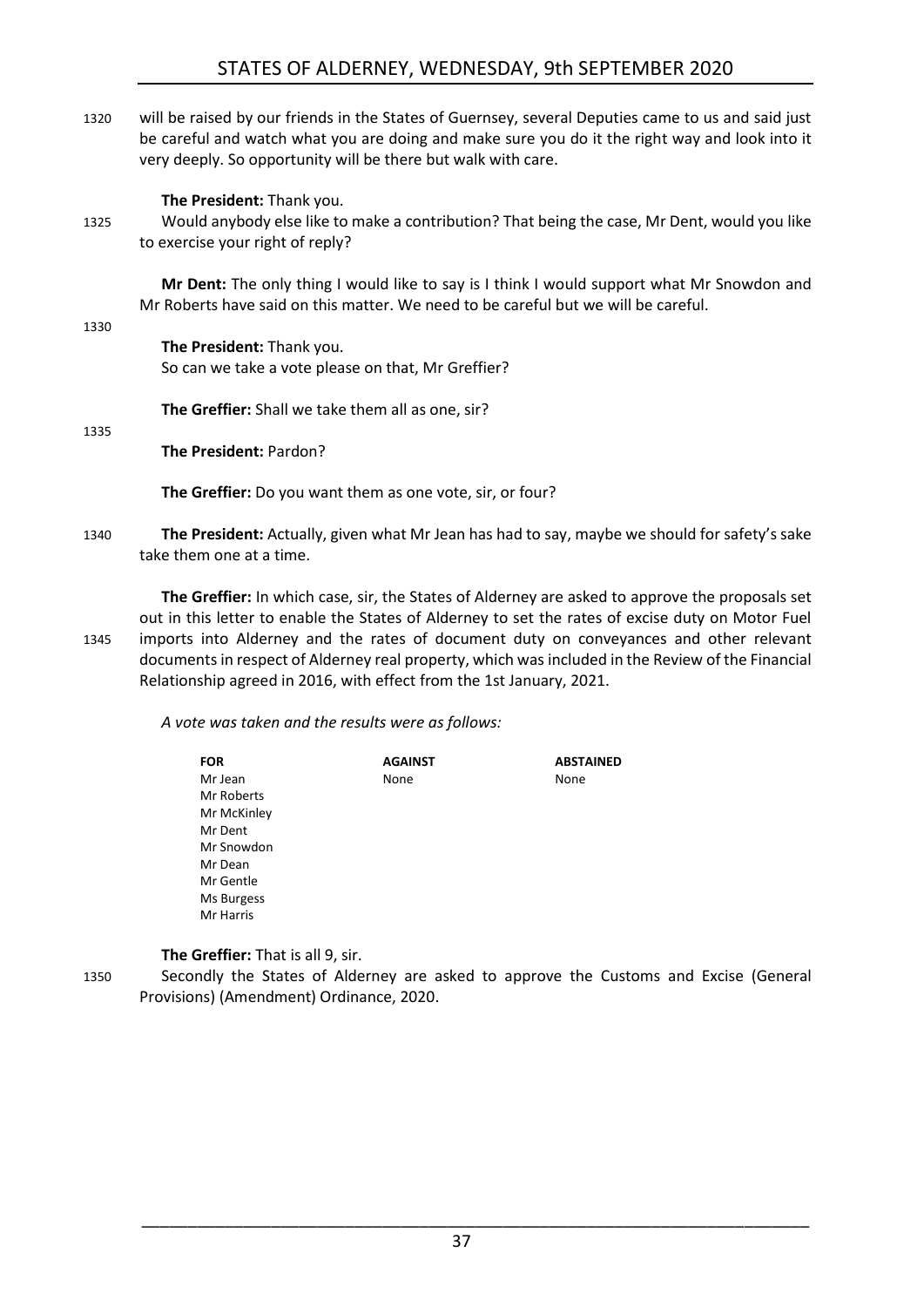### *A vote was taken and the results were as follows:*

| <b>FOR</b>  | <b>AGAINST</b> | <b>ABSTAINED</b> |
|-------------|----------------|------------------|
| Mr Jean     | None           | None             |
| Mr Roberts  |                |                  |
| Mr McKinley |                |                  |
| Mr Dent     |                |                  |
| Mr Snowdon  |                |                  |
| Mr Dean     |                |                  |
| Mr Gentle   |                |                  |
| Ms Burgess  |                |                  |
| Mr Harris   |                |                  |
|             |                |                  |

### **The Greffier:** Again, all 9 in favour.

Thirdly to approve the Alderney (Application of Legislation) (Document Duty) (Amendment) 1355 Ordinance, 2020.

*A vote was taken and the results were as follows:*

| <b>FOR</b>  | <b>AGAINST</b> | <b>ABSTAINED</b> |
|-------------|----------------|------------------|
| Mr Jean     | None           | None             |
| Mr Roberts  |                |                  |
| Mr McKinley |                |                  |
| Mr Dent     |                |                  |
| Mr Snowdon  |                |                  |
| Mr Dean     |                |                  |
| Mr Gentle   |                |                  |
| Ms Burgess  |                |                  |
| Mr Harris   |                |                  |

**The Greffier:** Sir, again all 9 in favour.

Finally to agree to instruct the Law Officers to make the necessary amendments to the Duty on Long Leases (Variation of Rate and Ratio) (Alderney) Ordinance, 2003 and the Duty on Share 1360 Transfers (Variation of Rate and Ratio) (Alderney) Ordinance, 2003 so that 100% of the revenues are paid into the States of Alderney revenue account from 2021.

*A vote was taken and the results were as follows:*

| <b>FOR</b>  | <b>AGAINST</b> | <b>ABSTAINED</b> |
|-------------|----------------|------------------|
| Mr Jean     | None           | None             |
| Mr Roberts  |                |                  |
| Mr McKinley |                |                  |
| Mr Dent     |                |                  |
| Mr Snowdon  |                |                  |
| Mr Dean     |                |                  |
| Mr Gentle   |                |                  |
| Ms Burgess  |                |                  |
| Mr Harris   |                |                  |

**The Greffier:** Sir, that is 9 votes in favour in relation to all four Items.

1365 **The President:** Thank you.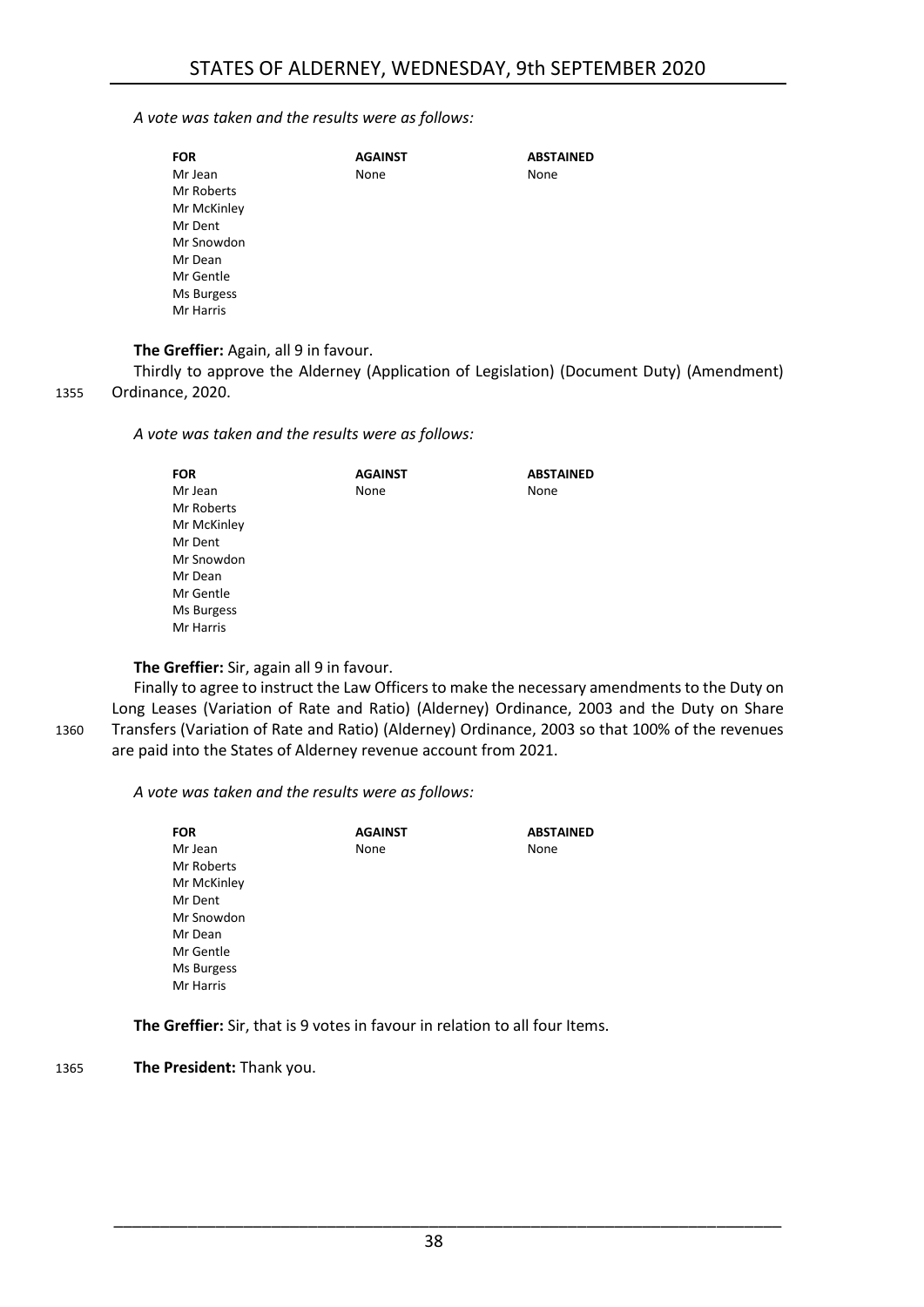### **XVII. The Alderney Property Tax Ordinance, 2020 – Item approved**

<span id="page-38-0"></span>*Item XVII.*

*The States of Alderney is asked: To approve the text of the Alderney Property Tax Ordinance, 2020 to be enacted once the Alderney Property Tax (Enabling Provisions) Law, 2020 receives Royal Assent.*

### **The President:** Item XVII now, please.

**The Greffier:** Thank you, sir.

Item XVII is the Alderney Property Tax Ordinance, 2020. Again a letter has been received from 1370 Mr Dent as Chairman of the Policy & Finance Committee and the States of Alderney are asked to approve the text of the Alderney Property Tax Ordinance, 2020 to be enacted once the Alderney Property Tax (Enabling Provisions) Law, 2020 receives Royal Assent.

**The President:** Thank you.

1375 Were there any comments on this Item, Mr Dent?

**Mr Dent:** It was noted that this will be in the form of one bill to the owner and no element will be an allowable tax expense. The Convenor, that was myself, also advised that there will be no charge for charity registered properties.

1380

### **The President:** Thank you.

Now you are going to propose this one.

**Mr Dent:** Thank you, Mr President, yes.

1385 The Alderney Property Tax will be introduced from 1st January 2021 under legislation agreed at the last States meeting here. The detailed provisions supporting the new Property Tax are now before us. This Ordinance which places the incidence of a tax on owners closely resembles the existing TRP Ordinance as applies to Guernsey and Alderney. I would ask you to note P&F will be responsible for administration of the Ordinance although in practice this will be delegated to 1390 States Treasury. The States of Alderney will set Alderney Property Tax tariffs and can introduce new categories in future. The Alderney Property Tax will still be based on property measurement. P&F must maintain and take responsibility for the accuracy of the property register although in practice this will be delegated to Cadastre. P&F must ensure that a digital map is maintained although in practice this will be delegated to Digimap. Powers are included to add penalties where 1395 tax is unpaid and an appeals panel and tribunal will be established to allow challenge of property

classification and measurement. Thank you.

### **The President:** Mr Harris, you are seconding this?

1400

**Mr Harris:** Yes, indeed. Thank you, Mr President, fellow Members.

This is just really the next step in an ongoing process and I believe we have covered this as much as possible up to this point so I have nothing further to add.

### 1405 **The President:** Thank you.

Would anybody like to speak?

**Mr McKinley:** I would like to ask one question, sir.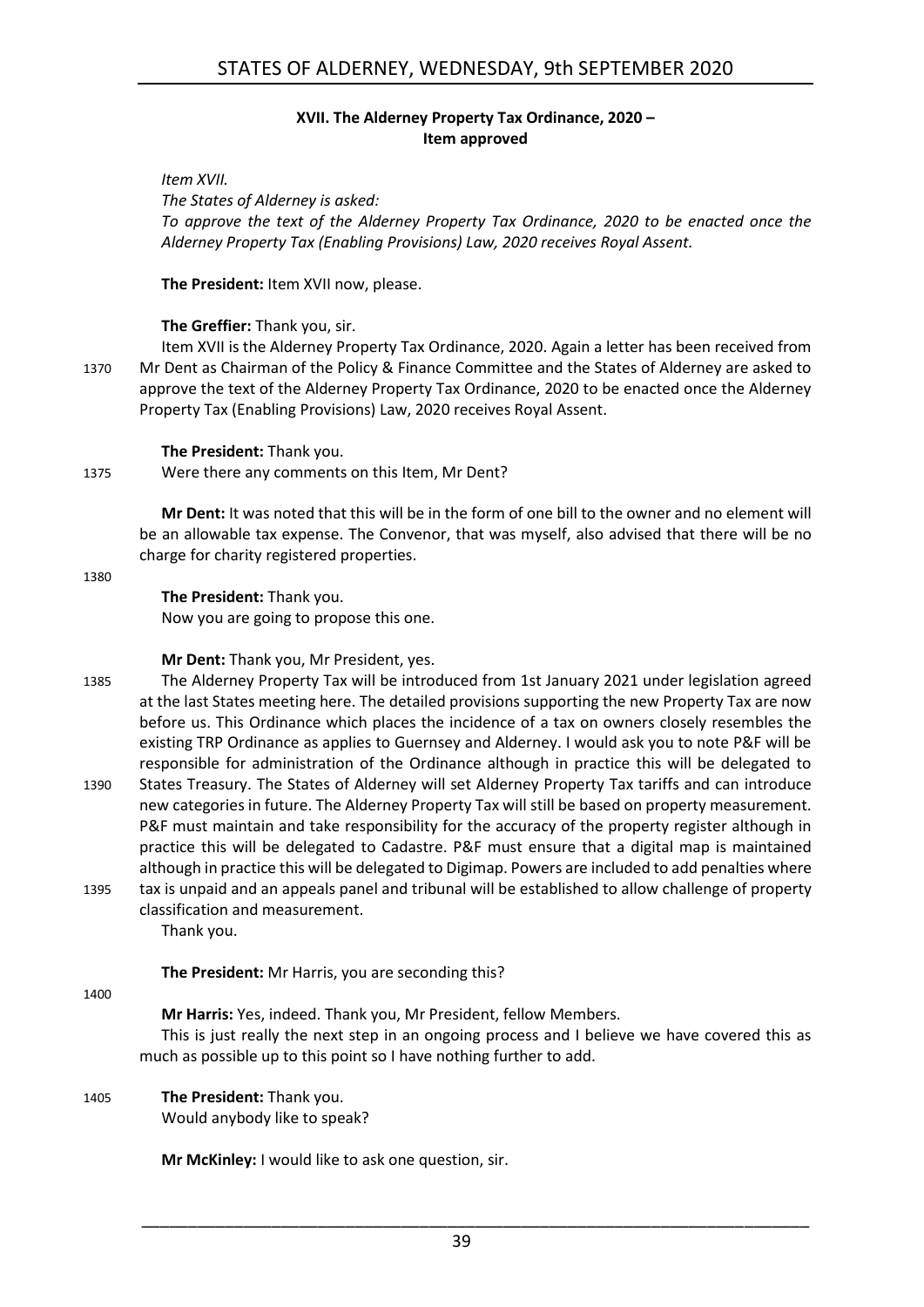### 1410 **The President:** Please.

**Mr McKinley:** Is this tax to be paid in one lump sum a year or is it paid monthly or is it paid every six months?

1415 **The President:** Well, Mr Dent will no doubt address that in his reply.

**Mr McKinley:** Thank you, sir.

**The President:** Does anybody else wish to speak? Yes, Mr Jean, please.

1420

**Mr Jean:** I am still against this, partly for the reasons that I declared my interest, but I am still against this because the way I look at this not only are those involved in investment income, will be having to collect the taxes from everyone and are now becoming on top of the other responsibilities that those people have and I am speaking for all of them and trying to ignore my 1425 own involvement in it, which is impossible, because it is a large one. But what I am trying to say is that on top of everything else that we have to do and see to we are now being turned into tax collectors for the Government. To my mind not only is that wrong but some of the points that are coming out this tax is fraught with its own problems and also, as I have said in the past and I continue to say it, I believe that it will be used as a lever to control the short-term budgets without 1430 reserves that we have and we have plans in the pipeline which really concern me to employ a lot

more civil servants and we are going ahead with it and the money has got to come from somewhere and I can see where it is going to go. And already I have been proved correct on that point.

Thank you.

### 1435

**The President:** Thank you, Mr Jean. Would anybody else wish to contribute? Mr Snowdon.

### **Mr Snowdon:** Thank you, Mr President.

1440 Just to declare an interest, I do have properties. But I think this actually is a bit of a bigger conversation and I did highlight it last time when I went through a breakdown of living costs and what prices people pay for all the different sorts of things. The problem that I feel we have got is that we have got this here tonight, and it follows a bit on from the last debate we had a minute ago, it does raise questions about where the 1948 Agreement is heading. I am not going to go into 1445 that now, but just to flag that up again.

It also raises questions potentially for the new States about how they are going to use this taxation and what I fear is that if the States of Alderney does not start creating revenues it will be forced to use this taxation which may increase 10, 20, 30%, who knows what that new States will have to do under financial pressures.

- 1450 So I think in one way it would be quite good if we can actually be clear with the public what the States is looking at doing with this taxation. I know we are trying to say it is frozen I think for one year and then it will be reviewed about how much it increases. But as I did say before, we have already increased occupiers rates by 5%, Guernsey has increased TRP by 10% and for larger properties quite a bit more considerably. So I think we really do need to understand where we are
- 1455 headed with this and there has also been indications that, for instance, the ambulance service will be bolted on to this and that might be fine but how many other things are going to bolted on to this taxation? So until we are clear with the public about what we are actually going to do with this I am a little bit worried about this because it is an easy way for those taxes to increase if we do not make that revenue. And I am sorry to say I am not seeing us creating that revenue. I know
- 1460 everyone is trying very hard and I know we have got limited help at the moment but I think we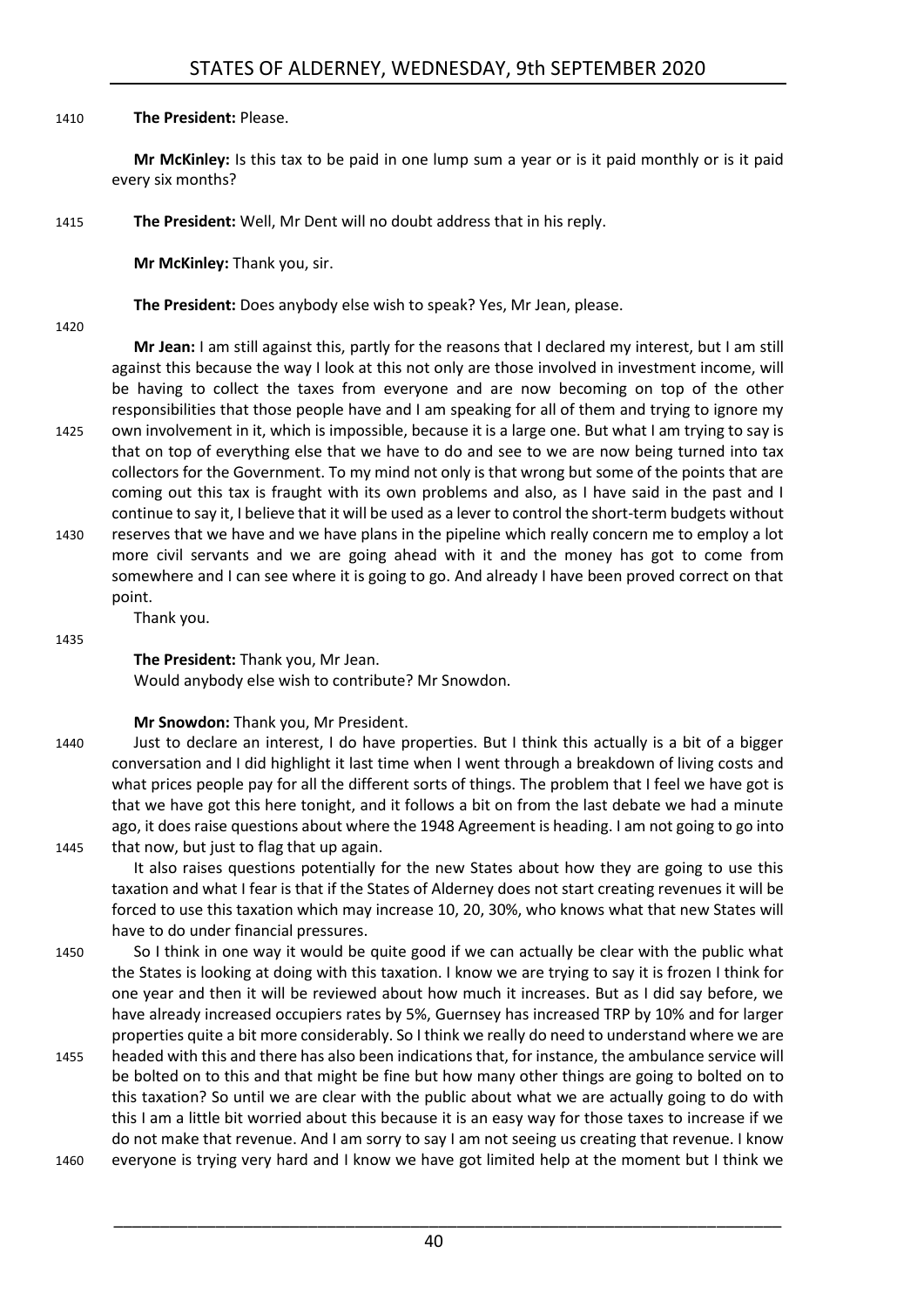really do need to look at ways of making new revenue income for the States of Alderney so that we do not have to target this.

I am concerned about it and I think we need a bit more clarification about what tax structure we are going to have. I think it was highlighted at the People's Meeting how it was tax deductible 1465 with the current set up with an occupiers rates and I think we got an email saying there was a hundred pound saving for someone or other each year. So we are actually making a disadvantage for the public now by forcing this upon them so I am concerned about it.

Just touching on the charity shops which is good to highlight, but could you just clarify the situation with the charity shops. So let's say there is a charity shop that has got a shop; however 1470 it is owned privately by a landlord. Are we saying that the landlord gets zero TRP or would they pass it on to that charity? I would just like some clarification about that side of it as well.

All the charities work very hard on the Island. I just wanted some clarification that we do not end up with … If you look at the UK and you look at the town centres now you have just got quite a lot of charity shops up and down the street and actually if we come back to this originally, the

1475 idea was to help those businesses in Victoria Street because they are paying the same amount of TRP as St Peter Port in Guernsey. I still do not see how that help is meant to be happening. I think actually this is now drifting away and we are getting into this is just a new taxation. Where is that help that the old States or this current States were saying that we were going to help those businesses that had a high rate of TRP that do not have the footfall of visitors like they do in 1480 Guernsey. I do not see that. All I can see is this taxation coming in and just going straight up, it is

not going to go down is it? It is going to go straight up and everyone is going to be paying more and more for it.

So in summary, I would like some sort of breakdown of where we are headed with all these different things that are bolted on all these different Committees saying we can raise revenue 1485 from this, for example, the ambulance. What the actual bigger picture is for this and then it goes back into what is happening with Guernsey so the subsidy level would be I think be zero rated. So if there are deficits that increase how do we deal with this? Do we get forced to increase this if the cost of running the Island goes up? I am not talking about transferred services but if the cost of our internal running goes up where do we find the revenue from? Because the problem we

1490 have is that we are not in control of everything, it is one way or the other. We are only in control of some stuff so therefore these sort of taxations that are coming back to us, as Mr Jean highlighted, will be an easy target because they only way that we can make those revenues unless we start creating revenues so I would like some further clarification, but this was meant to be good thing, and I am actually getting quite cautious whether this is actually going into something 1495 else that we know is coming but we just do not want to talk about it.

Thank you.

**The President:** Thank you, Mr Snowdon. Any other contributions? Mr Dent, do you wish to respond?

1500

**Mr Dent:** Just briefly to say to Mr Jean that I believe the same arrangements for payment will apply to TRP as will be applied to the new Alderney Property Tax so I believe that that will allow you to pay monthly, which is a good thing. I also believe that you will be able to set up a direct debit should you so wish, which will help your administration.

1505 In regard to Mr Snowdon's points I think he is making a budget speech and these things that he has raised now were discussed at our last meeting so the answers that we discussed were the same answers.

Thank you.

### 1510 **The President:** Mr McKinley, did you hear the answer to…?

**Mr McKinley:** No, I did not hear the answer.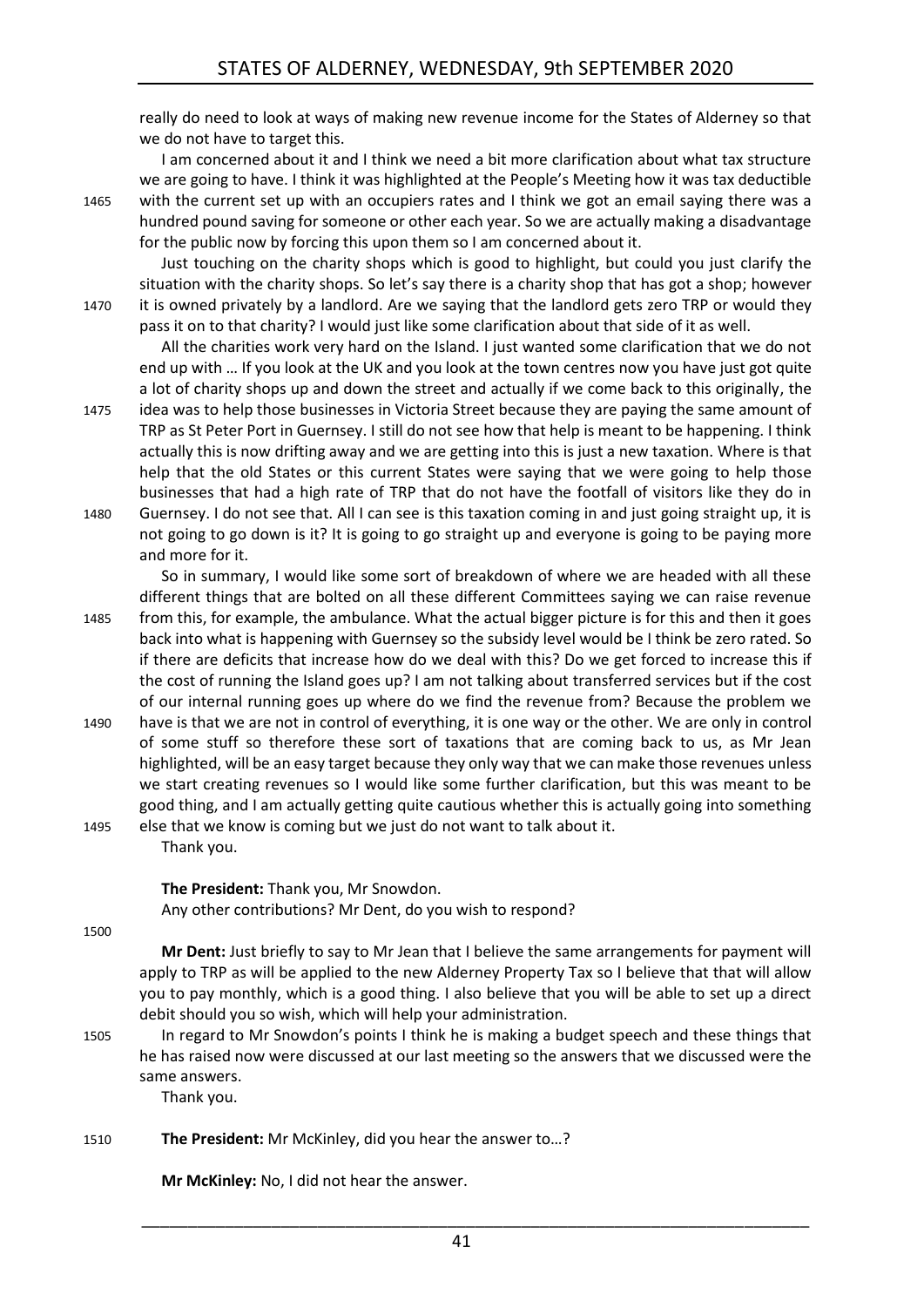### STATES OF ALDERNEY, WEDNESDAY, 9th SEPTEMBER 2020

**The President:** I think you said that it was Mr Jean that had made the inquiry, Mr Dent, but I think it was in fact Mr McKinley.

1515

**Mr Dent:** Oh, my apologies! And indeed I have missed out the item of the charity shops as well. I think again that is a budgetary thing for ourselves to lay out precisely. We have given this assurance and from my part we will be honouring this assurance.

1520 **The President:** Did you hear what … ?

**Mr McKinley:** No, I did not hear his answer.

**The President:** No, could you just repeat please the answer to Mr McKinley's question.

1525

**Mr Dent:** This was in regard to the same arrangement?

**The President:** Whether it would all be paid for at the same time.

1530 **Mr Dent:** Instalments are payable on the TRP, they will have the same arrangements for TRP because basically we are taking over the same system that TRP was applied and you will also be able to pay by direct debit should you so wish.

**Mr McKinley:** So it is twice a year?

1535

**The President:** Mr McKinley, I think you have had your response from Mr Dent.

**Mr Dent:** I pay my TRP once … I don't know actually if I pay mine once a month.

1540 **The President:** I think these are discussions which can perhaps take place at a later date. I think we can now move to a vote on this Item, please.

**The Greffier:** Thank you, sir.

The States of Alderney are asked to approve the text of the Alderney Property Tax Ordinance, 1545 2020 to be enacted once the Alderney Property Tax (Enabling Provisions) Law, 2020 receives Royal Assent.

A vote was taken and the results were as follows:

| <b>FOR</b>  | <b>AGAINST</b> | <b>ABSTAINED</b> |
|-------------|----------------|------------------|
| Mr Roberts  | Mr Jean        | None             |
| Mr McKinley |                |                  |
| Mr Dent     |                |                  |
| Mr Snowdon  |                |                  |
| Mr Dean     |                |                  |
| Mr Gentle   |                |                  |
| Ms Burgess  |                |                  |
| Mr Harris   |                |                  |
|             |                |                  |

**The Greffier:** Sir, 8 votes in favour and 1 against.

1550 **The President:** Thank you very much indeed.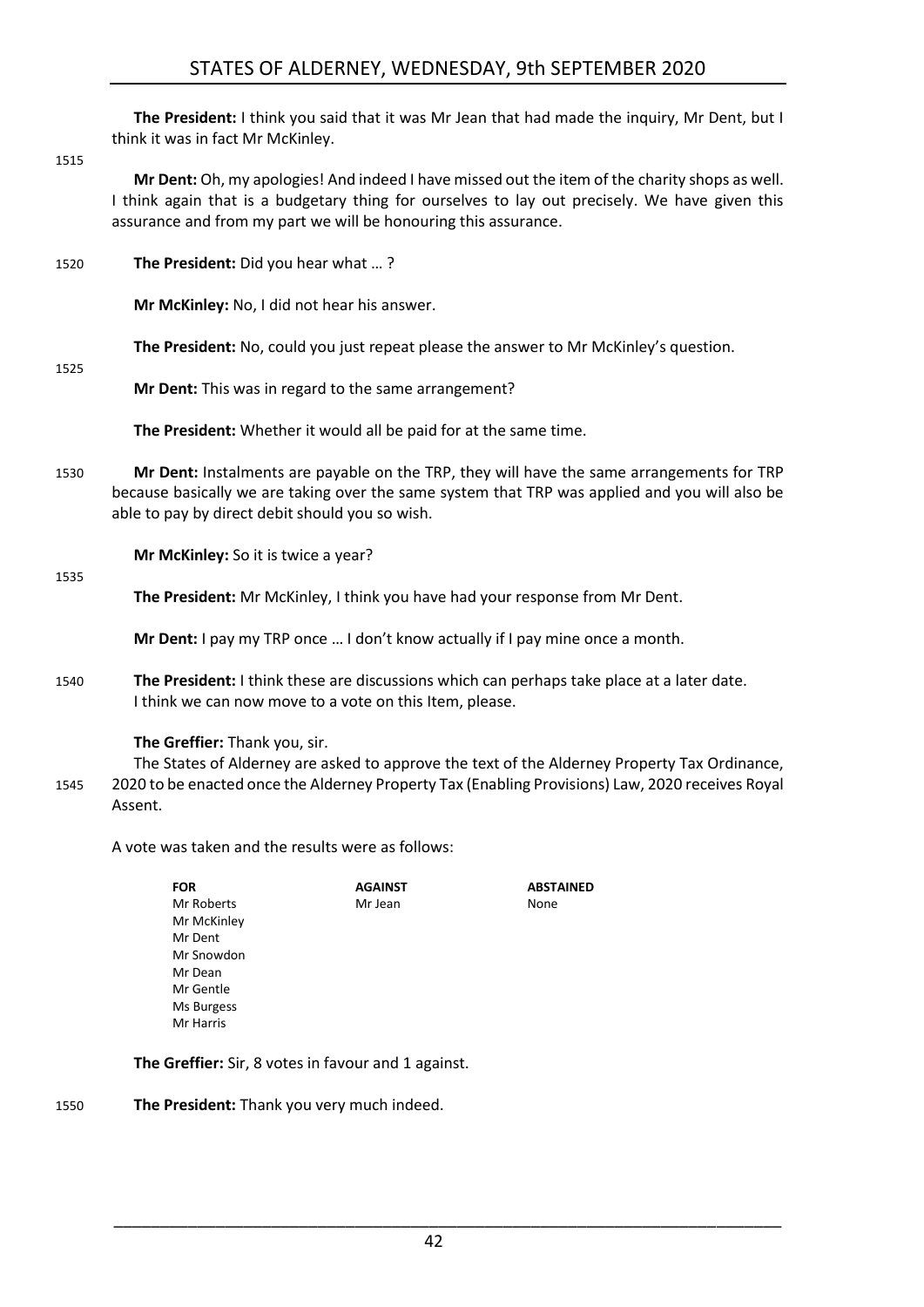### **XVIII. Questions and Reports – Six questions for verbal reply**

<span id="page-42-0"></span>*Item XVIII. The following questions had been received:*

*Questions received from Mr Alex Snowdon for the Chairman of the Policy & Finance Committee:*

*(1) Can the Chairman explain the costs to the States of Alderney for the Newsletter, including civil service time, consultants employed, printing and delivery (including hand-delivering), total costs incurred so far? Also which committee approved the ongoing public funding?* 

*(2) Could Mr Dent explain the situation with testing for 5B and 5C and if the tests will be free or charged for visitors? Will 5C come into Alderney via Guernsey or directly from Southampton?* 

*(3) Can the Chairman give updates about transport links including any proposals backed by the Air Transport Advisory Group accountable to the Policy and Finance Committee and why these 'proposals' haven't been released to other States Members or public by the group? Is the Air Transport Advisory Group neutral or bias to a certain 'proposal', if so why?*

*(4) At the last Policy & Finance committee, the decision was taken to look at repealing the Aliens Law due to Brexit. Can the Chairman explain what safeguards will be included with potentially repealing the law and how restrictions would come into play to protect Guernsey's social security system with people accessing, without paying in to the system?*

*(5) Can Mr Dent outline the steps being taken to recruit and review the structure of the Alderney civil service after a number of roles remain unappointed, is this a money-saving exercise?*

*Question from Mr James Dent for the Alderney Representatives in the States of Deliberation:*

*(1) Would our two Alderney Representatives briefly summarise their activities in the States of Guernsey since the last meeting of the States of Alderney?*

**The President:** And now Item XVIII.

**The Greffier:** Sir, Item XVIII this evening is Questions and Reports and I believe you have a total of six questions for consideration this evening.

1555

**The President:** I think Mr Snowdon you have four questions.

**Mr Snowdon:** Five.

1560 **The President:** Five questions to Mr Dent as Chair of Policy & Finance.

### **Newsletter costs**

<span id="page-42-1"></span>**The President:** Would you like to ask your first question?

**Mr Snowdon:** I will let you, sir, if that is alright, thank you.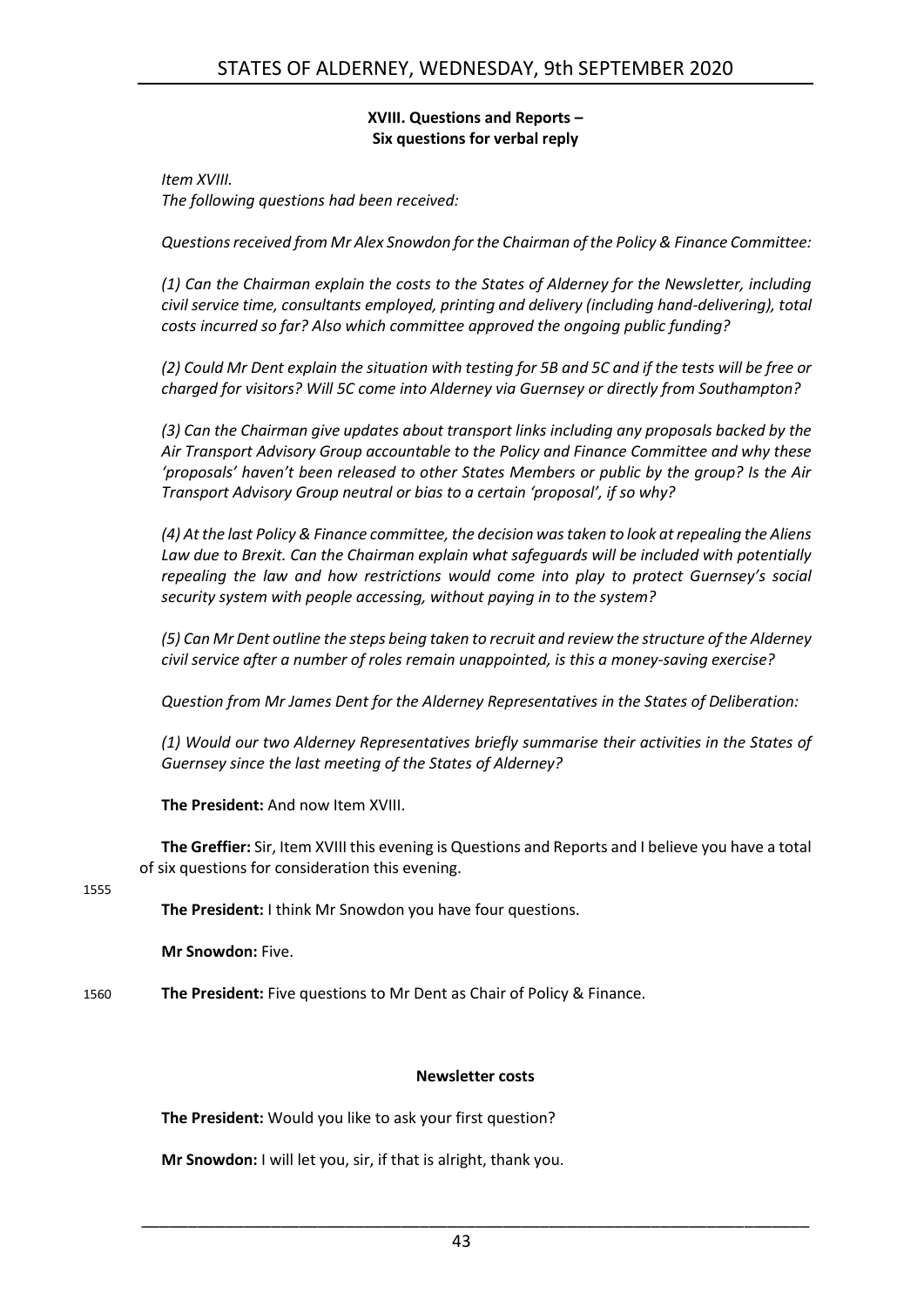1565 **The President:** So your first question is can the Chairman explain the costs to the States of Alderney for the Newsletter including civil service time, consultants employed, printing and delivery (including hand-delivering), total costs incurred so far? Also which Committee approved the ongoing public funding?

### Mr Dent.

1570

**Mr Dent:** Mr Snowdon, to date six Newsletters have been published and distributed. Known costs currently stand at just under £10,000. The Newsletters were compiled and designed in house by the Civil Service team often working out of hours. The majority of the distribution to households was carried out either by staff volunteering their free time or during slack normal work hours. 1575 There were therefore little extra costs for this. In fact, only two issues, issues one and six, were distributed by outsiders, in this case, Guernsey Post undertook the distribution at £185 for each issue. I am pleased therefore to report that no established staff time costs have had to be allocated specifically to this project and because of the nature and low level of expenditure the Chief Executive was able to authorise the project.

1580 I for one fully support the Newsletter, just as I have supported all other initiatives that have assisted in keeping our community safe during these difficult times. My thanks are specifically offered to these individuals who delivered and provided services *gratis* or who provided services at reduced prices.

Feedback has been extremely positive and praise for all the States communications has been 1585 widely received, including from Jersey and Guernsey. The Newsletter's positive outlook on the issues has been particularly welcome.

I need now to add some important perspective in regard to the role played by the Newsletter. Throughout the COVID-19 pandemic a regular communication with the public has been considered of paramount importance in assisting with educating and reassuring all sectors of the 1590 community. It was deemed particularly important to have a comprehensive source of information about living with coronavirus, everything from safety measures to shielding and isolation, together with where to find assistance and provisions and latterly, of course, the implications of

- the various phases of lockdown release. It was too much information to convey that could be achieved on a single sheet of A4, as you have suggested in the *Journal*. 1595 As you are aware, various communication methods have been used within the Bailiwick, including regular local radio updates, press releases, local publications, social media and the internet. Not everyone is online, only about two thirds of Islanders read the *Journal* and *Press*,
- and nor was everyone able to tune in to the President's addresses on Key FM. The Newsletter uniquely was circulated to all homes, it was available online and was able to reach second home 1600 owners. The Newsletter supported in full as it was by the Alderney Operational Group was therefore a fundamental tool for reaching out, and regardless of access to other media outlets. It formed moreover a base reference that Islanders could keep and refer back to as necessary. Thank you, Mr President.
- 1605 **The President:** Thank you, Mr Dent. Would you like to ask a question arising out of that answer, Mr Snowdon?

**Mr Snowdon:** Just one, just to say thank you to Mr Dent for answering that. Would it be possible to get a breakdown of the costs when you can get that?

1610 Thank you.

**Mr Dent:** I am sure the Treasury Department will spend a couple of hours doing that in due course.

Thank you.

1615

**The President:** Does anybody else wish to ask a supplementary question of Mr Dent?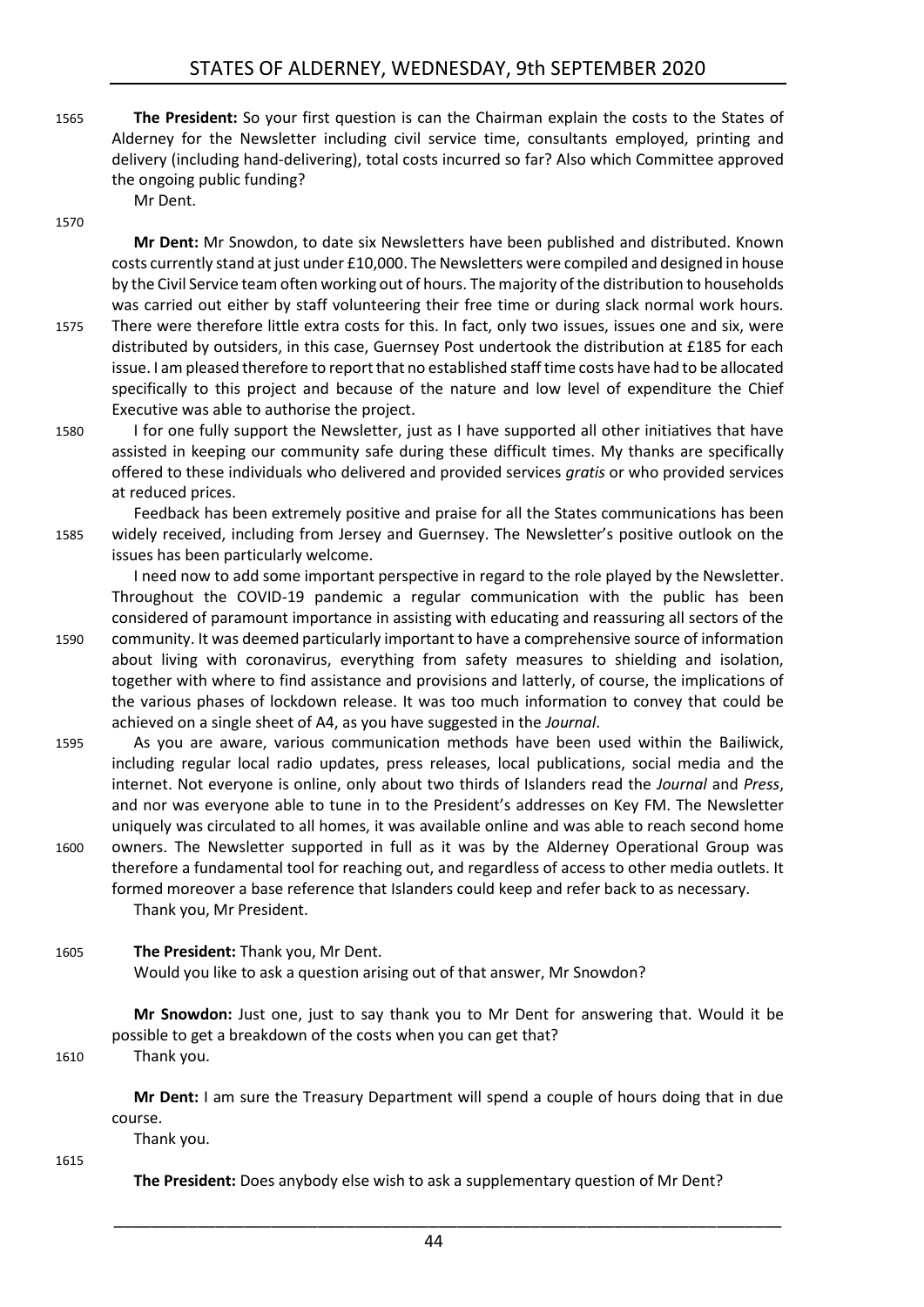**Mr Roberts:** Yes, please, sir.

**The President:** Mr Roberts.

1620

**Mr Roberts:** Mr Dent, thank you for answering those questions.

Would the Chairman agree the document could to some seem like it was being used for manifesto-type electioneering with public money?

1625 **Mr Dent:** Mr Roberts, some will possibly interpret it in this way, that is up to them. However, Mr Snowdon in April called for greater contributions from elected representatives. Personally I have only contributed twice.

In fact, a lot of people perhaps consider Mr Snowdon's questions as electioneering. Answering them all is subject to time, cost and public money. *(Laughter and interjection)*

1630 Thank you.

**The President:** Does anybody else want to ask Mr Dent a question? Very well.

### **COVID-19 testing for Levels 5B and 5C**

<span id="page-44-0"></span>1635 **The President:** The second question; could Mr Dent explain the situation with testing for 5B and 5C and if the tests will be free or charged for visitors? Will 5C come into Alderney via Guernsey or directly from Southampton? Mr Dent.

**Mr Dent:** Alderney joined the rest of the Bailiwick in phase 5B of release from the lockdown 1640 on Thursday 3rd September. This sees the reinstatement of Group A and B country categorisations and the introduction of a Group C country category.

Any persons arriving in the Bailiwick from anywhere in the world, including Jersey and the United Kingdom, but not the Isle of Man, are now required to provide specified information and satisfactory proof of their identity to any customs officer, police officer or other authorised person 1645 who requests the information. This information is required in order to enable the Medical Officer of Health to contact that person without a delay during the 14-day period of self-isolation.

To be eligible to take part in the seven-day test option under 5B, a person must not have spent any time in the seven days immediately before their arrival in the Bailiwick in a place that is included in the Group A category at the time of arrival. The countries included within each 1650 category can be found on the gov.gg website. If a person has spent any of the previous seven days or any part of the day in a place that is at the time of their arrival in the Bailiwick specified as a category A country or region, they will not be eligible to take a test on day seven.

Everyone arriving in Guernsey with a commercial airline or ferry operator for onward travel to Alderney will be provided with a form to complete when they land. In that form they will be asked 1655 to list the countries they have visited in the seven days before travel to the Bailiwick. This form, along with a form of ID, must be presented to a Guernsey Border Agency representative. After providing the relevant information to the Guernsey Border Agency passengers will be able to commence their onward travel directly to the location where they will be self-isolating in Alderney.

1660 On arrival in Alderney, passengers are required to travel directly from the Airport or harbour to their designated self-isolating address and remain there for seven days. On day seven they will be eligible for a test which if negative will release them into a further seven-day period of passive follow up. The restrictions on travel and the rules regarding self-isolation during the period of passive follow up will be the same as in Guernsey and can also be found on the gov.gg website.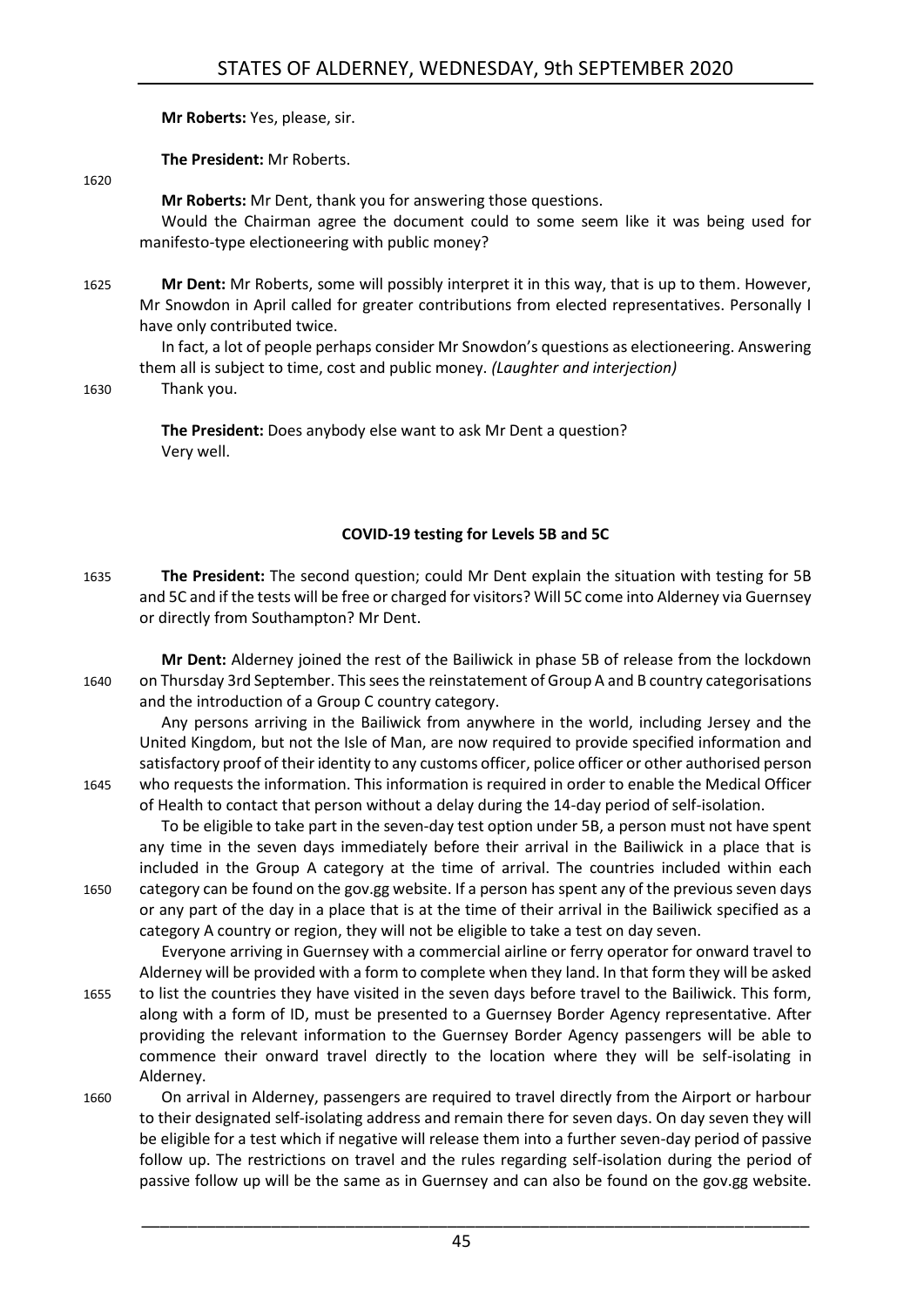- 1665 The COVID-19 tests will be conducted by health and social care staff who will contact the travellers direct to arrange the tests. All tests conducted by HSC staff will be free. All passengers arriving are reminded of the limited qualified staff available on Alderney and in the unlikely event that there were no HSC staff available on the day of testing an alternative time and date would be set. In these circumstances recent arrivals will have the option of a private test undertaken by staff at
- 1670 the Island Medical Centre, which will charge £130 for this service. Please contact the Island Medical Centre for further details.

It is expected that all test results will be available 24 to 48 hours after testing, weather depending. All have the option of forgoing the test and completing 14 days of self-isolation as at present. As you know, the format and timing of 5C and other matters, including any charging 1675 regime, remains undecided. I would like to think that we will have direct services to Southampton and I understand that Aurigny are keen to restart the service but I cannot give any further

information on that.

**The President:** Thank you, Mr Dent. 1680 Do you have a question arising, Mr Snowdon?

**Mr Snowdon:** Yes, thank you, sir.

Can Mr Dent just clarify that regarding the movement from 5B to 5C Guernsey will be looking at the views from the elected Members before any decisions are taken? What I am trying to say 1685 is that the States of Alderney has a big input, also through yourselves on the CCA before that happens so it will be part of that process feeding in.

Thank you.

**The President:** Thank you.

1690 Mr Dent.

**Mr Dent:** It is for the CCA to decide on these matters in regard to 5C. I will confirm that I will be consulting with the States of Alderney Members in regard to my place on the CCA but that is about all I can say.

1695 Thank you.

**The President:** Does any other Member have a question? Mr Roberts.

### **Mr Roberts:** Just a short one, please.

1700 Thank you for answering that, Mr Dent. Would the Chairman assure the general public they will be consulted before 5C is put in place? Thank you.

### **The President:** Mr Dent.

1705 **Mr Dent:** Mr Roberts, the public are welcome to express their views at any time. So the public please give your views now, email me, email Mr Snowdon or email any States Member, but please do note there is a lot about 5C which is yet to be decided on and put in the public domain.

I do not, however, believe that decisions should be made on the basis of those who can shout the loudest and I do believe that the advice of our medical professionals and probably those in 1710 business may need to be given extra weight. The 10 Members in this Assembly were elected to make decisions and to examine the evidence and I believe that is how the public expect it to be. Thank you.

**The President:** Thank you, Mr Dent. 1715 Mr Dean.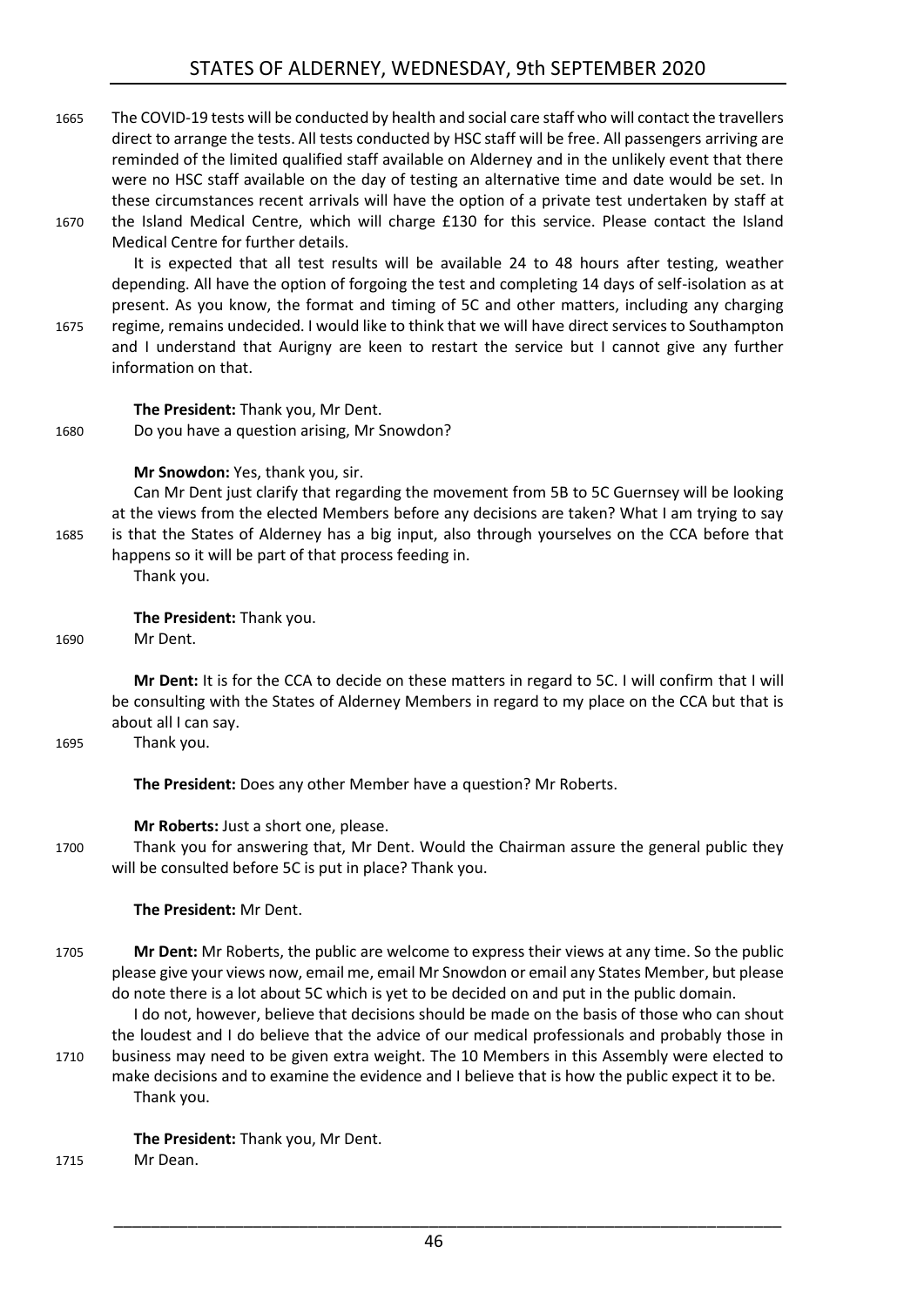**Mr Dean:** Mr President, fellow States Members, just to follow up on a point from Mr Dent regarding the testing costs, specifically speaking about locals rather than visitors. Obviously Health is a transferred service so if somebody comes back after and they want to elect to the seven days 1720 and they are wanting a test and there is not anybody available here from HSC and they have to pay for a private test, perfect if you are paying for two tests because they are already paying into the same pot and that money has been spent for testing residents in Guernsey who are getting it free of charge and I feel that smacks of double standards really and I think that is something that needs to be addressed and I wonder if Mr Dent could follow that up please.

- 1725 Obviously the cost of testing is expensive. I was quite shocked to see since Jersey borders have opened in July costs of their testing and transportation and the staff to do it have equated to £4.83 million since July, so the costs of tests are very high but I feel as we pay into the same pot if there is not anybody available here for a local to be tested and they are having to pay out of their pocket for a private test, I do not think that is very acceptable.
- 1730

**Ms Burgess:** Hear, hear.

**The President:** Mr Dent.

- 1735 **Mr Dent:** I can answer your question, I think, because I have been assured by HSC that they intend to make sufficient staff available. I think it would be rather unusual circumstances where they were not available but this is a small Island and there are only a small number of people trained to do this job so circumstances can change but I think the intention is that everyone will get a free test, but keep things crossed.
- 1740

**The President:** Thank you. Mr Gentle.

**Mr Gentle:** Sir, colleagues, does the Chairman agree that unless someone is coming for a 1745 compassionate medical reason, anybody with a GY Social Security Number should be free and if you have not got one you pay.

Thank you.

**Mr Dent:** Mr Gentle, I understand your point and it has been made by others. I think there is a 1750 problem in separating out categories of one category versus another but all those who do not have a GY health card number they do contribute to the economy and I think there is a case on both sides for the argument, but HSC have made a decision and there you go.

**The President:** Ms Burgess.

1755

### **Ms Burgess:** Thank you.

I would also like to ask a question about essential workers, how does that work with costings? And I understand that quite often they are now taking a test before travel, is that confirmed that essential workers are meeting the standards that we are asking?

1760

**Mr Dent:** I think the best thing I can do is refer you to the gov.gg website where all this information is actually provided. I would not like to mislead you, there is a lot of detail there and it is all on the website.

1765 **Ms Burgess:** But can you clarify about the costings: is that transfer service costing us – ?

**Mr Dent:** I do not think they are charging.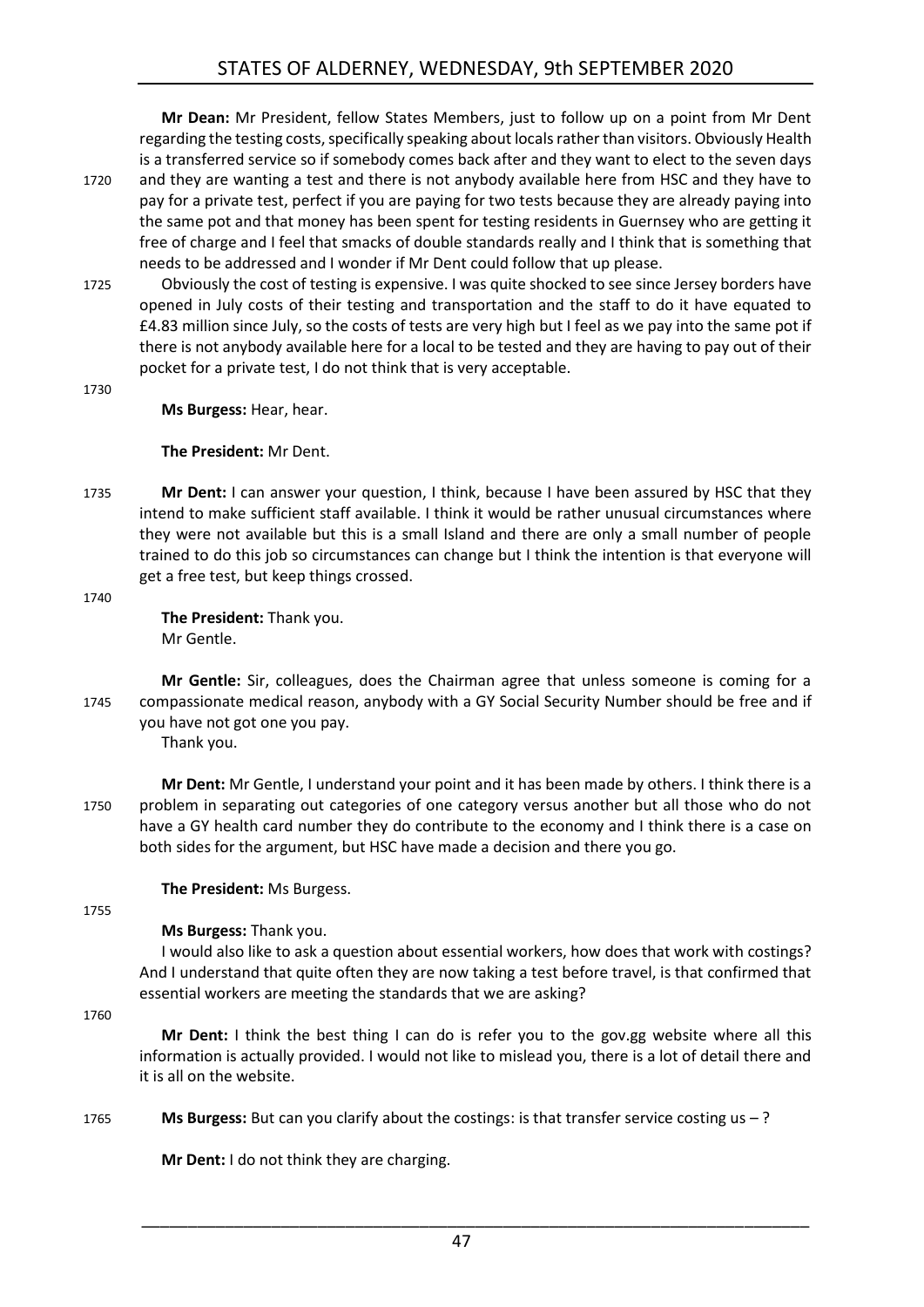### **Transport link update**

<span id="page-47-0"></span>**The President:** Anybody else? Next question, Mr Snowdon. 1770 Can the Chairman give updates about transport links including any proposals backed by the Air Transport Advisory Group accountable to the Policy and Finance Committee and why these 'proposals' haven't been released to other States Members or public by the group? Is the Air Transport Advisory Group neutral or bias to a certain 'proposal', if so why? Mr Dent.

1775

**Mr Dent:** Mr Snowdon, there are no proposals backed by the Air Transport Action Group. We keep a completely open mind and our policy, if anything, is not to close off options unnecessarily. If I may ask you to recall the PSO and the briefing you were given prior to our meeting with the Committee for Economic Development, a number of proposals were put forward by potential 1780 concessionaires, some of whom have remained in touch with ATAG Their approaches are, of course, confidential. That is at their request and must remain so until the PSC process is brought to conclusion. That we might legitimately be able to talk with these potential concessionaires is one reason why I think the PSO process must be brought to a conclusion.

While we have respected the call for confidentiality you and other Members of P&F have been 1785 briefed on the continued nature of the discussions. Your question did however prompt me to revisit some P&F decisions so I would like to remind you of the December 2019 decision of P&F, which saw Mr Roberts, Mr Jean and Mr Dean along with our President, agreed to be members of the Air Transport Licensing Board and in return to cease lobbying in P&F for one operator over any others.

1790 Prior to the lockdown caused by COVID-19, I believe two or three potential operators had submitted preliminary applications for licenses whether or not they may wish to continue with their applications will, of course, now have to be re-established.

I do, of course, welcome Mr Robert's return to ATAG. He has previously made valuable contributions but I would suggest, given my research, that in order to resolve conflicts of interest 1795 he reconsiders his membership of the Transport Licensing Boards both here and in Guernsey.

I need finally to remind you that P&F have agreed positions in regard to a number of matters concerning the runway and my concern is that you appear to be perhaps unilaterally seeking to reopen some of these matters. I fear that –

1800 **Mr Snowdon:** Point of order.

**The President:** Yes?

**Mr Snowdon:** Could I have a point of correction or point of order I think it is, could you give 1805 reference to what you are saying, please?

**Mr Dent:** I will, I was about to say. My concern is that you appear to be … the call for the runway to be extended is what I am referring to.

1810 **Mr Snowdon:** Point of order, please can you clarify where you have seen that?

**Mr Dent:** You have said that in meetings.

**Mr Snowdon:** You say a lot of things in meetings as well, Mr Dent. I think you are going on 1815 dodgy ground there, Mr Dent.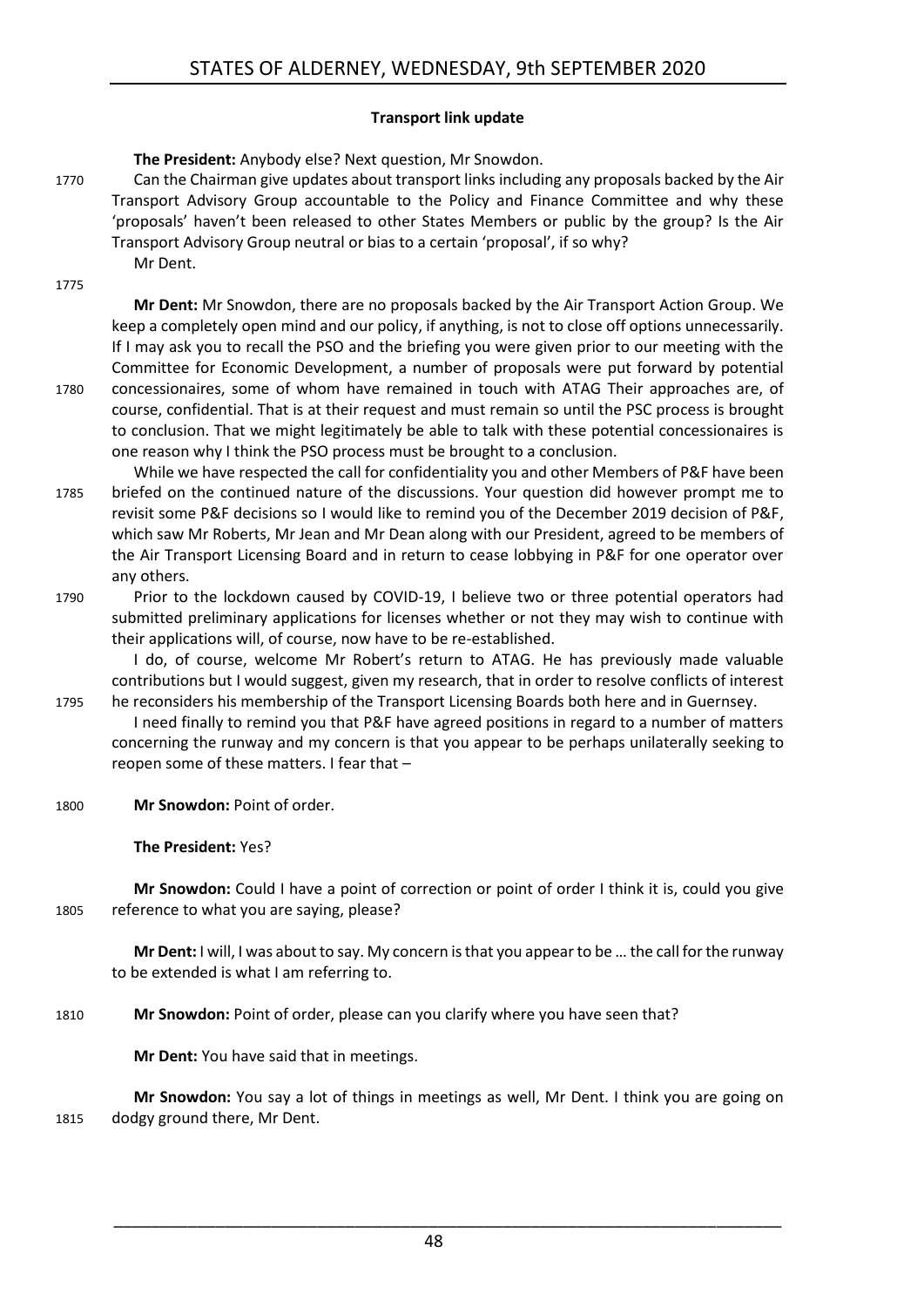**The President:** I think, Mr Dent, if there is an issue as to whether or not that is accurate that is perhaps a matter which should be addressed outside this Chamber between yourself and Mr Snowdon.

1820

**Mr Dent:** Okay, I would only like to say that there are those in Guernsey only too eager to exploit divisions in Alderney and I do not want that situation to arise. (**The President:** Thank you.) Finally, I am hoping that a first draft of an integrated transport strategy will be available for discussion by P&F by the end of the month.

1825

**The President:** Thank you. Mr Snowdon, do you have a question?

**Mr Snowdon:** I do, thank you, sir.

1830 Seeing the game in aviation has changed so much now, would Mr Dent agree that it is time that the PSO is put in the bin and the Bailiwick recovery plan is concentrated on with air and sea link strategies?

Thank you.

### 1835 **The President:** Mr Dent.

**Mr Dent:** I have made my position quite clear, I think, with regard to the PSO and what I have just said and I think that the integrated transport strategy will be addressing both air links and sea transport. *(Interjection)*

1840 Sorry? The PSO, I have said that I think it needs to be brought to a proper conclusion like Guernsey. You are not going to put words in my mouth.

**The President:** Mr Dent, please, let us maintain decorum and let us deal with these matters in a professional way. Do you have anything further you would like to add?

1845

**Mr Dent:** No, I have said what I need to say.

**The President:** Thank you very much indeed. Does anybody else have a question for Mr Dent?

1850

**Mr Roberts:** Yes, please.

**The President:** Mr Roberts.

1855 **Mr Roberts:** Would the Chairman not agree with me that the air and sea transport problems need a more robust approach in the coming new parliament with a more radical and day-to-day commitment to achieve affordable and reliable air links and a bigger ferry?

**The President:** Mr Dent.

1860

**Mr Dent:** Mr Roberts, I am not quite sure what you mean by robust, but we do need to be working with Guernsey, yes, and confronting Guernsey possibly a little less. And yes, a bigger ferry capable of carrying about 40 passengers would be good but when we had the previously much larger ferries – and I believe we have looked at these three times in the last five years – the cost 1865 has been rather high. We estimated we would probably have to double the Occupier's Rate to pay for it.

So in my mind it depends on what you mean by a bigger ferry. The problem with ferries is getting the derogations needed for our waters and/or finding a ferry that does not need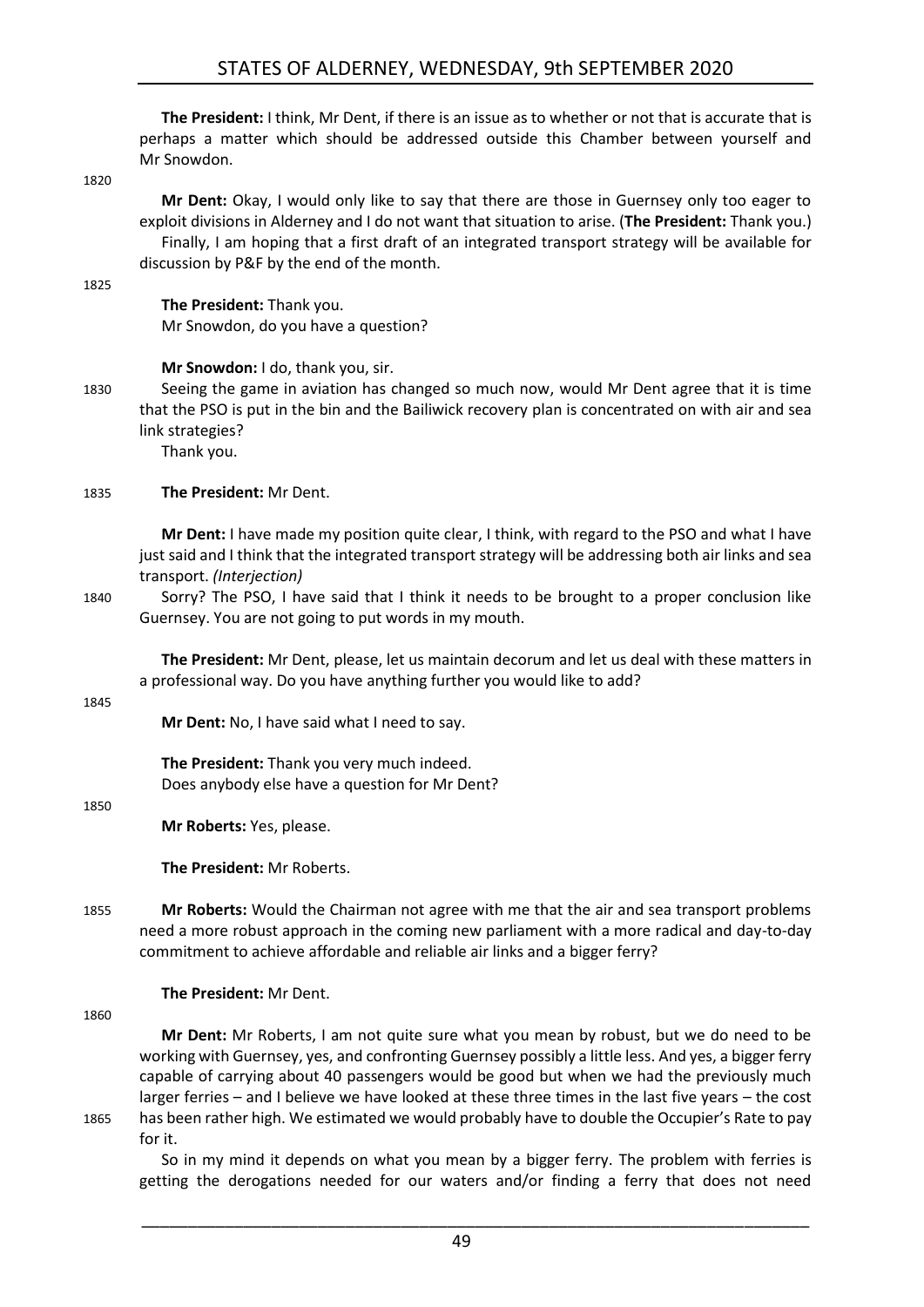derogations. But I do believe that the operators of the *Little Ferry* have been trying to find such a

1870 ferry.

Thank you.

**The President:** Thank you.

Does anybody else have a question for Mr Dent arising out of that? Thank you.

### **Repeal of the Aliens Law**

<span id="page-49-0"></span>1875 **The President:** Next question, Mr Snowdon, at the last Policy & Finance Committee, the decision was taken to look at repealing the Aliens Law due to Brexit. Can the Chairman explain what safeguards will be included with potentially repealing the Law and how restrictions would come into play to protect Guernsey's social security system with people accessing, without paying in to the system? Mr Dent.

1880

**Mr Dent:** Mr Snowdon, Mr President, I believe that there is a fundamental misunderstanding here in regard to this legislation. The Law has nothing to do with allowing or not allowing people to reside in Alderney. It relates only to the national origin of people who may own realties, that is to say residential or commercial property here. The matter of safeguards to Guernsey's social 1885 security system are something that has to be linked to lawful residents of employment, not for the ownership of immovable property. Such safeguards are a matter are mostly for Guernsey, not us, to implement.

In truth this archaic Law is protecting us from no one. If the Law achieves anything it is to frustrate the ambitions of high net worth individuals who might lawfully want to settle here and 1890 it also causes inheritance problems for those of us who might want to pass our properties on to persons who are not subjects of Her Majesty's or at least for the time being not citizens of the EU.

As I hope Mr Snowdon recalls, the course of repeal of this Law came from the UK via our own Law Officers. They have pointed out that the Law replaces a barrier to inward investment which is inconsistent with the binding obligations associated with the UK's membership of the 1895 Organisation for Economic Co-operation and Development (OECD).

I refer here to the obligations regarding open and transparent and free market economies. They have also pointed out that if Alderney wishes to be party to any free trade agreement or services or investment chapters that may be the outcome of any EU/UK negotiations then these barriers, should they continue to exist, may preclude our ability to take part to Alderney's very 1900 significant economic disadvantage. It was this realisation on the UK's part that has been the reason for the urgent consultation.

I might add here that the leaking of the confidential paper that the UK civil service communicated to us and to the *Alderney Press* is a matter of some embarrassment. Communications from the UK and Brexit papers are highly confidential and our participation in

1905 these discussions centres on our being able to maintain confidentiality. That these papers should be leaked and then misinterpreted in the manner that they have been is highly regrettable. They may also compromise our international reputation.

While I would never suggest that Mr Snowdon was the leak, I invite him to join me in condemning whomsoever it was. It has put our ability to be trusted by Guernsey and the UK in 1910 jeopardy.

Finally, some history: the offending legislation, *Loi Relative à l'Acquisition de Propriété Immobilière en cette Île par des Étrangers ou par des Sociétés Étrangères* – it is known I know as the Aliens Law but I think that is probably a slightly pejorative term and it is not exactly what it is all about – was enacted in 1906 and mainly it seemed to protect us from our traditional European 1915 arrivals. In 1906 Germany was seen as a particular threat, mainly on the high seas. The Law was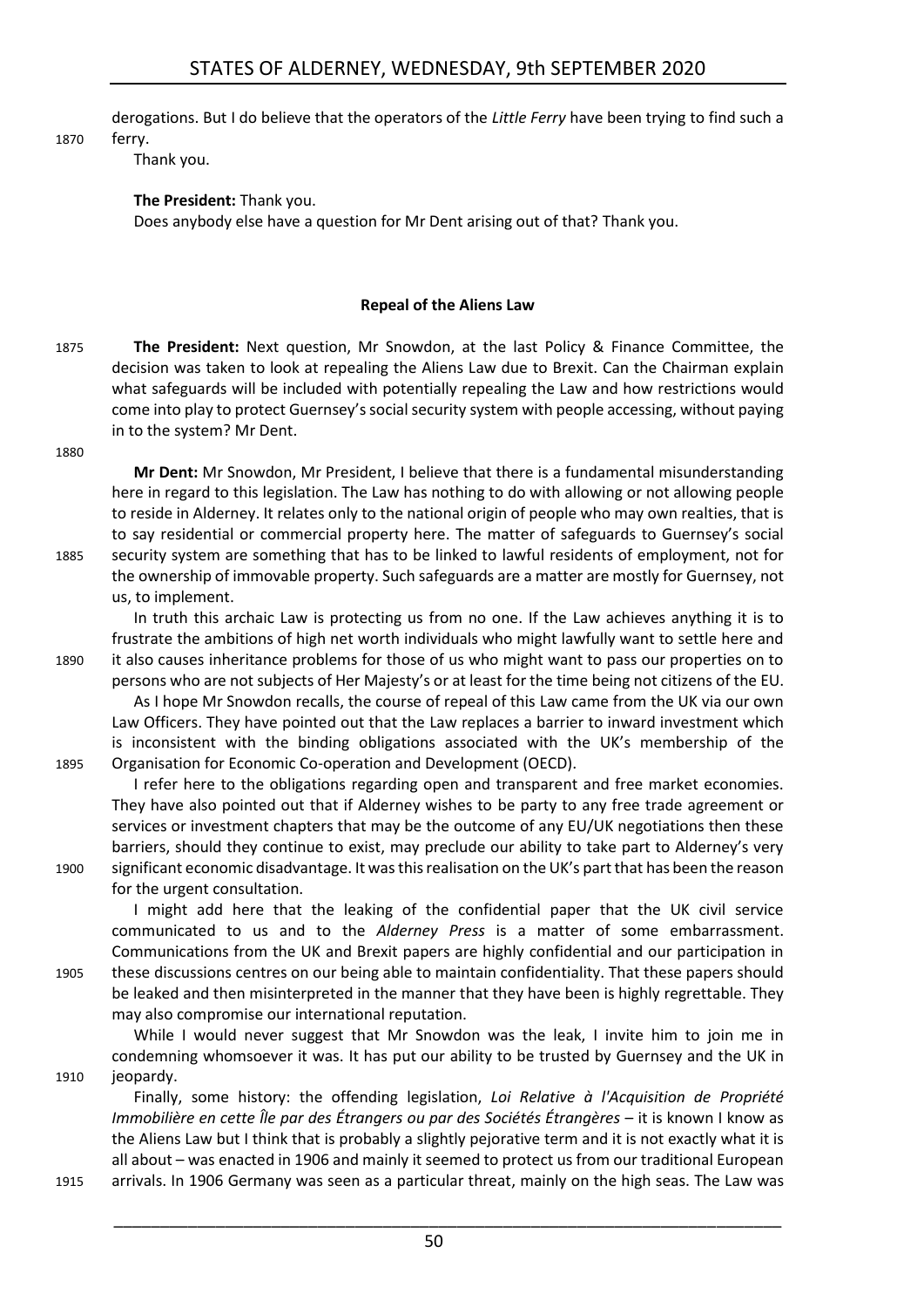amended only in 1973 after it was decided our European neighbours were after all okay and we should instead be protected from anyone who was not an EEC citizen. Notwithstanding this the idea that a Swiss national should somehow more dodgy than say a Jamaican or someone from Canada or as an Irish citizen who wanted to buy a house here or God forbid set up a business here, 1920 should be investigated, but someone from Australia or Papua New Guinea should escape that

I hope Mr Snowdon would agree with me that all persons should be treated equally, irrespective of their national origins. If background checks are appropriate for people who want to live here by all means let's do it, but let's treat everyone the same, and never forget that such 1925 measures need to be proportional in order to be lawful.

If we want to protect our common social security system let's talk with Guernsey. Scrutiny within the financial sector is the right focus for anti-money laundering legislation, the proper guardian of this is the Guernsey Financial Services Commission (FGSC). By some strange coincidence I hope you noted that there were five pieces of this type of legislation discussed 1930 earlier tonight.

I will not be supporting the discrimination of people on the grounds of their citizenship or ethnicity and I will not be supporting moves that continue to restrict the buying and ownership rights of a totally arbitrary set of people.

Thank you.

scrutiny, is silly.

1935

**The President:** Thank you.

Mr Snowdon, do you have a question?

**Mr Snowdon:** I do, thank you, sir.

1940 Just regarding leaks, I think you have got the Data Protection Law that is in place along with the Code of Conduct as well so I think you have got powers or the States has got powers.

I think you started your speech and said about for social security it is down to Guernsey to put the safeguards in place. Could you just confirm that if that was the case, would your personal view be to support those safeguards if they did come from Guernsey?

1945 Thank you.

**Mr Dent:** If Guernsey put in place a reasoned argument and one that had support and which would not throw us into any disrepute in the wider world, I very much probably would but I would like to see them before I offer any type of support whatsoever.

1950

**The President:** Thank you. Mr Jean.

**Mr Jean:** Yes, I would like to centre what I have got to say on one question and observation. 1955 The observation is that when we received the paper it was at the end of a long P&F meeting and, despite the protests of the Chairman, the fact is observations were raised at the People's Meeting which have not been answered tonight. And the question I would ask is would he care to tell us who was the author of the unsigned document that was given to us at the P&F meeting, without the four days required notice at the end of a very long meeting, and we were very tired?

1960 Thank you.

### **The President:** Mr Dent.

**Mr Dent:** Mr Jean, you did not object when the matter was raised at P&F and it was explained 1965 that it had come from what I said was Treasury in fact as it proved to be. We do not want to get ourselves into bad repute, I think we had better… Sorry, your other question?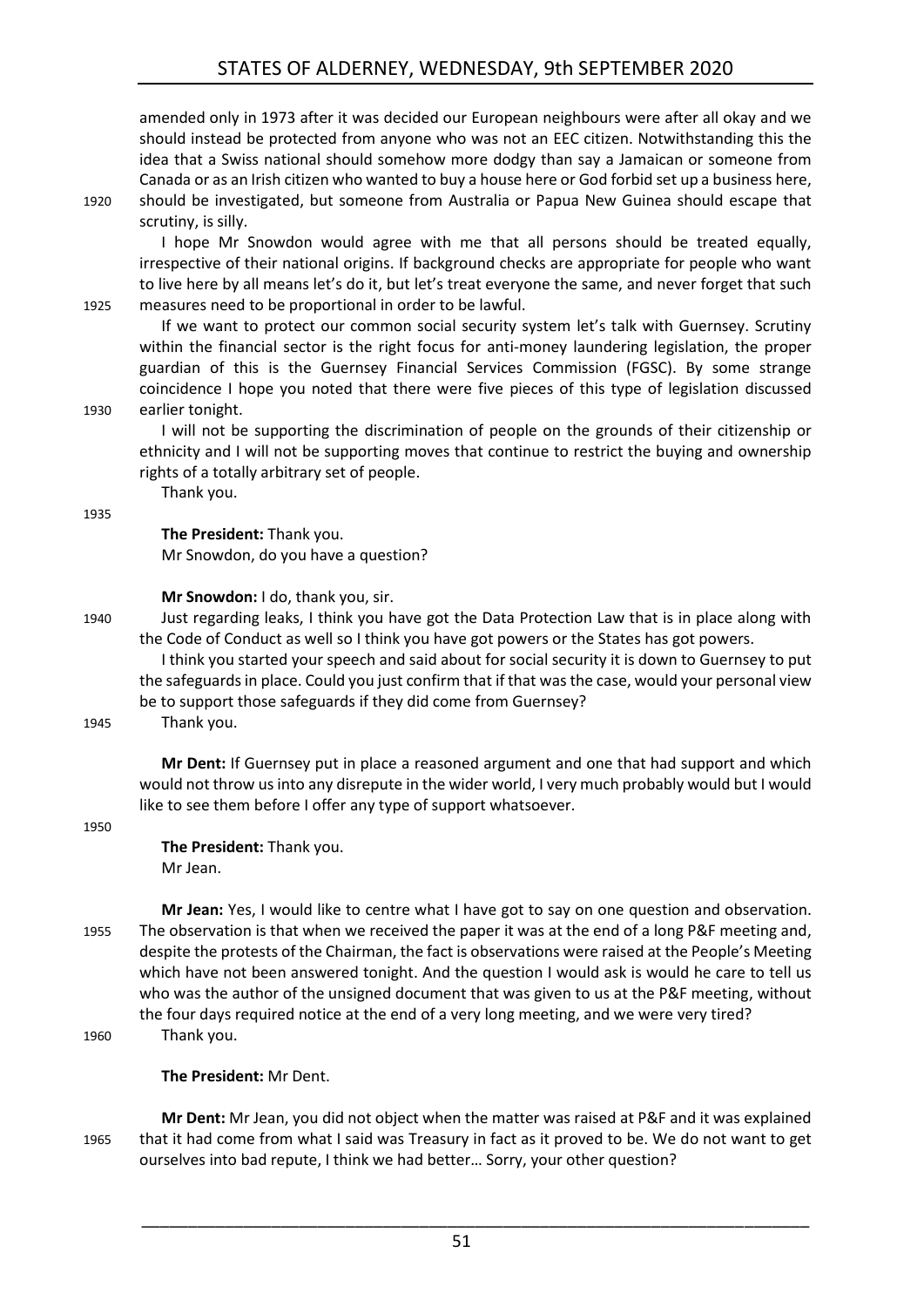**The President:** I think that was the question.

1970 **Mr Jean:** My question was, if I may, sir, as the question was asked at the People's Meeting who was the author of the document, will you tell us who wrote that document?

**Mr Dent:** I do not have an individual name but it came from the Treasury via External Affairs and then via the Law Officers to ourselves.

1975

**The President:** That was Her Majesty's Treasury?

**Mr Dent:** Yes.

1980 **Mr Jean:** Well it is very odd and it is not an answer. There is no answer regarding who is the author. Who is the author?

**Mr Dent:** We don't know.

1985 **The President:** Does anybody else have a question arising out of…?

### **Recruitment to vacancies in Alderney Civil Service**

<span id="page-51-0"></span>**The President:** And finally, Mr Snowdon's last question, can Mr Dent outline the steps being taken to recruit and review the structure of the Alderney Civil Service after a number of roles remain unappointed, is this a money-saving exercise?

1990 Mr Dent.

**Mr Dent:** Mr Snowdon, the recruitment of a number of officers to fill vacancies were approved by P&F towards the end of last year. The process of recruitment was, I understand, delayed for a number of reasons. Initially it was an outcome of the announcement earlier this year of our CEO's 1995 intended resignation and thereafter the delays were stated to be because of the difficulties imposed by COVID-19.

The recruitment process was to have restarted in June. The departure from the Island of our CEO caused another delay. I am particularly unhappy that these vacancies remain and I understand that our temporary CEO will be recommencing the recruitment process as soon as 2000 possible.

This is not a money-saving exercise. A number of unfilled, particularly unfilled senior positions, is regrettable and is having a serious impact on the ability of our Civil Service to perform as it should. Progressing a number of issues and for persons like myself obtaining the advice needed when trying to defend Alderney's position has sometimes been difficult, which has also placed 2005 unnecessary burdens on those officers who must undertake the duties of persons whose position

is vacant.

Thank you.

**The President:** Mr Snowdon, do you have a question arising from that answer?

2010

**Mr Snowdon:** I think there is just one that I would like to ask Mr Dent, I think he will have to come back to me, but what are the savings so far because you are going to have quite a bit of a saving with those positions not filled but I think you probably do not have the answer at the moment.

2015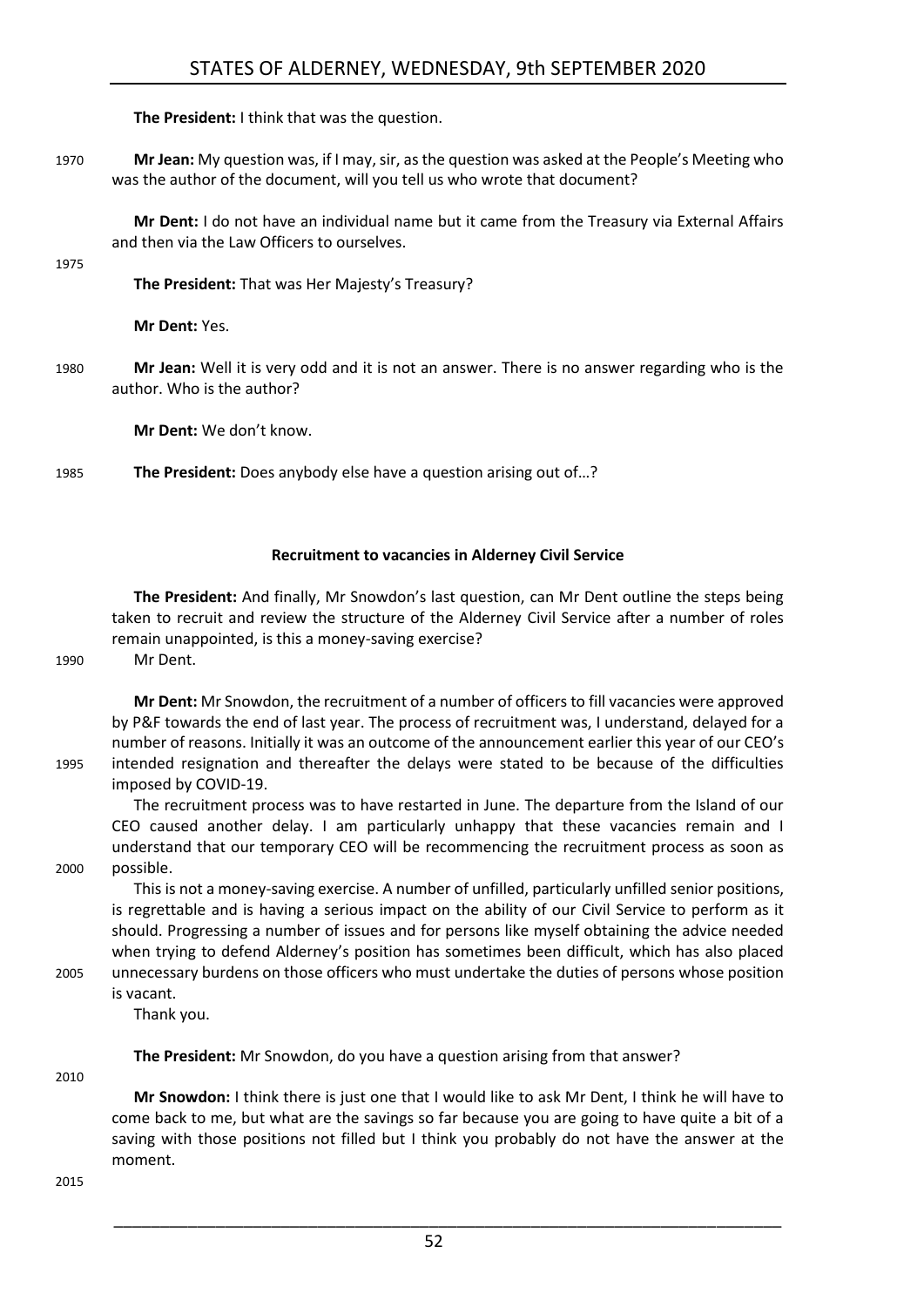**Mr Dent:** Sorry, could you…?

**Mr Snowdon:** I was just going to say because there are quite a lot of Civil Service positions that have not been filled and they are budgeted for going out of those funds, at the moment there 2020 might be quite a big saving. I do not think you have got the answer but could I get the answer of what that saving is at the moment?

**Mr Dent:** I am sure the Treasury will be pleased to give you that saving at the appropriate time but I have not got the figure now.

### 2025 Thank you.

**The President:** Does anybody else wish to ask Mr Dent a question? Okay, that completes Mr Snowdon's questions.

### **Updates from Alderney Representatives to Guernsey States of Deliberation**

<span id="page-52-0"></span>**The President:** And finally, Mr Dent, you have a question for our Alderney Representatives in 2030 the States of Guernsey.

**Mr Dent:** Thank you.

Would our two Alderney Representatives briefly summarise their activities in the States of Guernsey since the last meeting of the States of Alderney?

#### 2035 Thank you.

**The President:** Who is going to?

### **Mr Roberts:** I do not mind, sir. Thank you, evens isn't it!?

- 2040 The States meeting was held over two weeks in August relating to the coming elections and there was just so much on it; it was unbelievable what they were trying to cram into it. Already in June this year Guernsey States had met more than in the whole of last year, so Mr Snowdon and myself have spent much extra time sitting in Guernsey over the last nine months.
- We achieved some very good results this time, including a proposal to hold an equity of 2045 £35,000 in every property valued over £350,000 to pay for your care. This was an inheritance tax in a mask and it failed by only two votes, two Alderney votes against, and we received many thanks for that.

We supported the view from Alderney Sports Foundation and voted for funds to support Alderney. I myself spoke and mentioned that Guernsey were frightened of our Alderney Nomads. 2050 I also mentioned in my speech about BJ Le Poullain and said that Alderney punched far higher than its weight.

Motor and fuel tax repatriation to Alderney was passed, which we voted for and we said this was at Alderney's request.

Green finance was a subject I also spoke on at length and received some good comments in 2055 the media. Global warming is real and we need to recognise the fact that the world is now in a real time of change, we have only got to look at the news every night, and it is our children and our children's children that will look upon us should we fail. We need to be carbon negative and support green travel.

I have had a bit of success, I have now secured Guernsey to finance disabled toilets and access 2060 at Alderney Airport. This followed a statement I made earlier in Guernsey this year stating the lack of facilities here after Guernsey joined European standards we said they would need to comply. P&R agreed this was wrong and this is being upgraded in the first quarter of 2021. It is disgraceful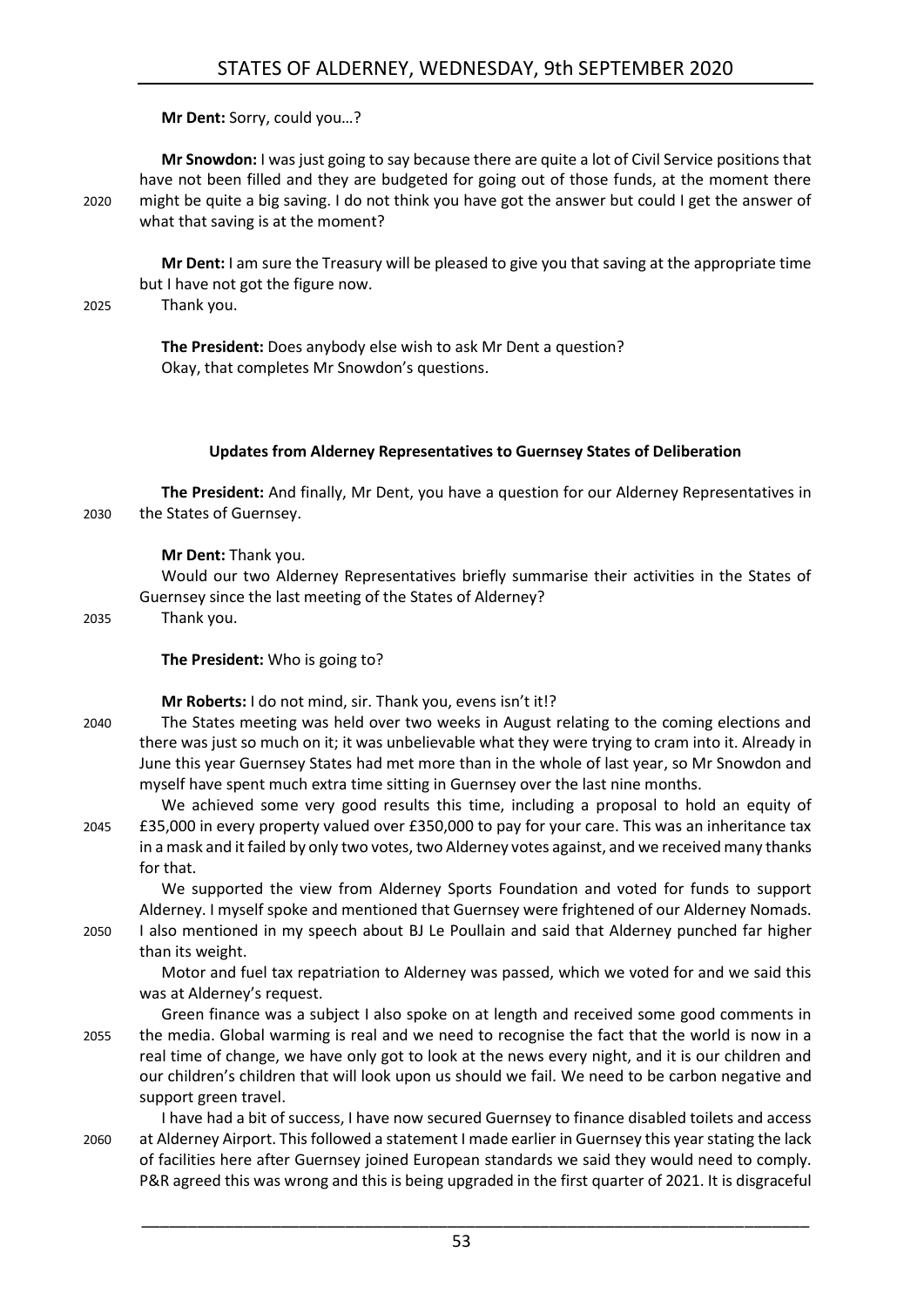in this age and time that no access for the disabled and toilets are available; however they will be after Christmas.

2065 The roof was also repaired after I sent photos of buckets catching water in the terminal and that has been repaired now.

It was a good meeting for both of us and the next one will be interesting with Committee elections and we continue to try to build good relationships with the other Deputies.

2070 **The President:** Thank you. Mr Dent, do you have a question for Mr Roberts?

**Mr Dent:** No, thank you.

2075 **The President:** Does anybody else have a question for Mr Roberts? In that event, Mr Snowdon, do you have anything to add?

### **Mr Snowdon:** Thank you, sir.

- Yes, just to go back to duty on motor fuel we got back. I think Mr Roberts highlighted the 2080 potential claim on property of £35,000 over £350,000 for long-term care insurance care. To be honest, I think the issue that came in the debate were people that have paid into the system who may have a property under that value and people that had paid into the system and had a property over that value would be sort of paying twice a little bit, so there was a bit of concern really from the Deputies but that was put out because we supported the rest of the paper.
- 2085 The Climate Change Action Plan, I think that was quite an interesting one. I think although we are a very small island we have got quite a lot of green initiatives, whether it be the Wildlife Trust and plastic or big things like a tidal project or green air potentially, there is quite a lot happening, so I think we need to work out what is going on with all those different areas. So I think we need to feed in with Guernsey with that side of it.
- 2090 This one is actually quite important, Mr Roberts did touch on it, the Education Active 8: A Plan for Sport 2021-2030. I was not quite aware until a week or so before the debate about the involvement of the Alderney Sports Foundation, it has been heavily involved with education in Guernsey and some of the items that are in there do support Alderney trying to establish the facilities that the Island needs, and that could be quite questionable, but I think the door is open
- 2095 with that new Education Committee to see what happens with how we progress with that. And it is worth pointing out that the Alderney Sports Foundation has given over £150,000 over the last 26 months to youth sports in Alderney so they are very keen that that plan went through. They are actually working on a plan which connects to that plan a little bit for the States of Alderney to endorse so I think that is quite an important thing and hopefully that will come to us with some 2100 sort of presentation in the near future.

We have also got the Guernsey language; that was one of the items and it would actually say, what is happening with the Alderney language? I know there was quite a push for it a couple of years ago, so that might be something that we want to look at.

Proposals for a new discrimination Ordinance, I think, as you know, I seconded an amendment 2105 which looked at unmarried couples to have their rights on birth certificates. I am quite happy that that has been passed by the Assembly, I think that was quite an issue for Alderney and Guernsey for quite a considerable amount of years so I am really glad that did pass after the debate.

There was also Exit from Lockdown – A framework for lifting COVID-19 restrictions, and that was just to be noted.

2110 I think Mr Roberts has highlighted the other issues. It was quite a lengthy debate and I think from all of us here we would probably wish the candidates that are standing for the Guernsey elections all the very best and look forward to working with them when they are elected. Thank you.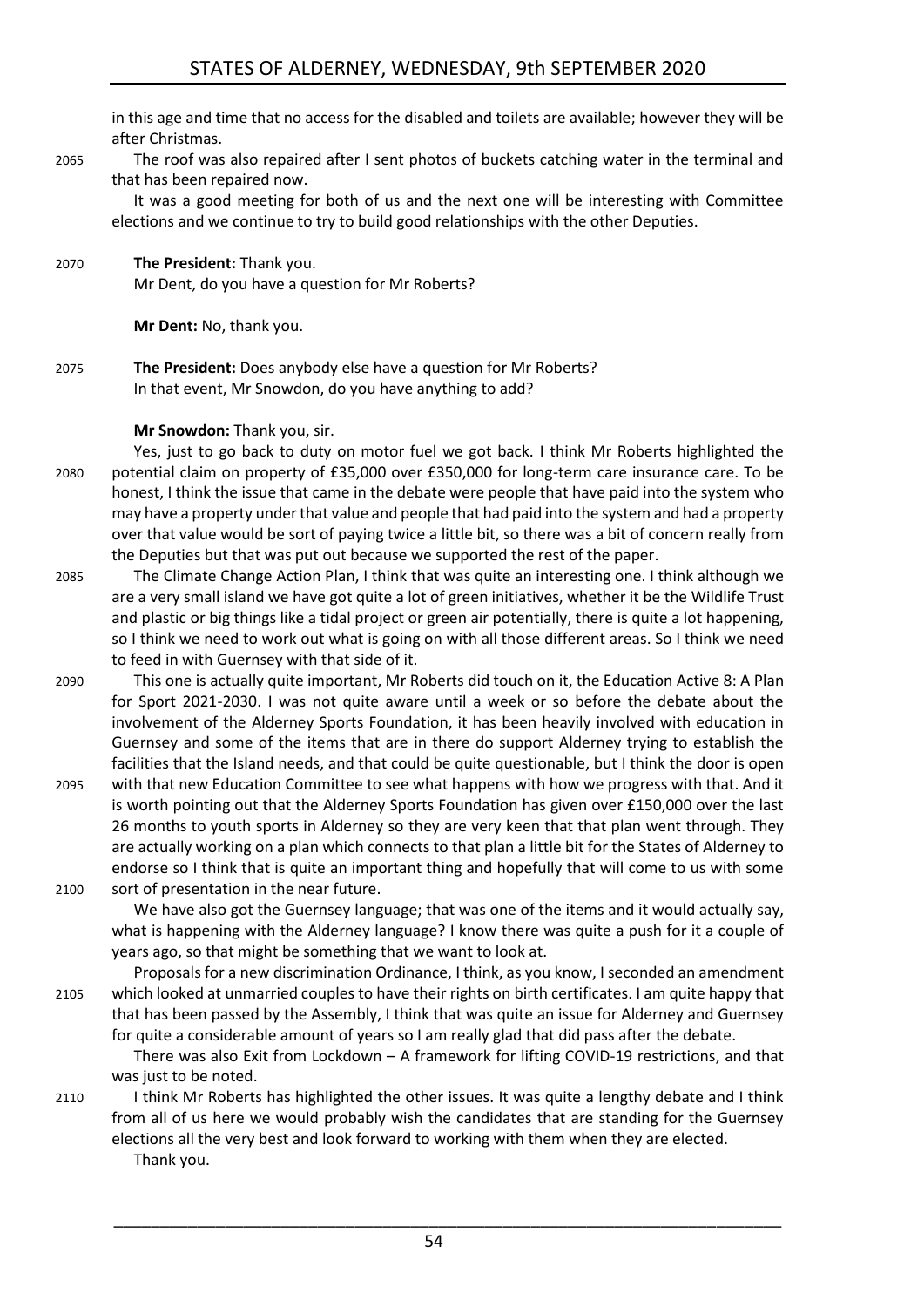2115 **The President:** Mr Dent, do you have a question?

**Mr Dent:** If I may.

**The President:** Yes, please do.

### 2120

**Mr Dent:** Just continuing on the theme of money. Mr Snowdon, the States of Guernsey analysis of incomes and expenditures attributable to Alderney in 2019 show that £57,000 were attributable to Alderney States Members. Are you able to justify for us the proportion of this very large sum of money that is attributable to yourself? And please, you do not have to answer it now.

### 2125

**The President:** Well I think, with respect, if he does not have to answer it now, it begs the question why you asked it, but nevertheless *(Laughter)* it is a matter for …

**Mr Dent:** You will not have the information.

### 2130

**Mr Snowdon:** If you would like to put the question to me in an email, I am more than happy to find the information out of what you are talking about. Thank you.

2135 **The President:** Does anybody else have a question? Mr McKinley.

**Mr McKinley:** If I may just ask as the only two Members of the States of Guernsey who are guaranteed to be in the next quorum, if you like, or the next States, have you been asked by any 2140 of the leaders, perhaps Gavin St Pier or Carl Meerveld or others, leaders of these so-called political parties to join either party?

**The President:** That is one for Mr Snowdon, I think.

- 2145 **Mr Snowdon:** I do not know if I should be insulted that I haven't or not, Mr McKinley. But what I would like to say is that all those new people that do get voted into the States of Deliberation will have an induction course and part of that will be a visit to Alderney, so I think it is absolutely essential when those new Members come over to the Island that we show them what Alderney has to offer.
- 2150 A month ago, sir, I spent quite some considerable time with a Deputy who has already been elected and their initial visit to the Island I think was just a lot of suits meetings with the States. I spent seven hours actually showing them what the Island had to offer and they were absolutely amazed. So if we can follow that through with all those new people that are elected I think that is going to be absolutely essential.
- 2155 But going back to your point, I have not been invited to any organisations, groups or whatever it is, and I do not think it is appropriate that we join because it is very important that we have as many people listening to all the issues down there as much as possible. Thank you, I hope that answers.
- 2160 **The President:** Anybody else? I think then that deals with the matters on the Billet and just a couple of matters for me to raise before I ask the Greffier to close the meeting.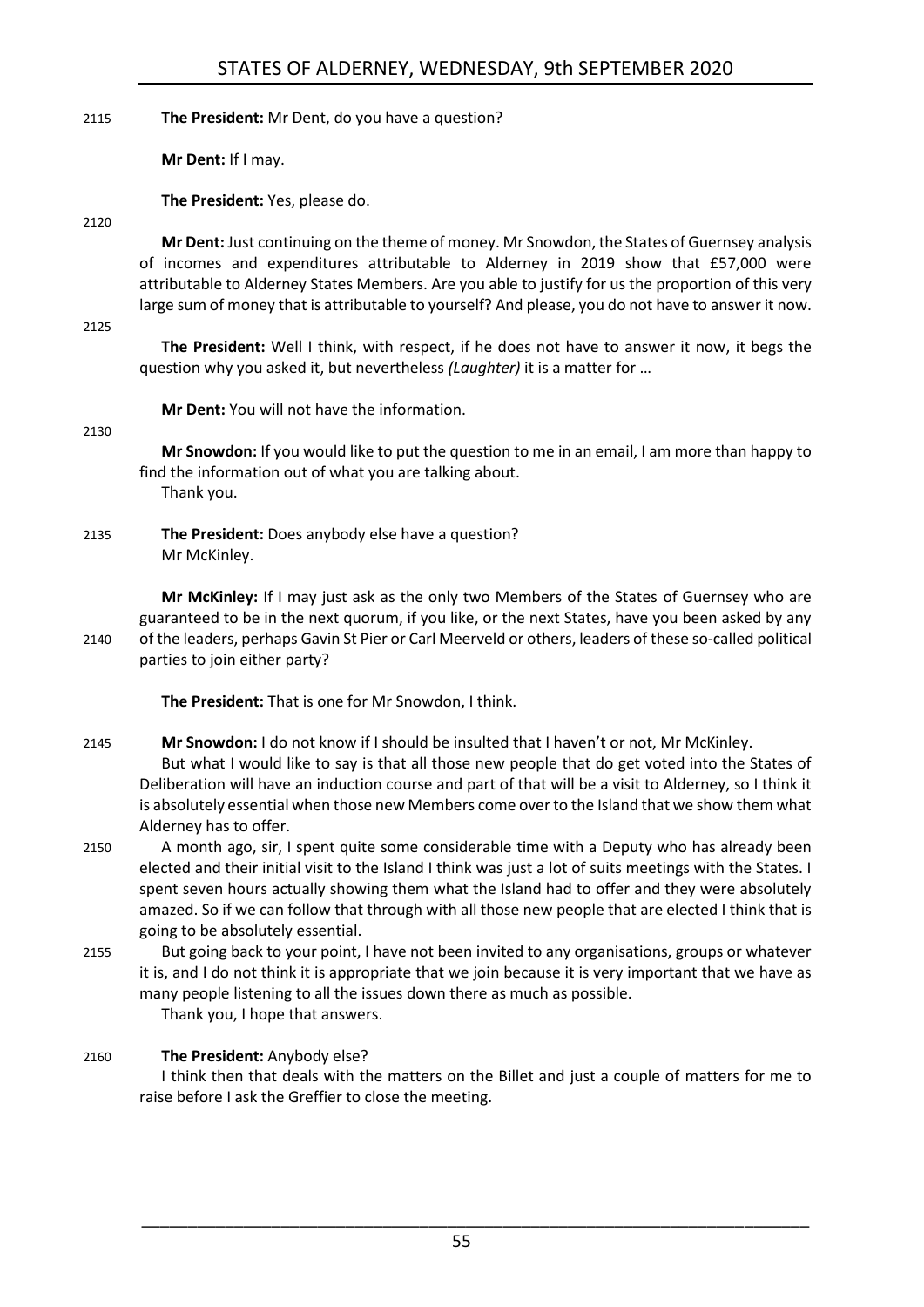### **Procedural – Hustings for the forthcoming By-Election**

<span id="page-55-0"></span>**The President:** The first one is in relation to a question asked by Mr McKinley earlier in relation to the forthcoming By-Election, will there be any hustings? The answer to that question is yes, 2165 arrangements are in hand at the moment to give the candidates the opportunity and members of our community to ask questions and as and when those plans have come to fruition then, of course, we will get that information out as quickly as possible so that we can get the best level of interaction between the people who are standing and the people who will have the benefit of voting for them.

2170

**Mr Snowdon:** Can I just ask a question, sir, will there be questions in that hustings or will it be presentations?

**The President:** Oh, well, that would be giving it away at this stage. There is a plan but we have 2175 got to make sure that it will work but rest assured it will be an opportunity to have a proper meaningful interaction between the candidates and the community and I think that it should work, fingers crossed, extremely well.

**Mr McKinley:** Yes, and the same will apply to the elections in December presumably or 2180 November, whenever it is. You are talking about this being for the By-Election.

**The President:** Yes it will be. I was dealing with the By-Election first but if the process works of course it will be used for each of the elections, but it is a question of logistics at the moments and how it is going to be delivered. But rest assured, Mr McKinley, I think you will be very happy with 2185 it.

**Mr McKinley:** Thank you very much, sir.

### **Thanks and good wishes to the outgoing Greffier**

<span id="page-55-1"></span>**The President:** The second thing I would just like to very briefly say, is that this is a bitter sweet moment because our Greffier will be leaving his post at the end of the month and therefore this 2190 will be his last States meeting.

I know he is a very modest and a very humble man and he was anxious that I did not say too much about him but I do not think that we, as a States of Alderney and as a community, can let this moment pass without extending our thanks and our support for the way in which he has made us look better than at times we are, I include myself in that category. He has guided me and 2195 continued to do so. I promised him tonight I would get through this without him having to pick me up but I thought no, he will probably enjoy it which was why I made a bit of  $a - w$ hat's the right word? I won't use it – around the amendment, but I just felt I should bring him in just so he did not feel left out for the last time!

The role itself is a very difficult one because it covers a huge amount of ground. It covers the 2200 States of Alderney meetings, it covers the Court structure, the Land Registry and so the job description is a really extensive one and it requires somebody with very particular skills to be able to balance all those issues and still remain impartial and give impartial advice. My first meeting with him was a long time ago now and when I went to see him I came away thinking I had hoped it would have been a bit easier than that, but it was not, because he acted thoroughly